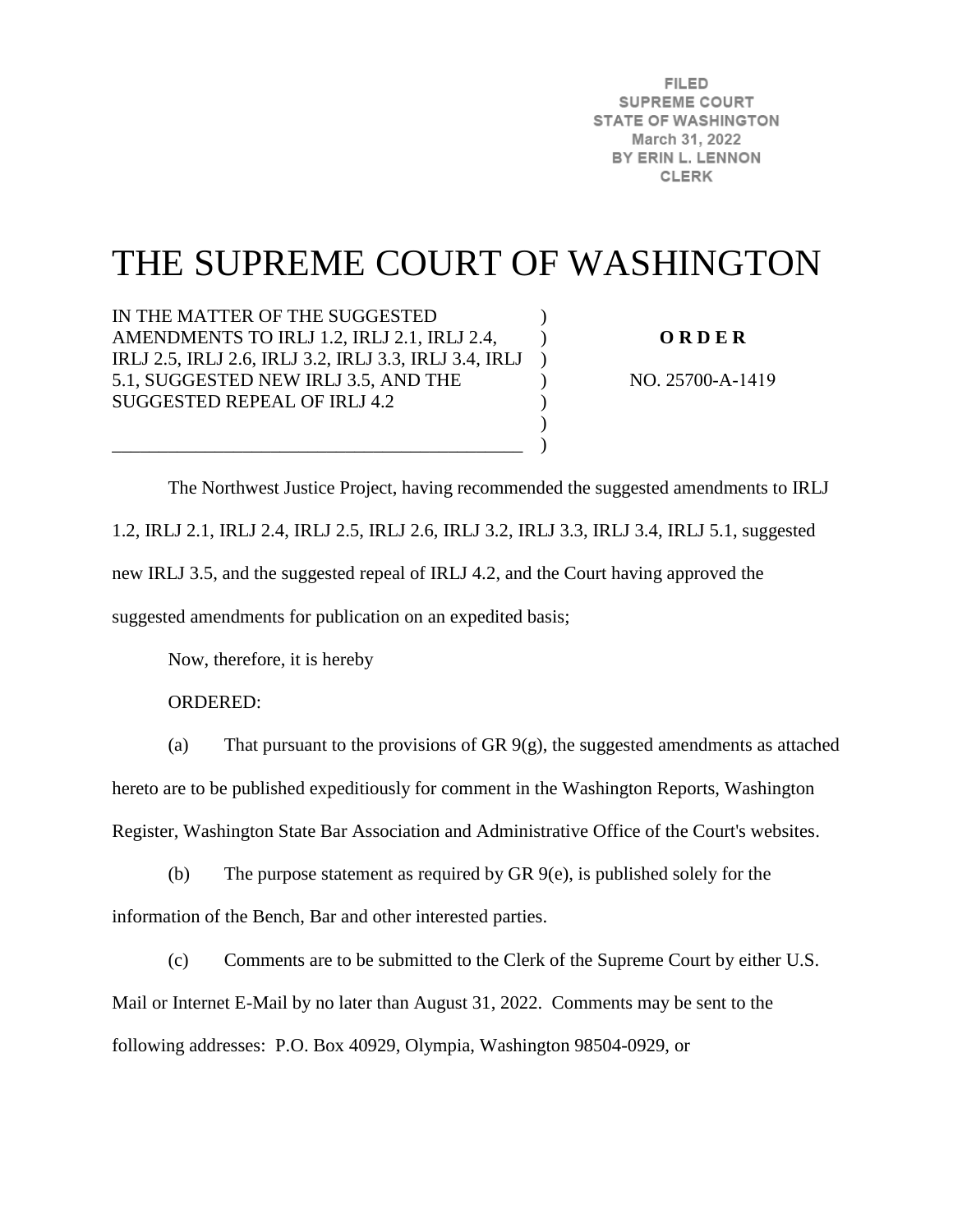Page 2 ORDER IN THE MATTER OF THE SUGGESTED AMENDMENTS TO IRLJ 1.2, IRLJ 2.1, IRLJ 2.4, IRLJ 2.5, IRLJ 2.6, IRLJ 3.2, IRLJ 3.3, IRLJ 3.4, IRLJ 5.1, SUGGESTED NEW IRLJ 3.5, AND THE SUGGESTED REPEAL OF IRLJ 4.2

[supreme@courts.wa.gov.](mailto:supreme@courts.wa.gov) Comments submitted by e-mail message must be limited to 1500

words.

DATED at Olympia, Washington this 31st day of March, 2022.

For the Court

Conzález C.J.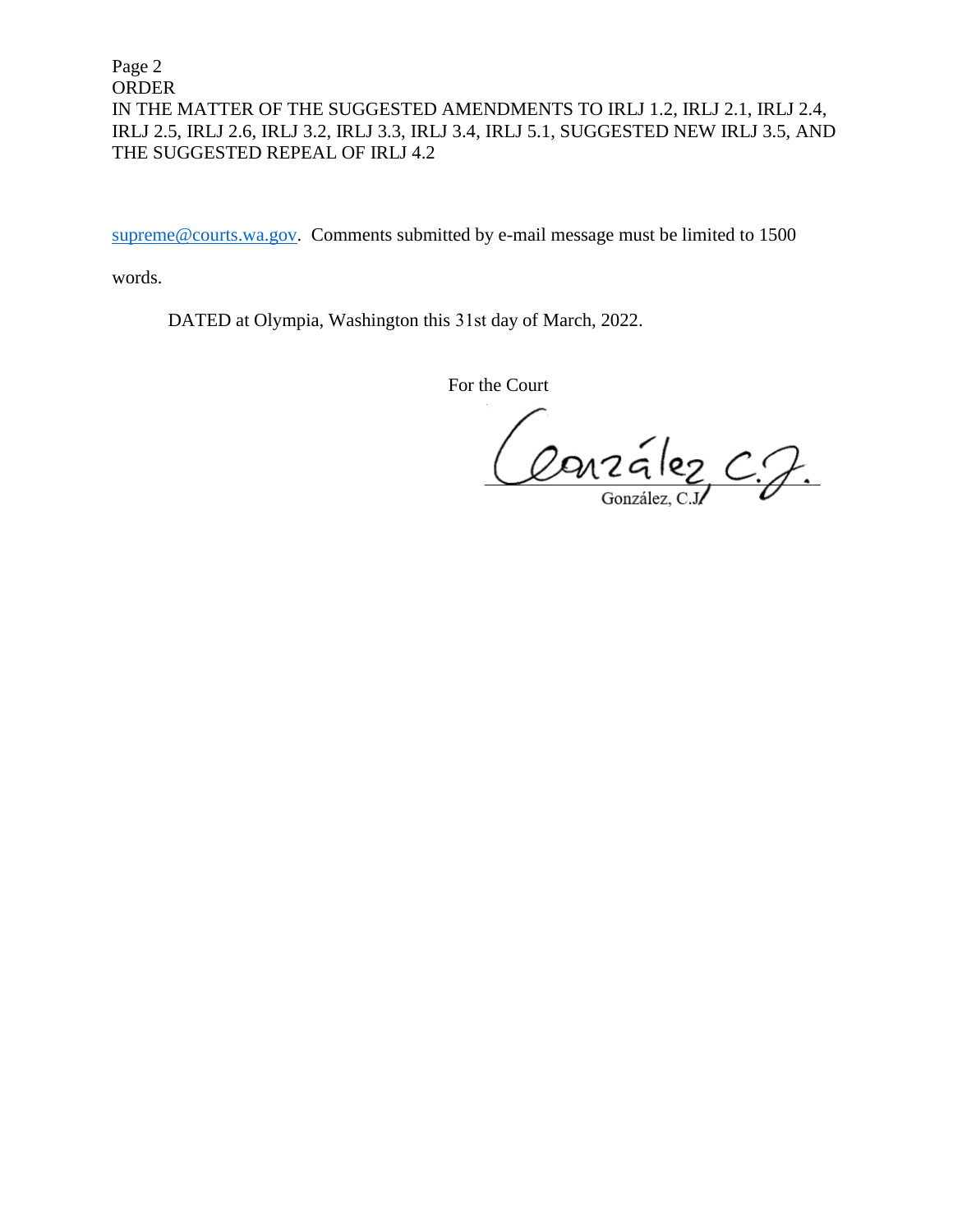### **GR 9 COVER SHEET**

#### **Suggested Amendments, New Section, and Repealed Section to Infraction Rules for Courts of Limited Jurisdiction IRLJ 1.2, IRLJ 2.1, IRLJ 2.4, IRLJ 2.5, IRLJ 2.6, IRLJ 3.2, IRLJ 3.3, IRLJ 3.5, IRLJ 5.1, New IRLJ 3.5, Repeal IRLJ**

### **4.2, Amend Notice of Infraction Form, New Draft Petition: Traffic Infraction Payment Plans, New Draft Order: Traffic Infraction Payment Plans**

#### **A. Name of Proponent:**

ACLU of Washington, Columbia Legal Services, Northwest Justice Project, Public Defender Association, Washington Defender Association, Washington Driver's Relicensing Task Force

#### **B. Spokesperson:**

Karen Campbell Staff Attorney, Northwest Justice Project [karenc@nwjustice.org](mailto:karenc@nwjustice.org) 2822 Colby Avenue, Ste. 400 Everett, WA. 98201 425-252-8515 (office)

#### **C. Purpose:**

The proposed suggested amendments to the Infraction Rules of Limited Jurisdiction and proposed forms are necessary due to passage of ESSB 5226 (2021) and to institutionalize more effective and equitable procedures in courts of limited jurisdiction for traffic infractions. Specific proposed amendments, new sections, and corresponding amendments and new forms include:

- IRLJ 1.2 DEFINITIONS
- IRLJ 2.1 NOTICE OF INFRACTION
- IRLJ 2.4 RESPONSE TO NOTICE
- IRLJ 2.5 FAILURE TO RESPOND
- IRLJ 2.6 SCHEDULING OF HEARINGS
- IRLJ 3.2 FAILURE TO APPEAL
- IRLJ 3.3 PROCEDURE AT CONTESTED HEARING
- IRLJ 3.4 HEARING ON MITIGATING CIRCUMSTANCES
- Proposed New IRLJ 3.5 ABILITY TO PAY
- IRLJ 3.5 LOCAL RULE OPTIONS (amended and renumbered to IRLJ 3.6)
- Repeal IRLJ 4.2 FAILURE TO PAY OR COMPLETE COMMUNITY RESTITUTION TRAFFIC INFRACTION
- IRLJ 5.1 WHAT ORDERS MAY BE APPEALED
- Proposed Amended Form NOTICE OF INFRACTION
- Proposed New Form PETITION RE: TRAFFIC INFRACTION PAYMENT PLAN
- Proposed New Form ORDER RE: TRAFFIC INFRACTION PAYMENT PLAN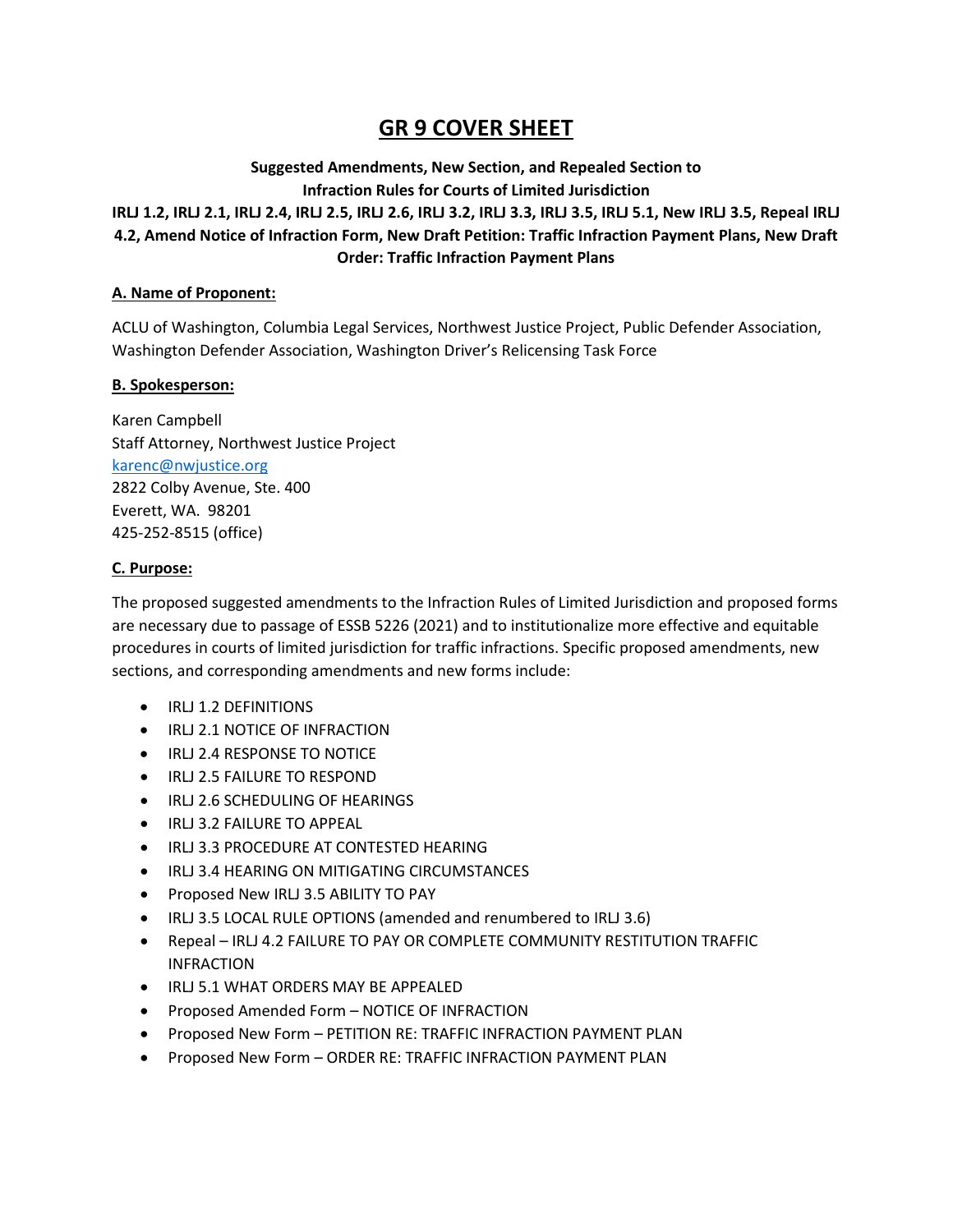ESSB 5226, which passed in the 2021 legislative session, removes the penalty of driver's license suspension for failing to pay a ticket for a non-criminal traffic infraction. It also requires the court to enter into a payment plan when a person requests to do so and does not have the ability to pay the ticket. However, drivers are still punished with a license suspension if they fail to respond entirely or pay an installment of their payment plan and then fail to appear at a subsequent court hearing for the infraction. [1](#page-3-0)

On June 2, 2021, the Thurston County Superior Court entered an order in a lawsuit relevant to these court rules, Pierce et al. v. DOL.<sup>[2](#page-3-1)</sup> The order required DOL to stop suspending driver's licenses for failure to pay or failure to appear for non-criminal moving violations, until the effective date of ESSB 5226, and requiring DOL to report back about the implementation of the new ability-to-pay determination system before the injunction expires.

ESSB 5226 goes into effect on January 1, 2023, at which point DOL will be allowed to suspend driver's licenses again. The suggested amendments to IRLJ and the new forms and amended form aim to create uniform, consistent and fairer practices for traffic infractions. Sections of ESSB 5226 authorize court rules to adjudicate these cases, including but not limited to:

Sec. 3 (6) – Whenever a monetary penalty, fee, cost, assessment, or other monetary obligation is imposed by a court under this chapter, it is immediately payable and is enforceable as a civil judgment under Title 6 RCW. If the court determines that a person is not able to pay a monetary obligation in full the court shall enter into a payment plan with the person in accordance with section 4 of this act and standards that may be set out in court rule.

Sec. 4 (9) - For the purposes of this section, "payment plan" means a plan that requires reasonable payments based on the financial ability of the person to pay as determined by court rule.

#### **D. Hearing:**

A hearing is not requested.

#### **E. Expedited Consideration:**

Expedited consideration is requested and is necessary to ensure no drivers face inequitable penalties after the effective date of ESSB 5226. As ESSB 5226 goes into effect on January 1, 2023, we request that the proposed changes be implemented before January 1, 2023.

#### **F. Supporting Materials:**

ESSB 5226 – Session Law - [https://lawfilesext.leg.wa.gov/biennium/2021-](https://lawfilesext.leg.wa.gov/biennium/2021-22/Pdf/Bills/Session%20Laws/Senate/5226-S.SL.pdf?q=20220201125323) [22/Pdf/Bills/Session%20Laws/Senate/5226-S.SL.pdf?q=20220201125323](https://lawfilesext.leg.wa.gov/biennium/2021-22/Pdf/Bills/Session%20Laws/Senate/5226-S.SL.pdf?q=20220201125323)

Thurston County Superior Court – *Pierce et al. v. DOL* – October 12, 2021 - First Amended Stipulated Order Enjoining Defendants from Suspending Certain Drivers Licenses and Requiring Recission of Certain Drivers Licenses Suspensions - <https://www.aclu-wa.org/docs/first-amended-stipulated-order>

<span id="page-3-0"></span> <sup>1</sup> ESSB 5226, https://app.leg.wa.gov/billsummary?BillNumber=5226&Initiative=false&Year=2021

<span id="page-3-1"></span><sup>2</sup> *Pierce et al. v. DOL* - https://www.aclu-wa.org/file/105111/download?token=VGPrtKdT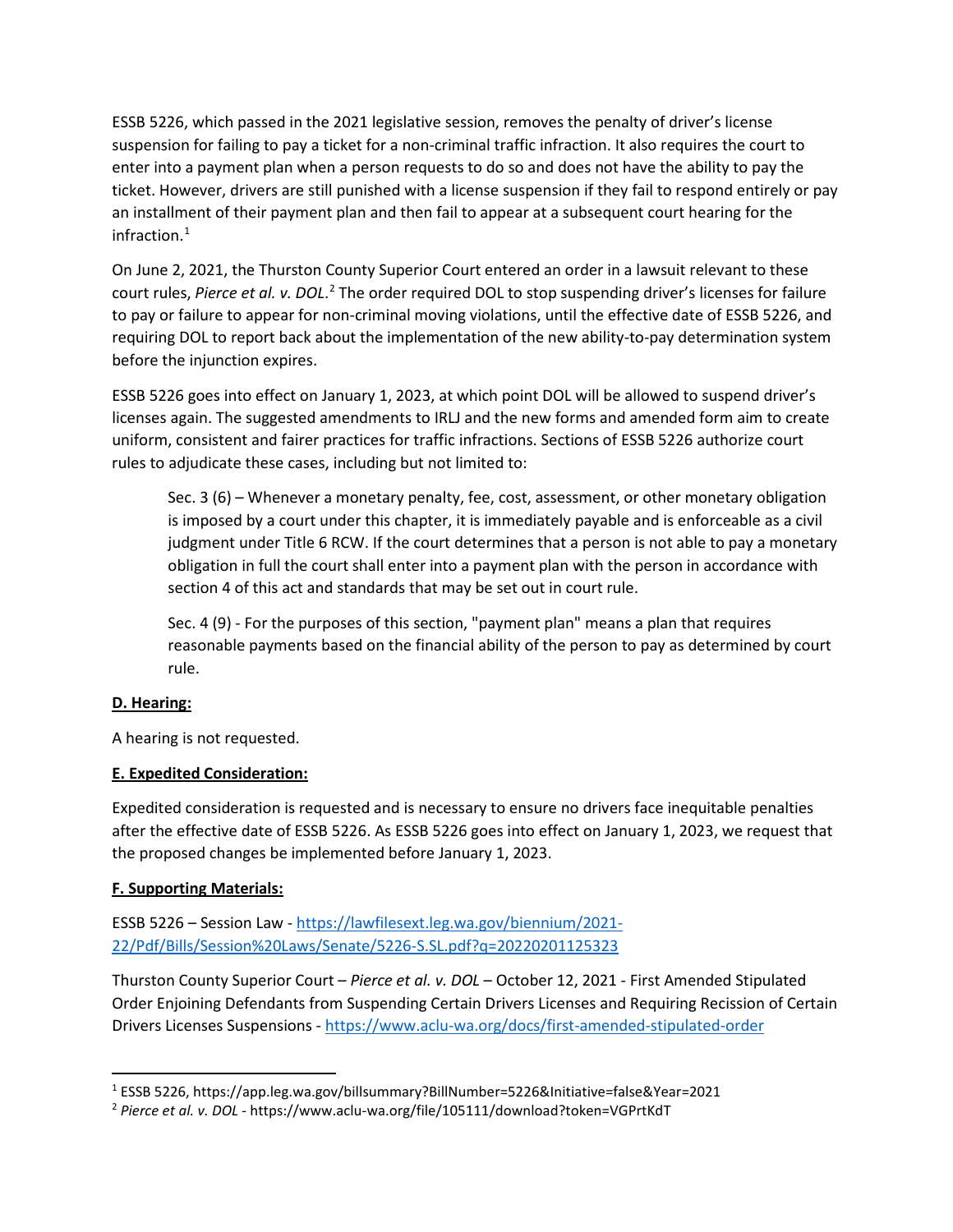#### *DRAFT PROPOSED AMENDMENTS TO INFRACTION RULES FOR COURTS OF LIMITED JURISDICTION – ONLY RULES BEING AMENDED ARE LISTED BELOW*

#### **IRLJ 1.2 DEFINITIONS**

For the purposes of these rules:

**(a) Infraction Case.** "Infraction case" means a civil proceeding initiated in a court of limited jurisdiction pursuant to a statute that authorizes offenses to be punished as infractions.

**(b) Notice of Infraction.** "Notice of infraction" means a document initiating an infraction case when issued and filed pursuant to statute and these rules.

**(c) Defendant.** "Defendant" means a person cited for an infraction, a registered owner of a vehicle cited for a parking infraction, or the person who responds to the parking infraction or requests a hearing.

**(d) Court.** "Court" means a court of limited jurisdiction organized pursuant to RCW Title 3, RCW Title 35, or RCW Title 35A.

**(e) Judgment.** "Judgment" means any final decision in an infraction case, including, but not limited to, a finding entered after a hearing governed by these rules or after payment of a monetary penalty in lieu of a hearing.

**(f) Plaintiff.** "Plaintiff" means the governmental unit issuing the notice of infraction, including, but not limited to, the state, a county, or a municipality.

**(g) Department.** "Department" means the Washington State Department ofLicensing.

**(h) Lawyer.** "Lawyer" means any person authorized by Supreme Court rule to practice law.

**(i) Statute.** "Statute" means any state statute, local or county ordinance, resolution, or regulation, or agency regulation.

**(j) Citing Officer.** "Citing officer" means a law enforcement officer or other official authorized by law to issue a notice of infraction.

**(k) Prosecuting Authority.** "Prosecuting authority" includes prosecuting attorneys, city attorneys, corporation counsel, and their deputies and assistants, or such other persons as may be designated by statute.

**(l) Judge.** "Judge" means any judge of any court of limited jurisdiction and shall include every judicial officer authorized to preside over infraction cases.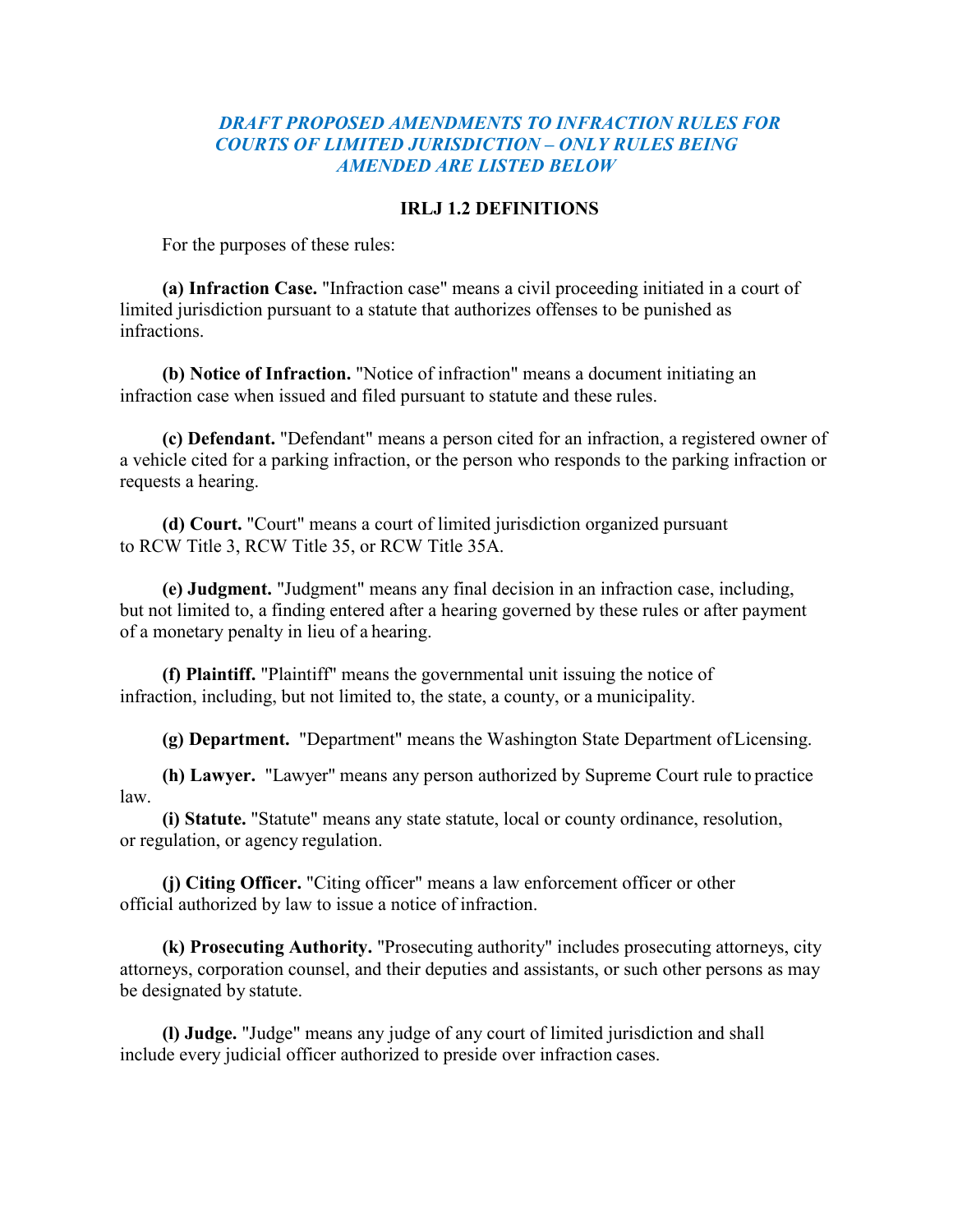**(m) Community Restitution.** "Community restitution" means compulsory service, without compensation, performed for the benefit of the community by the defendant.

 **(n) Payment Plan.** "Payment plan" means a plan that requires payments based on the financial ability of the person to pay as determined by GR 34.

[Adopted effective September 1, 1992; Amended effective June 2, 1998; January 3, 2006.]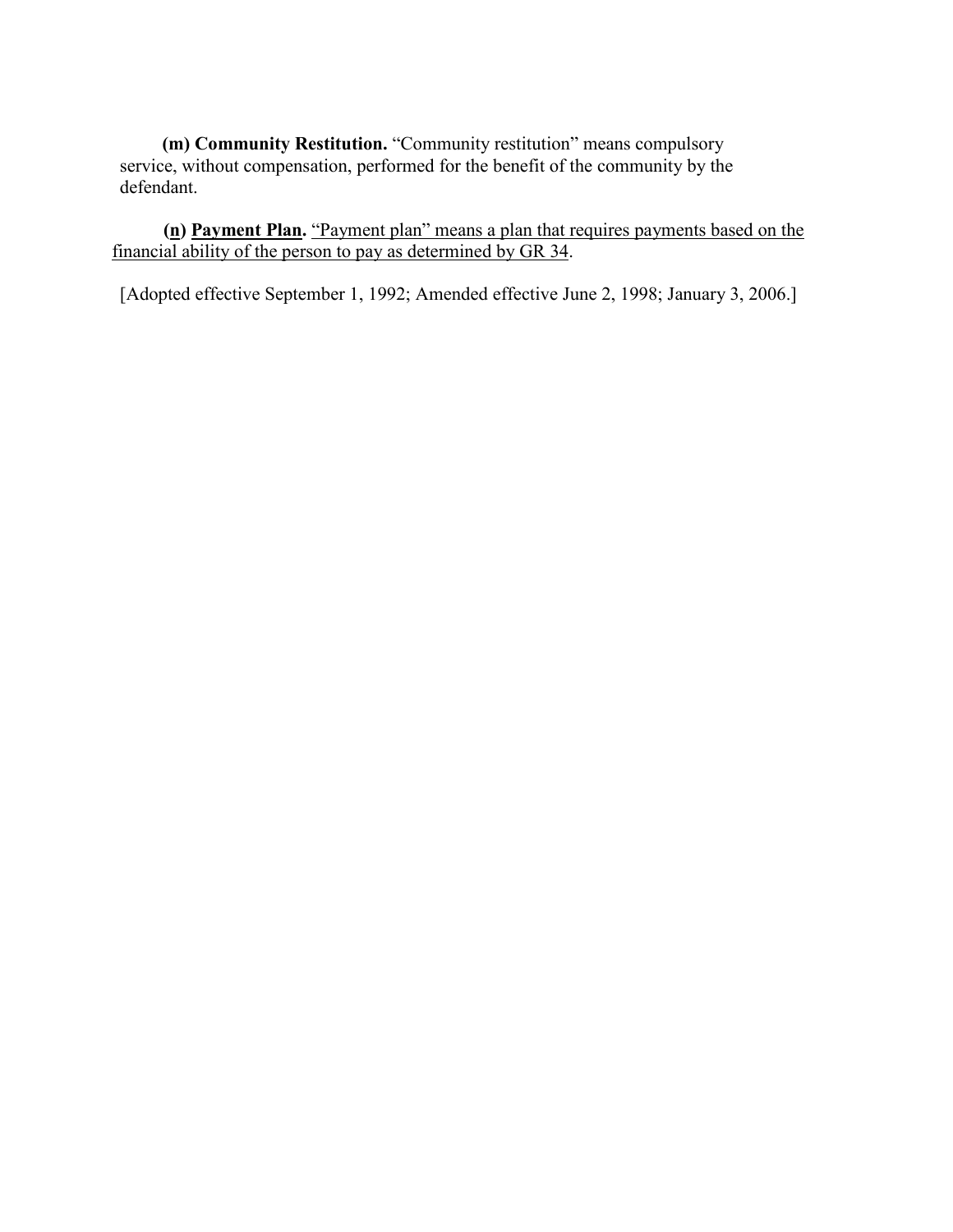#### **IRLJ 2.1 NOTICE OF INFRACTION**

**(a) Infraction Form Prescribed or Approved by the Administrative Office of the Courts.** Infraction cases shall be filed on a form entitled "Notice of Infraction" prescribed by the Administrative Office of the Courts; except that the form used to file cases alleging the commission of a parking, standing or stopping infraction shall be approved by the Administrative Office of the Courts. Notice of Infraction forms prescribed or approved by the Administrative Office of the Courts are presumed valid and shall not be deemed insufficient by reason of defects or imperfections which do not prejudice substantial rights of the defendant.

**(b) Contents.** Subject to IRLJ 3.1(d), the notice of infraction shall contain the following information on the copy given to the defendant, except the information required bysubsection (2) is not required on a notice of infraction alleging the commission of a parking, standing, or stopping infraction:

(1) The name, address, and phone number of the court where the notice of infraction is to be filed;

(2) The name, address, date of birth, sex, physical characteristics, and, for a notice of traffic infraction, the operator's license number of the defendant;

(3) For a notice of traffic infraction, the vehicle make, year, model, style, license number, and state in which licensed;

(4) The infraction which the defendant is alleged to have committed and the accompanying statutory citation or ordinance number, the date, time, and place the infraction occurred, the date the notice of infraction was issued, and the name and, if applicable, the number of the citing officer;

(5) A statement that the defendant must respond to the notice of infraction within fifteen (15) days of the date the notice is personally served or, if the notice is served by mail, within eighteen (18) days of the date the notice is mailed;

 (6) For a notice of traffic infraction, a statement that the defendant must respond within thirty (30) days of the date the notice is personally served or, if the notice is served by mail, within thirty-three (33) days of the date the notice is mailed;

 6 (7) A space for entry of the monetary penalty which respondent may pay in lieu of appearing in court;

 7 (8) A statement that a mailed response must be mailed not later than midnight on the day the response is due;

 (9) For a notice of traffic infraction, a statement allowing a person to admit responsibility for the infraction and attest that the person does not have the current ability to pay the infraction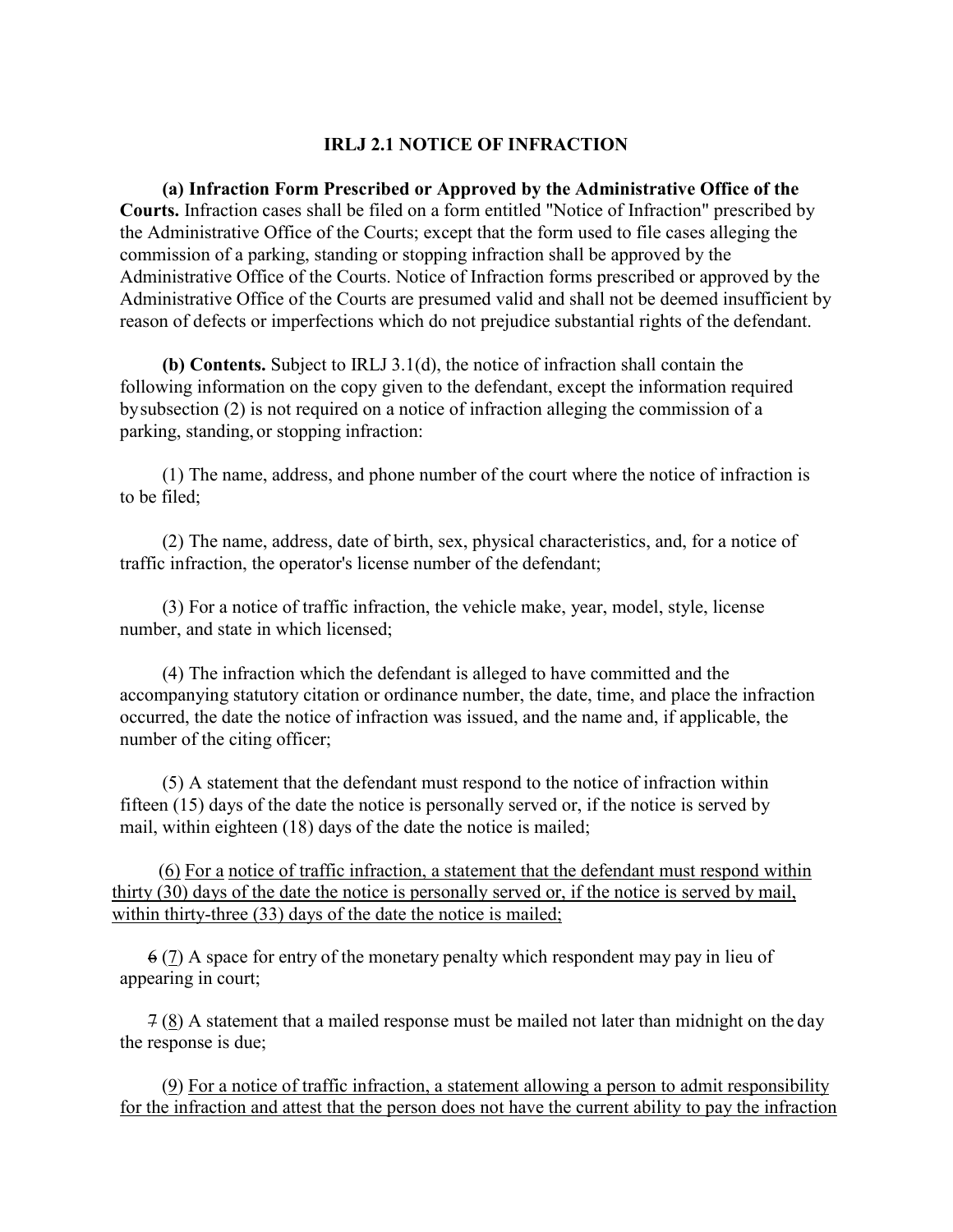in full.

 (10) For a notice of traffic infraction, a statement that the person understands that the court will mail information to the person explaining how to request a payment plan and that failure to pay or enter into a payment plan may result in a collection action, including garnishment of wages or other assets. A provision stating that this option only applies if the person is cited with a traffic infraction.

8 (11) The statements required by RCW 46.63.060 or other applicable statute; and

 9 (12) Any additional information determined necessary by the Administrative Office of the Courts.

[Adopted effective January 1, 1981; Amended effective June 2, 1998; January 3, 2006; November 21, 2006; May 6, 2008; September 1, 2010; July 24, 2012.]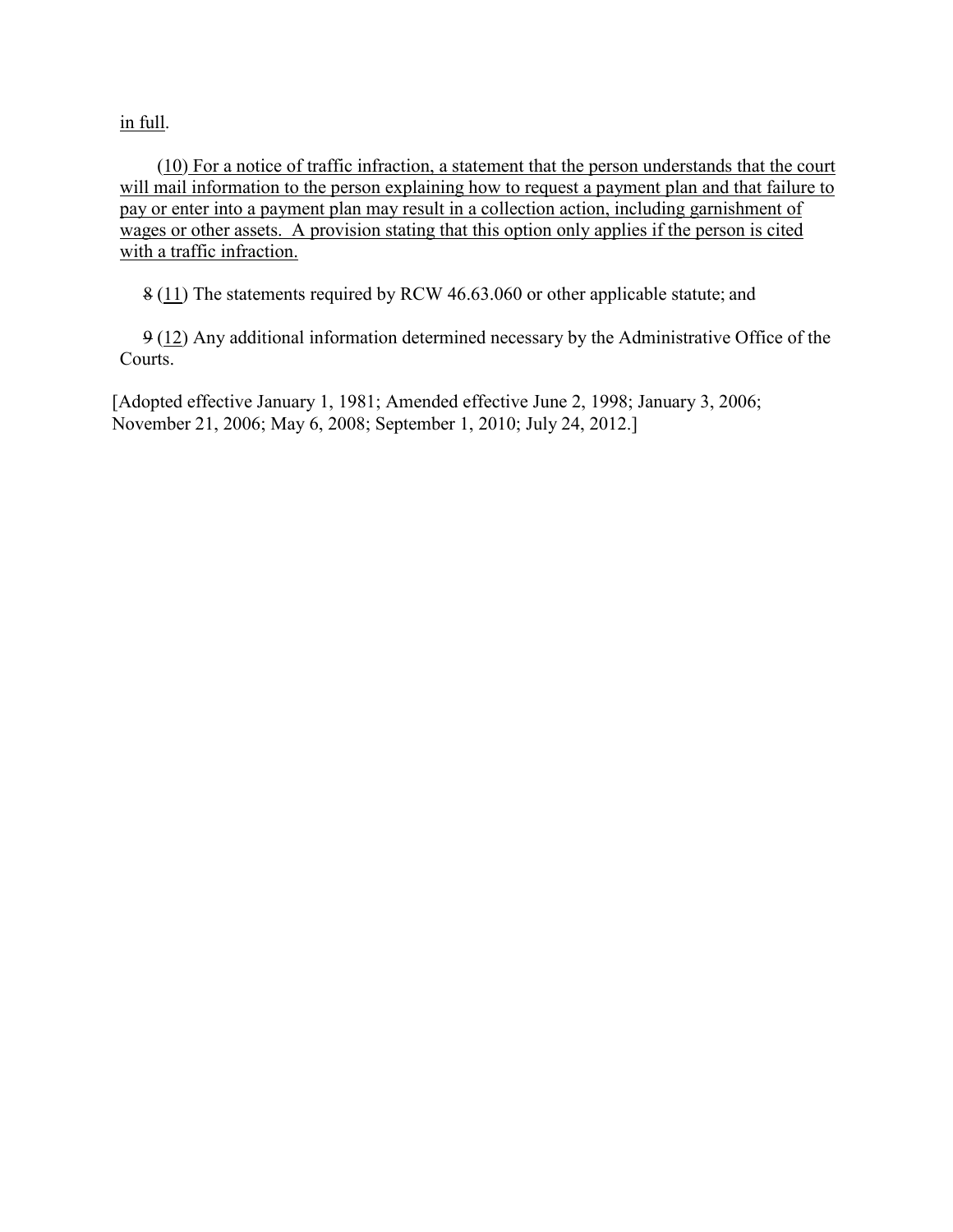#### **IRLJ 2.4 RESPONSE TO NOTICE**

**(a) Generally.** A person who has been served with a notice of infraction must respond to the notice within 15 days, 30 days for a notice of traffic infraction, of the date the notice is personally served or, if the notice is served by mail, within 18 days, 33 for a notice of traffic infraction, of the date the notice is mailed.

**(b) Alternatives.** A person may respond to a notice of infraction by:

(1) Paying the amount of the monetary penaltyin accordance with applicable law, in which case the court shall enter a judgment that the defendant has committed the infraction;

(2) Contesting the determination that an infraction occurred by requesting a hearing in accordance with applicable law;

(3) Requesting a hearing to explain mitigating circumstances surrounding the commission of the infraction in accordance with applicable law; or

 (4) For a notice of traffic infraction, admitting responsibility for the traffic infraction and attesting that the person does not have the current ability to pay the infraction in full; or

 4 (5) Submitting a written statement either contesting the infraction or explaining mitigating circumstances, if this alternative is authorized by local court rule. The statement shall contain the person's promise to pay the monetary penalty authorized by law if the infraction is found to be committed. For a notice of traffic infraction, the statement shall also include an alternative allowing the person to attest that they do not have the current ability to pay the infraction in full. If the person attests that they do not have the current ability to pay the infraction in full, the court must give the person information on how to request financial relief from the fine(s) as provided in IRLJ 2.6(d).

For contested hearing, the statement shall be executed in substantially the following form:

I hereby state as follows:

I promise that if it is determined that I committed the infraction for which I was cited, I will pay the monetary penalty authorized by law and assessed by the court.

I certify (or declare) under penalty of perjury under the laws of the State of Washington that the foregoing is true and correct.

[Date and Place] [Signature]

(I understand that if this form is submitted by e-mail, my typed name on the signature line will qualify as my signature for purposes of the above certification.)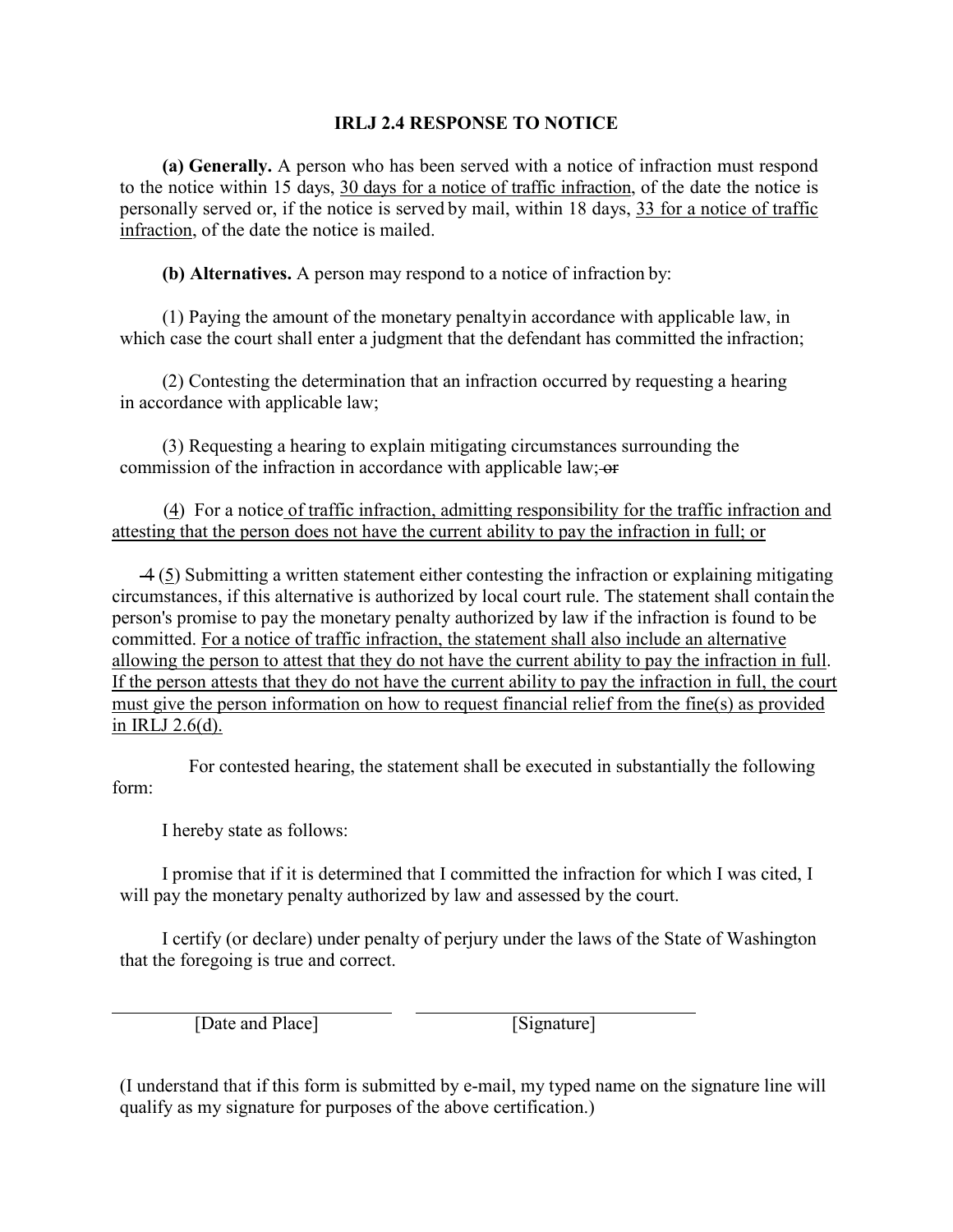For mitigation hearings, the statement shall be executed in substantially the following form:

I hereby state as follows:

I promise to pay the monetary penalty authorized by law or, at the discretion of the court, any reduced penalty that may be set. For a notice of traffic infraction, the statement shall also include an alternative allowing the person to attest that they do not have the current ability to pay the infraction in full. If the person attests that they do not have the current ability to pay the infraction in full, the court must give the person information on how to request financial relief as provided in IRLJ 2.6(d).

I certify (or declare) under penalty of perjury under the laws of the State of Washington that the foregoing is true and correct.

[Date and Place] [Signature]

(I understand that if this form is submitted by e-mail, my typed name on the signature line will qualify as my signature for purposes of the above certification.)

**(c) Method of Response.** A person may respond to a notice of infraction either personally, or if allowed by local rule by mail or by e-mail. If the response is mailed or emailed, it must be postmarked or e-mailed not later than midnight of the day the response is due.

[Adopted effective January 1, 1981; Amended effective September 1, 1992; January 3, 2006.]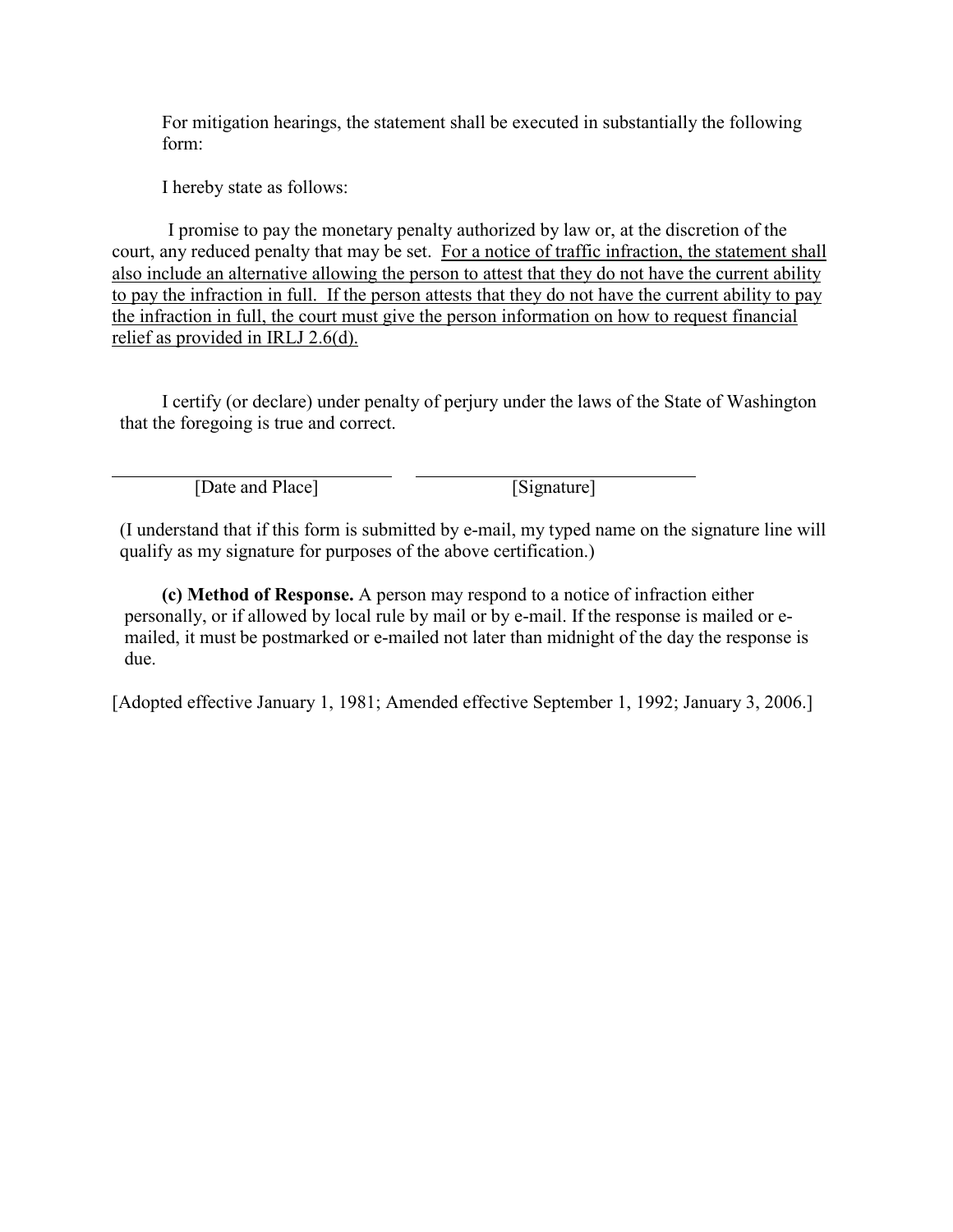#### **IRLJ 2.5 FAILURE TO RESPOND**

(a) **Notice of Infraction**. If the defendant fails to respond to a notice of infraction, the court shall enter an order finding that the defendant has committed the infraction, shall assess any monetary penalties provided for by law and, in the case of a traffic infraction, shall notify the Department of the defendant's failure to respond in accordance with RCW 46.20.270.

(b) **Notice of Traffic Infraction.** If the defendant fails to respond to a notice of infraction, the court shall enter an order and Notice of Default finding that the defendant has committed the infraction and is in default. The order shall provide notice that unless the defendant appears or responds within thirty (30) days, the court will enter an Order and Judgement finding that the infraction was committed. The order shall clearly explain how a defendant may appear or respond so that they may come into compliance. The order shall state that upon finding that the infraction was committed, the defendant will be required to pay \$10.00 a month until the total judgment and fines have been paid. The order shall state that the defendant is permitted to make higher payments if they wish. The order shall clearly show an itemized assessment explaining the total amount owed to date, a breakdown of the amount owed, and a description or reason for each amount. The order shall explain that the collection of the amount may be transferred to a third party collection agency who may also asses fees against the defendant, and that upon the defendant's request, those agencies must provide a written, dated, itemized statement to the defendant showing how those fees are assessed. The order shall also explain that, after a finding that the traffic infraction was committed, shall notify the Department of the defendant's failure to respond in accordance with RCW 46.20.270.

[Adopted effective September 1, 1992; Amended effective December 8, 2015.]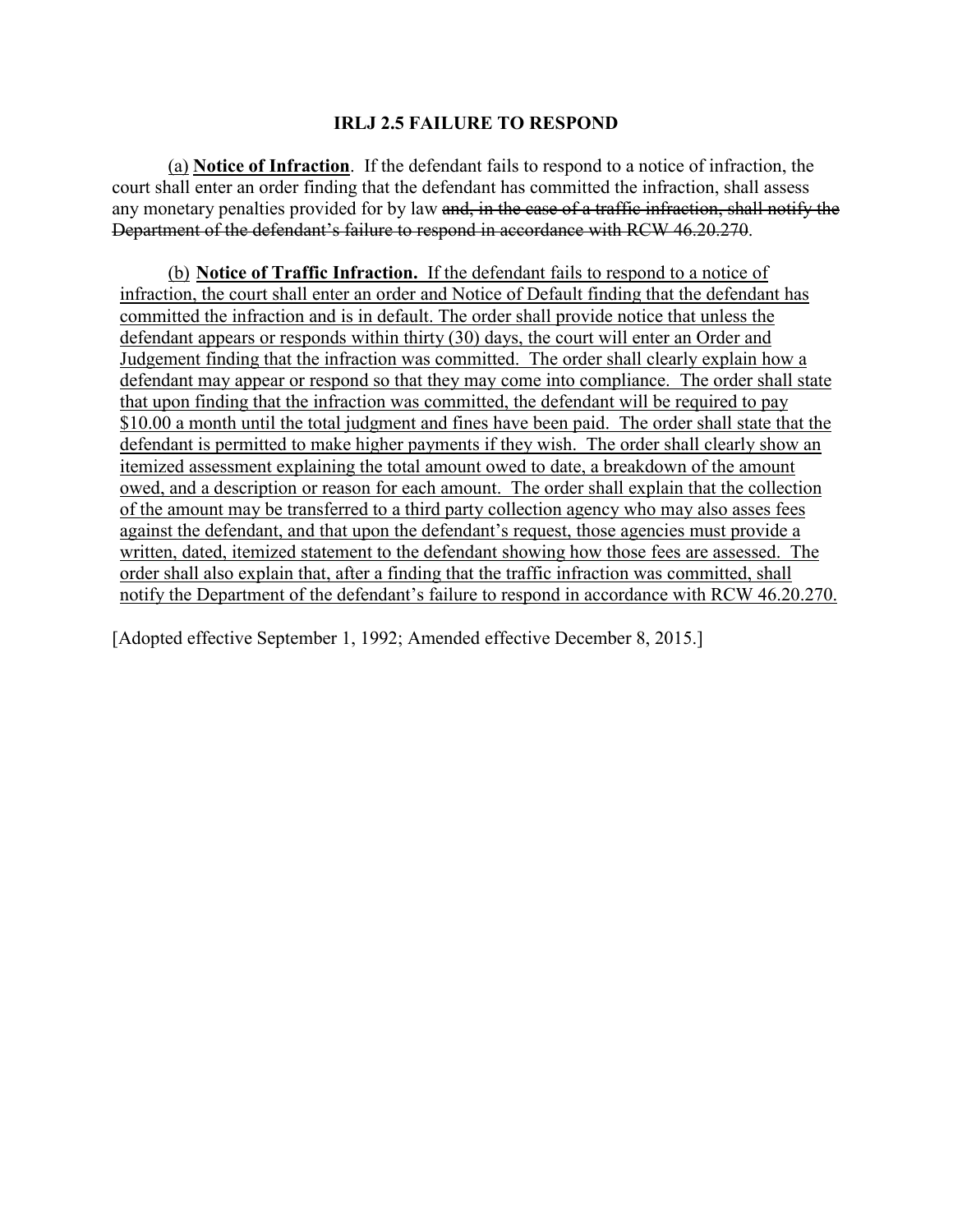#### **IRLJ 2.6 SCHEDULING OF HEARINGS**

#### **(a) Contested Hearings.**

(1) Except as provided in sections (1)(i) and (ii), upon receipt of a response submitted pursuant to rule 2.4(b)(2), the court shall schedule a hearing to determine whether the defendant committed the infraction. The hearing shall be scheduled for not less than 14 days from the date the written notice of hearing is sent by the court, nor more than 120 days from the date of the notice of infraction or the date a default judgment is set aside.

(i) If authorized by local court rule, a defendant who requests a contested hearing may first be scheduled for a prehearing conference, which shall be scheduled for not less than 14 days from the date the written notice of the hearing is sent by the court nor more than 45 days from the date of the notice of infraction or the date a default judgment is set aside.

(ii) The prehearing conference may be waived by the defendant in writing if the waiver is received by the court before the time set for the prehearing conference. If the prehearing conference is waived, the case will be set for contested hearing. The contested hearing shall be scheduled for not more than 90 days from the date of the prehearing conference or, if the prehearing conference is waived, from the date the waiver of the prehearing conference is received by the court.

(2) The court shall send the defendant written notice of the time, place, and date of the hearing within twenty-one (21) days of the receipt of the request for a hearing. The notice of the hearing shall also include statements advising the defendant of the defendant's rights at the hearing, how the defendant may request that witnesses be subpoenaed, and that failure to appear may be a crime for which the defendant may be arrested, and, in a traffic infraction case, the defendant's privilege to operate a motor vehicle may be suspended if the person was cited with a moving violation. The notice must also state, in a traffic infraction case, how a defendant may request waiver or remission of the fine(s) assessed, a payment plan, or other monetary relief authorized under IRLJ 3.5 if they do not prevail. If a local rule is adopted implementing sections  $(a)(1)(i)$  and  $(ii)$ , the court shall advise the defendant in the notice of the defendant's right to waive the prehearing conference.

(3) The court may schedule the hearing on a contested infraction for the same time as the hearing on another infraction alleged to have been committed by the defendant. The court may schedule the hearing on a contested infraction for the same time as the trial on a misdemeanor arising out of the same occurrence as the infraction.

(4) The infraction may be dismissed upon a showing of prejudice if the court does not send a defendant written notice of a hearing within twenty-one (21) days of receipt of the request for a hearing.

#### **(b) Mitigation Hearings.**

(1) Upon receipt of a response submitted pursuant to rule 2.4(b)(3) the court shall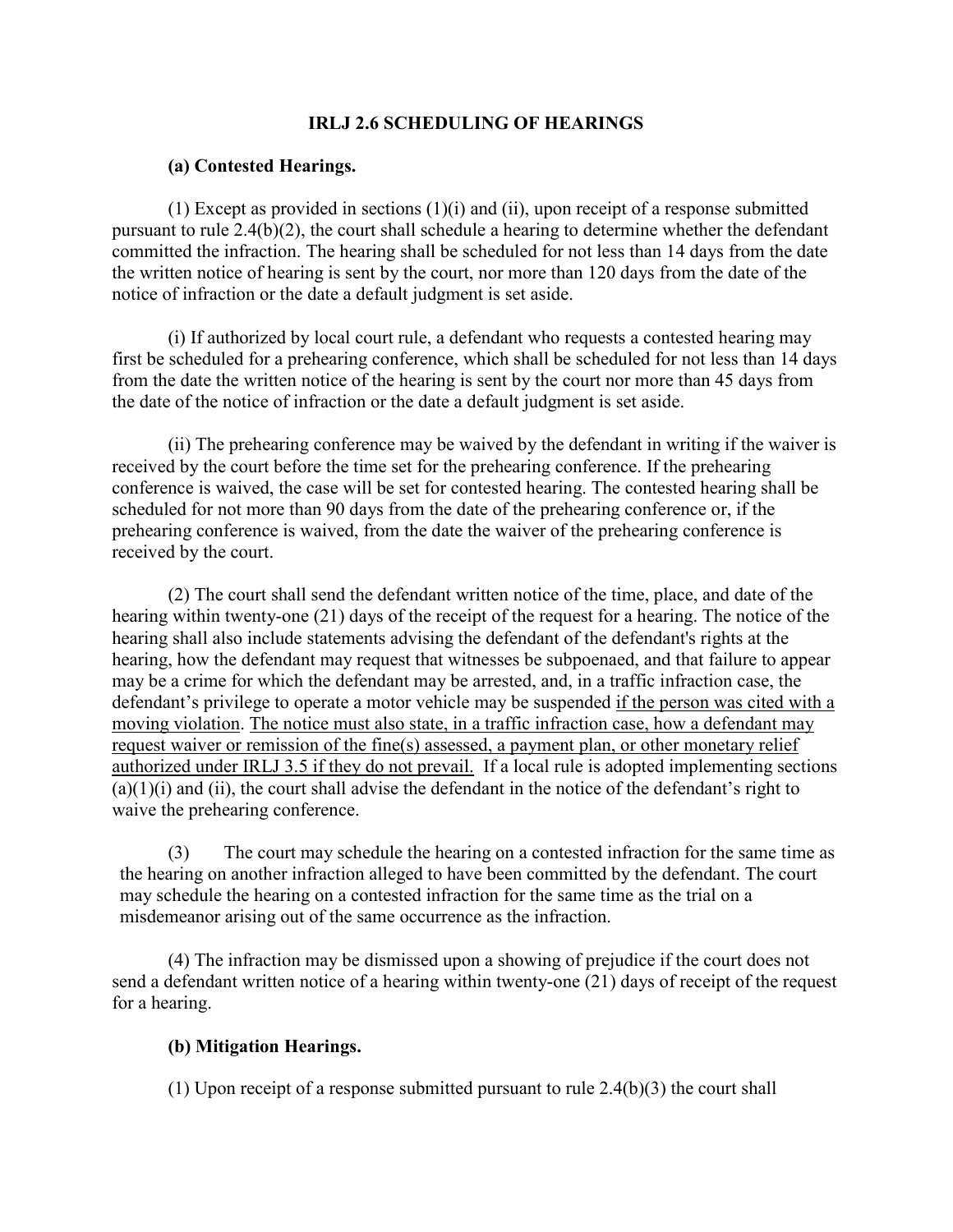schedule a hearing to determine whether there were mitigating circumstances surrounding the commission of the infraction. The hearing shall be scheduled for not less than 14 days from the date the written notice of hearing is sent by the court, nor more than 120 days from the date of the notice of infraction or the date a default judgment is set aside, unless otherwise agreed by the defendant in writing.

(2) The court shall send the defendant written notice of the time, place, and date of the hearing within 21 days of the request for a hearing. The notice shall also include statements advising the defendant of the defendant's rights at the hearing and stating that failure to appear may be a crime for which the defendant may be arrested, and, in a traffic infraction case, that the defendant's privilege to operate a motor vehicle may be suspended if cited with a moving violation. The notice shall also include, in a traffic infraction case, information about how the defendant may request waiver, remission, of the fine(s) assessed, or a payment plan, authorized under IRLJ 3.5, if they do not prevail.

(3) The court may schedule the mitigation hearing for the same time as the mitigation hearing on another infraction alleged to have been committed by the defendant.

**(c) Decisions on Written Statements.** If the court has adopted a local rule authorizing decisions on written statements submitted by mail, or e-mail, it shall, upon receipt of a statement pursuant to rule 2.4(b)(4), consider the case in accordance with rule 3.56. The requirements of GR 30(d) are not applicable to e-mail statements submitted pursuant to rule 2.4(b)(4). The court is not required to notify the parties of a date for the examination of the statements.

#### (**d**) **Inability to Pay**

(1) Within twenty-one (21) days of receiving a response submitted pursuant to IRLJ 2.4(b)(4), the court shall send the defendant a Petition and Order for a traffic infraction payment plan, as required in IRLJ 3.5(a), with written instructions on how to complete these forms and request a payment plan, in addition to a phone number the defendant can call for information. The court shall also make available on its website and at the court house the written instructions and forms.

(2) The judicial officer may schedule the Petition for a hearing or consider the Petition ex parte without a hearing no sooner than five (5) business days from the filing of the Petition.

(3) The infraction shall be dismissed if the court does not follow the procedures outlined in subsection (1) of this section within twenty-one (21) days of the receipt of the notice of inability to pay.

**(de) Objection to Hearing Date.** A defendant who objects to the hearing date set by the court upon the ground that it is not within the time limits prescribed by this rule shall file with the court and serve upon the prosecuting authority a written motion for a speedy hearing date within 10 days after the notice of hearing is mailed or otherwise given to the defendant. Failure of a party, for any reason, to make such a motion shall be a waiver of the objection that a hearing commenced on such a date is not within the time limits prescribed by this rule. The written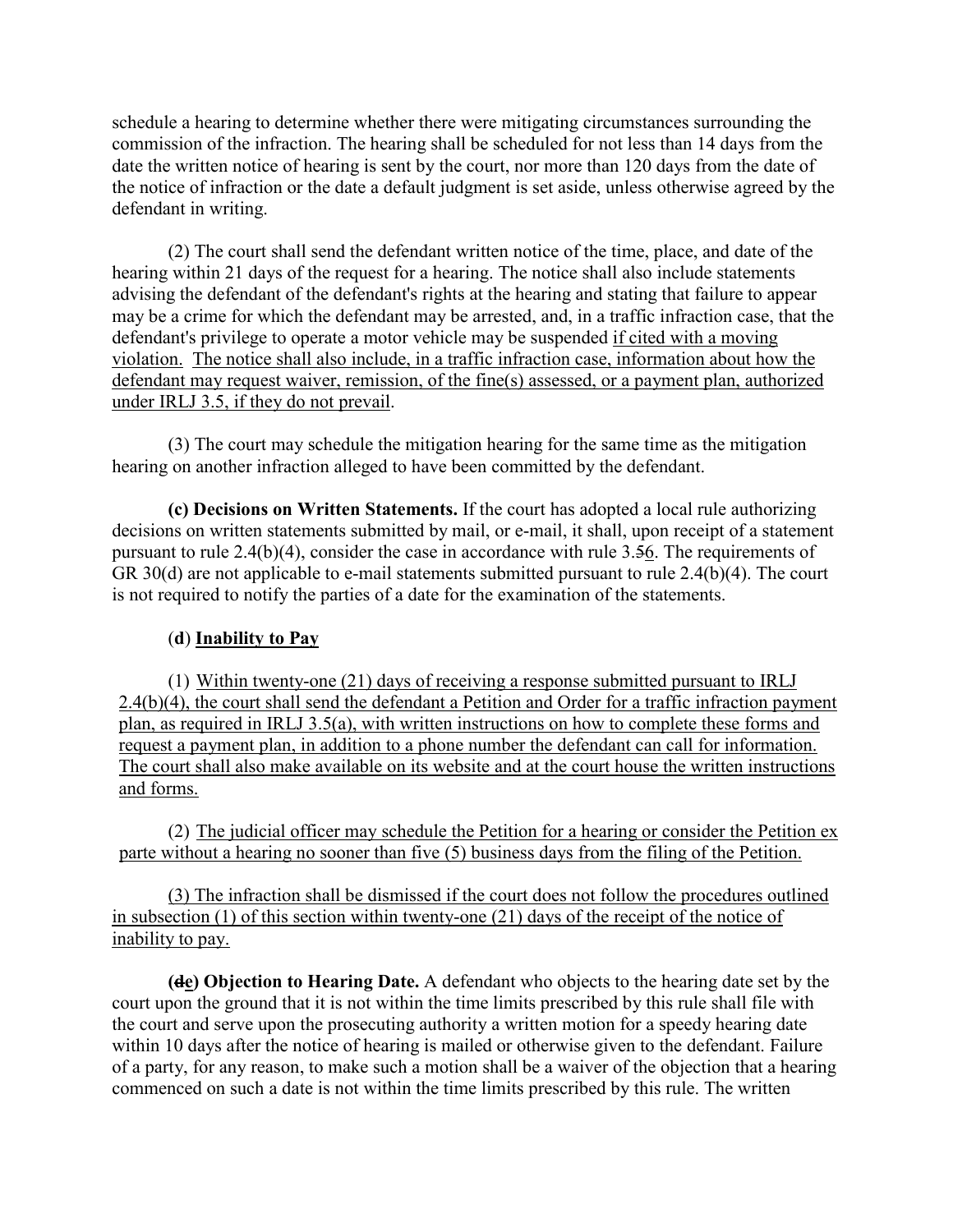notice of the hearing date shall contain a copy of IRLJ 2.6(de).

**(ef) Time for Hearing; Effect of Delay or Continuances.** A motion for dismissal for the failure to hold a hearing within the time period provided by this rule shall not be granted if the failure to hold the hearing was attributable to the defendant or the defendant's counsel.

**(fg) Dismissal With Prejudice.** An infraction not brought to hearing within the time period provided by this rule shall, upon motion, be dismissed with prejudice.

**(gh) Change of Judge.** The provisions of CRLJ 40(f) apply.

[Adopted as JTIR effective January 1, 1981; Amended effective September 1, 1989. Changed from JTIR to IRLJ effective September 1, 1992; Amended effective September 1, 1997; September 1, 1998; January 3, 2006; April 30, 2013.]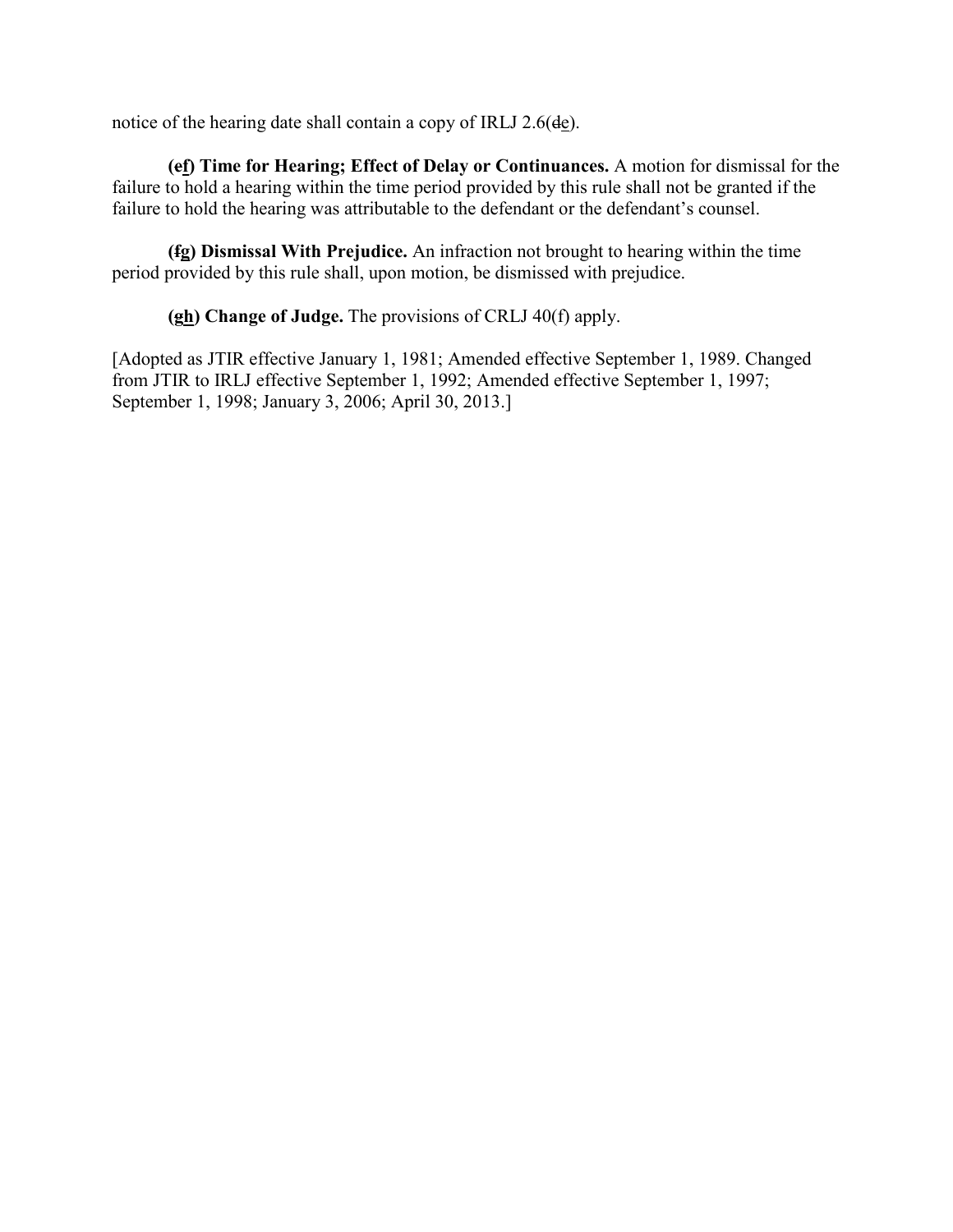#### **IRLJ 3.2 FAILURE TO APPEAR**

- **(a) Entry of Judgment.** If the defendant fails to appear at a requested hearing the court shall enter judgment against the defendant finding that the defendant has committed the infraction and assessing against the defendant any monetary penalties provided by law. In a traffic infraction case, the court shall follow the procedures contained in IRLJ 2.5(b). A judgment upon a failure to appear shall not be entered if it appears to the court from the papers on file that the infraction case was brought in an improper court.
- **(b) Setting Aside Judgment Upon Failure To Appear**. For good cause shown and upon terms the court deems just, the court may set aside a judgment entered upon a failure to appear in accordance with CRLJ 60(b).

[Adopted effective January 1, 1981; Amended effective September 1, 1992.]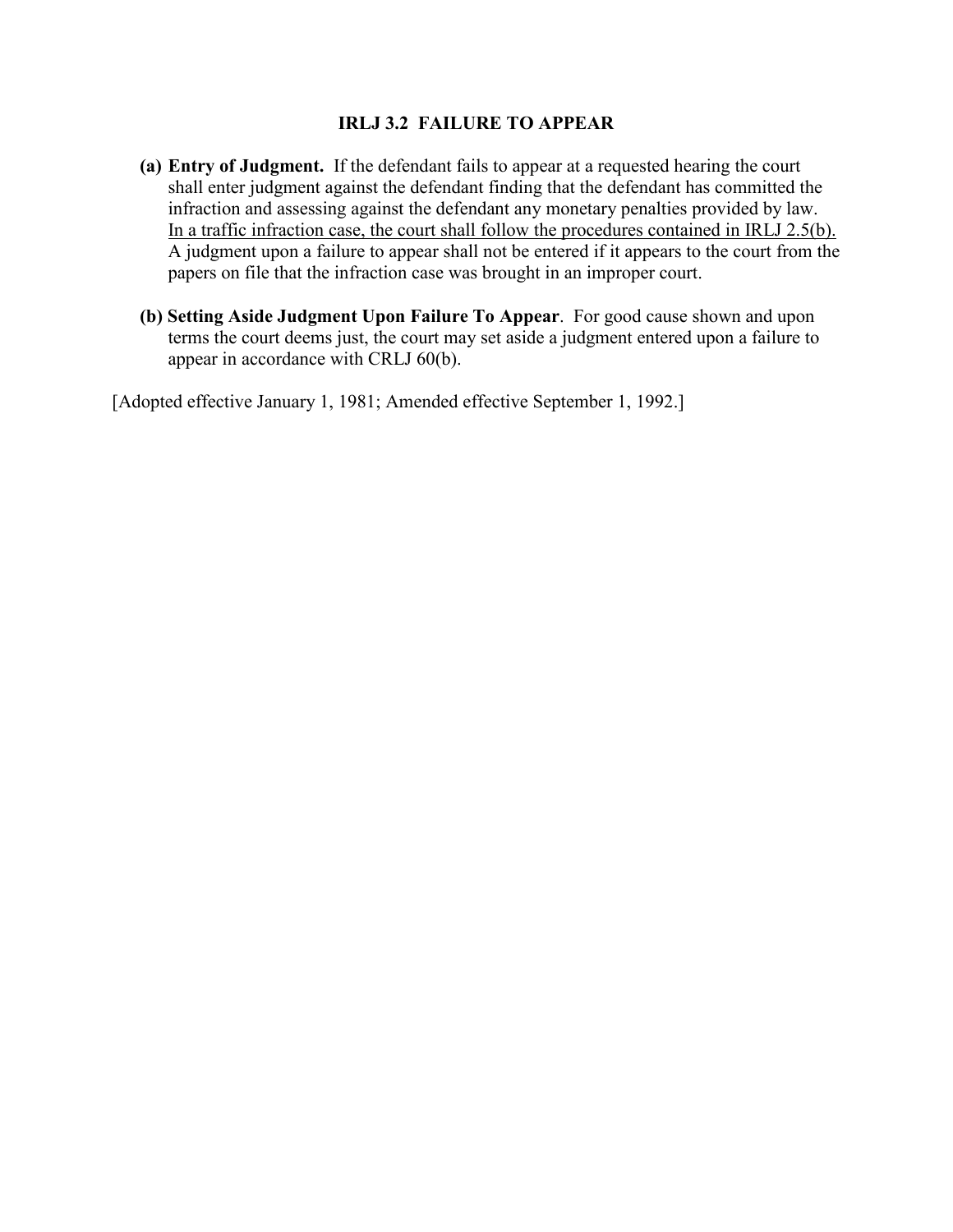#### **IRLJ 3.3 PROCEDURE AT CONTESTED HEARING**

**(a) Generally**. The court shall conduct the hearing for contesting the notice of infraction on the record in accordance with applicable law.

**(b) Representation by Lawyer**. At a contested hearing, the plaintiff shall be represented by a lawyer representative of the prosecuting authority when prescribed by local court rule. The defendant may be represented by a lawyer. If the defendant is represented by a lawyer and the lawyer has filed a notice of appearance, including a waiver of the defendant's presence, the defendant need not personally appear at the contested hearing unless the defendant's presence is otherwise required by statute or the court rules.

**(c) Rules of Evidence**. The Rules of Evidence and statutes that relate to evidence in infraction cases shall apply to contested hearings. The court may consider the notice of infraction and any other written report made under oath submitted by the officer who issued the notice or whose written statement was the basis for the issuance of the notice in lieu of the officer's personal appearance at the hearing, unless the defendant has caused the officer to be served with a subpoena to appear in accordance with instructions from the court issued pursuant to rule  $2.6(a)(2)$ .

**(d) Factual Determination**. The court shall determine whether the plaintiff has proved by a preponderance of the evidence that the defendant committed the infraction. If the court finds the infraction was committed, it shall enter an appropriate order on its records. If the court finds the infraction was not committed, it shall enter an order dismissing the case.

**(e) Disposition**. If the court determines that the infraction has been committed, it may assess a monetary penalty against the defendant and, in a traffic infraction case, only after determining the defendant's ability to pay in accordance with IRLJ 3.5. The monetary penalty assessed may not exceed the monetary penalty provided for the infraction by law. The court may waive or suspend a portion of the monetary penalty, or provide for time payments, or in lieu of monetary payment provide for the performance of community restitution as provided by law and, in a traffic infraction case, in accordance with the procedures set forth in IRLJ 3.5. The court has continuing jurisdiction and authority to supervise disposition for not more than one (1) year. A defendant may request relief in accordance with IRLJ 3.5 at any time.

[Adopted as JTIR effective January 1, 1981; Amended effective March 20, 1981. Changed from JTIR to IRLJ effective September 1, 1992; September 1, 1997; January 3, 2006; September 1, 2018.]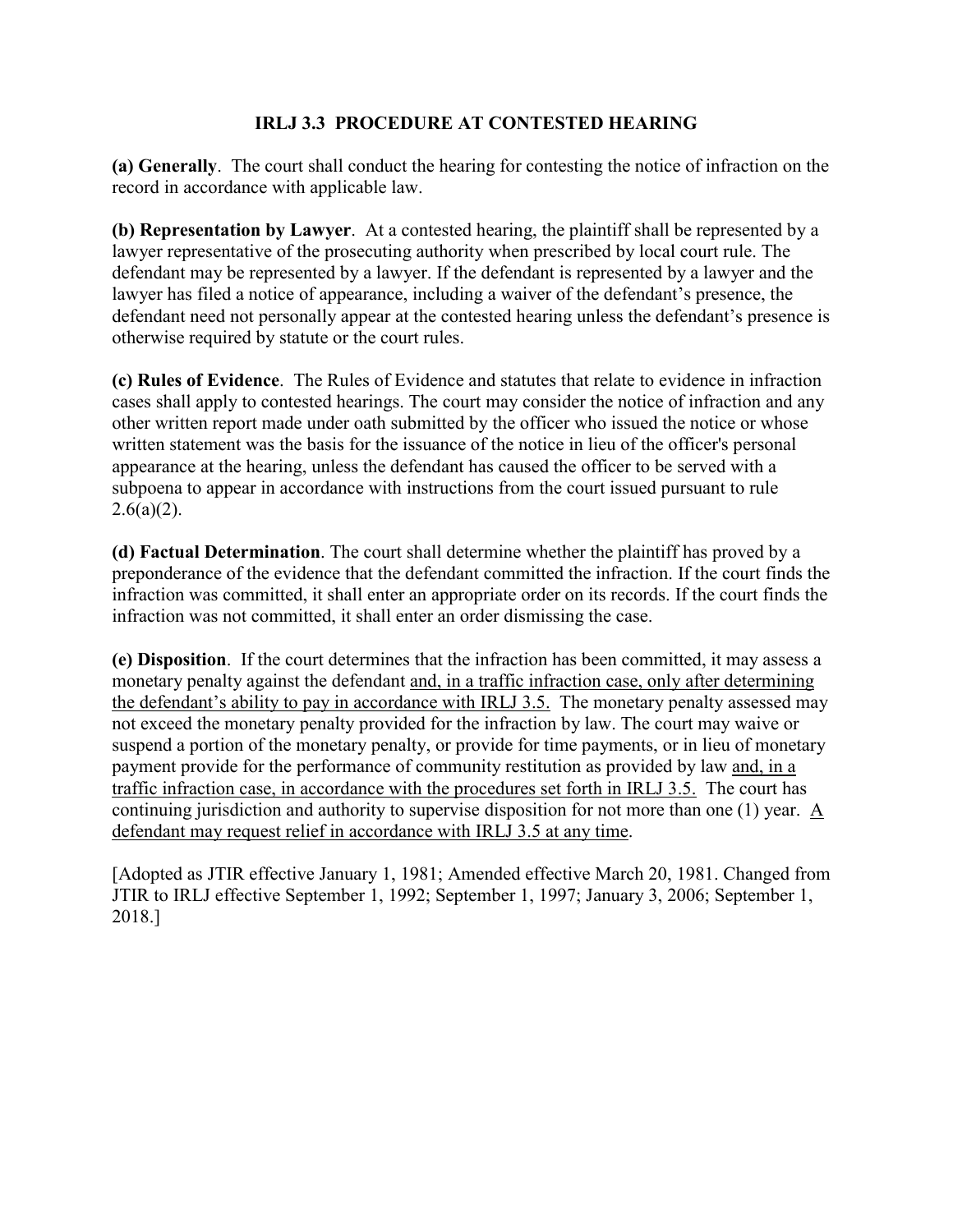#### **IRLJ 3.4 HEARING ON MITIGATING CIRCUMSTANCES**

**(a) Generally**. The court shall conduct the hearing concerning mitigating circumstances in accordance with applicable law.

**(b) Procedure at Hearing**. The court shall hold an informal hearing which shall not be governed by the Rules of Evidence. Subject to the other provisions of these rules, all relevant evidence is admissible which, in the opinion of the judge, is the best evidence reasonably obtainable, having due regard for its necessity, availability and trustworthiness. The plaintiff and the defendant may each be represented by a lawyer. The defendant may present witnesses, but they may not be compelled to attend.

**(c) Disposition.** The court shall determine whether the defendants explanation of the events justifies reduction of the monetary penalty. The court shall enter an order finding the defendant committed the infraction and may assess a monetary penalty and, in a traffic infraction case, only after determining the defendant's ability to pay in accordance with IRLJ 3.5. The court may not impose a penalty in excess of the monetary penalty provided for the infraction by law. The court may waive or suspend a portion of the monetary penalty, or provide for time payments, or in lieu of monetary payment provide for the performance of community restitution as provided by law and, in a traffic infraction case, in accordance with the procedures set forth in IRLJ 3.5. The court has continuing jurisdiction and authority to supervise disposition for not more than one (1) year. A defendant may request relief in accordance with IRLJ 3.5 at any time.

[Adopted effective January 1, 1981; Amended effective September 1, 1992; January 3, 2006.]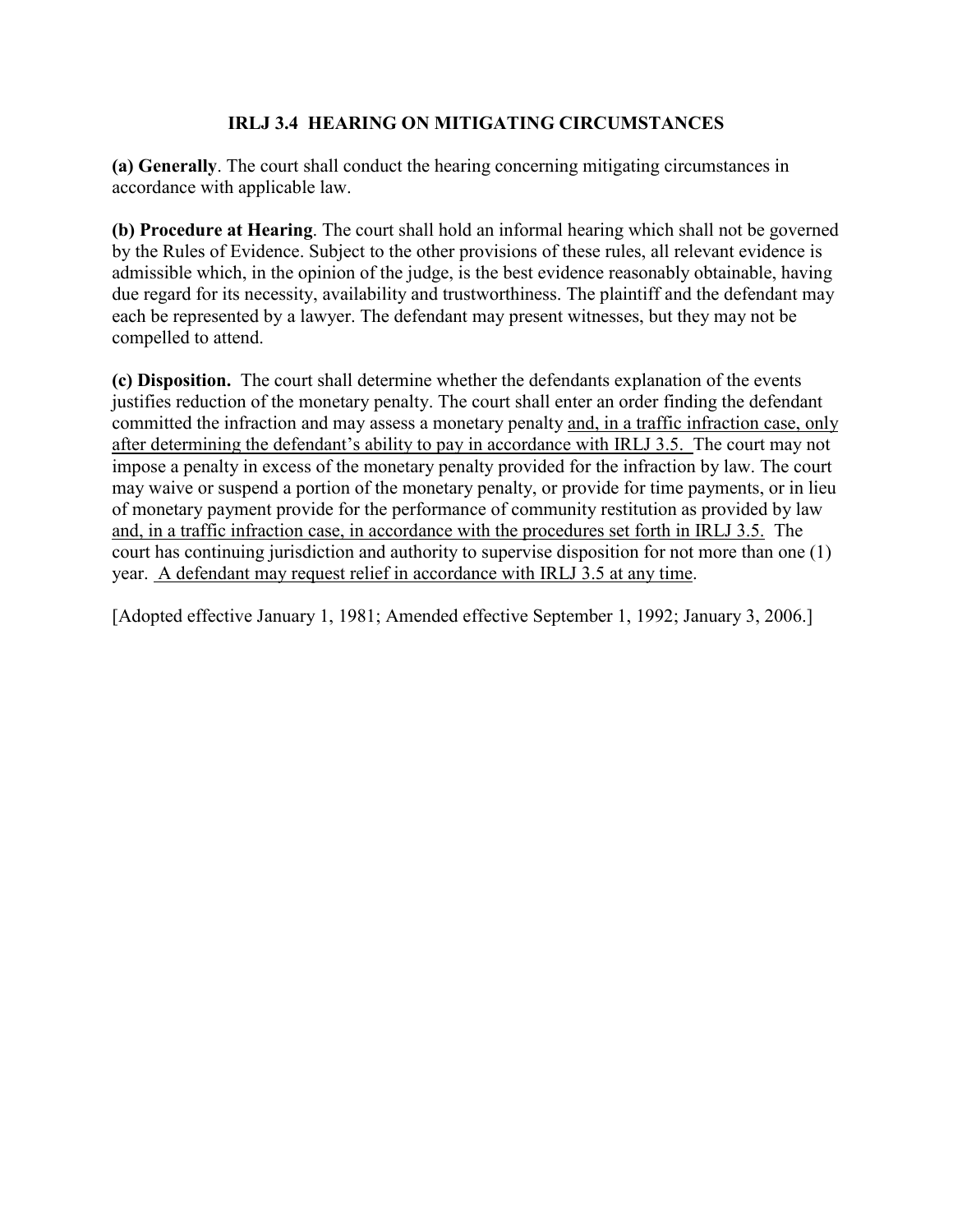#### **RULE 3.5 INABILITY TO PAY (New Rule)**

- **(a) Generally**. Before imposing any monetary penalty, fee, cost, assessment or other monetary obligation associated with a traffic infraction in full, the court must conduct an ability to pay determination pursuant to GR34(3)-(4) utilizing pattern forms (Petition and Order) developed by the Administrative Office of the Courts and approved by the Supreme Court.
- **(b) Disposition.** If the court finds that the person is unable to pay the monetary obligation in full, the court may waive or remit these obligations unless the specific monetary obligation is prohibited from being waived or remitted by state law. The court may also grant a payment plan or community restitution according to the procedures set forth below. If the court finds that the person is indigent, as defined in GR 34(a)(3)-(4), and decides to grant a payment plan, the court shall set payments at or below \$10.00 a month unless the defendant requests higher monthly payments
- **(c) Procedure.** A person may request a payment plan or other monetary relief from any penalty, fee costs, assessment or other monetary obligation associated with a traffic infraction at any time. The court may also modify a payment plan at any time including if a legal proceeding, such as garnishment, has commenced to collect any delinquent amount owed by the person for any penalty imposed by the court.
	- *(1) Mandatory Payment Plan.* If the person does not have the ability to pay the monetary obligation in full, the person has not previously been granted a payment plan for the same monetary obligation, and the court has not authorized its collections agency to take civil legal enforcement action, the court shall enter into a payment plan with the individual.
	- (2) *Discretionary Payment Plan.* Where the court has authorized its collections agency to take civil legal enforcement action, the court may, at its discretion, enter into a payment plan.
	- (3) *Community Restitution*. If a court authorized community restitution program for offenders is available in the jurisdiction, the court may allow conversion of all or part of the monetary obligations due to court authorized community restitution in lieu of time payments if the person is unable to make reasonable time payments.
- **(d) Voluntary Payments.** The person may voluntarily pay an amount at any time in addition to the payments required under the payment plan.
- **(e) Civil Enforcement**. If a payment required to be made under the payment plan is delinquent or the person fails to complete a community restitution program on or before the time established under the payment plan, unless the court determines good cause therefor and adjusts the payment plan or the community restitution plan accordingly the court may refer the unpaid monetary penalty, fee, costs, assessment, or other monetary obligation for civil enforcement until all monetary obligations have been paid and court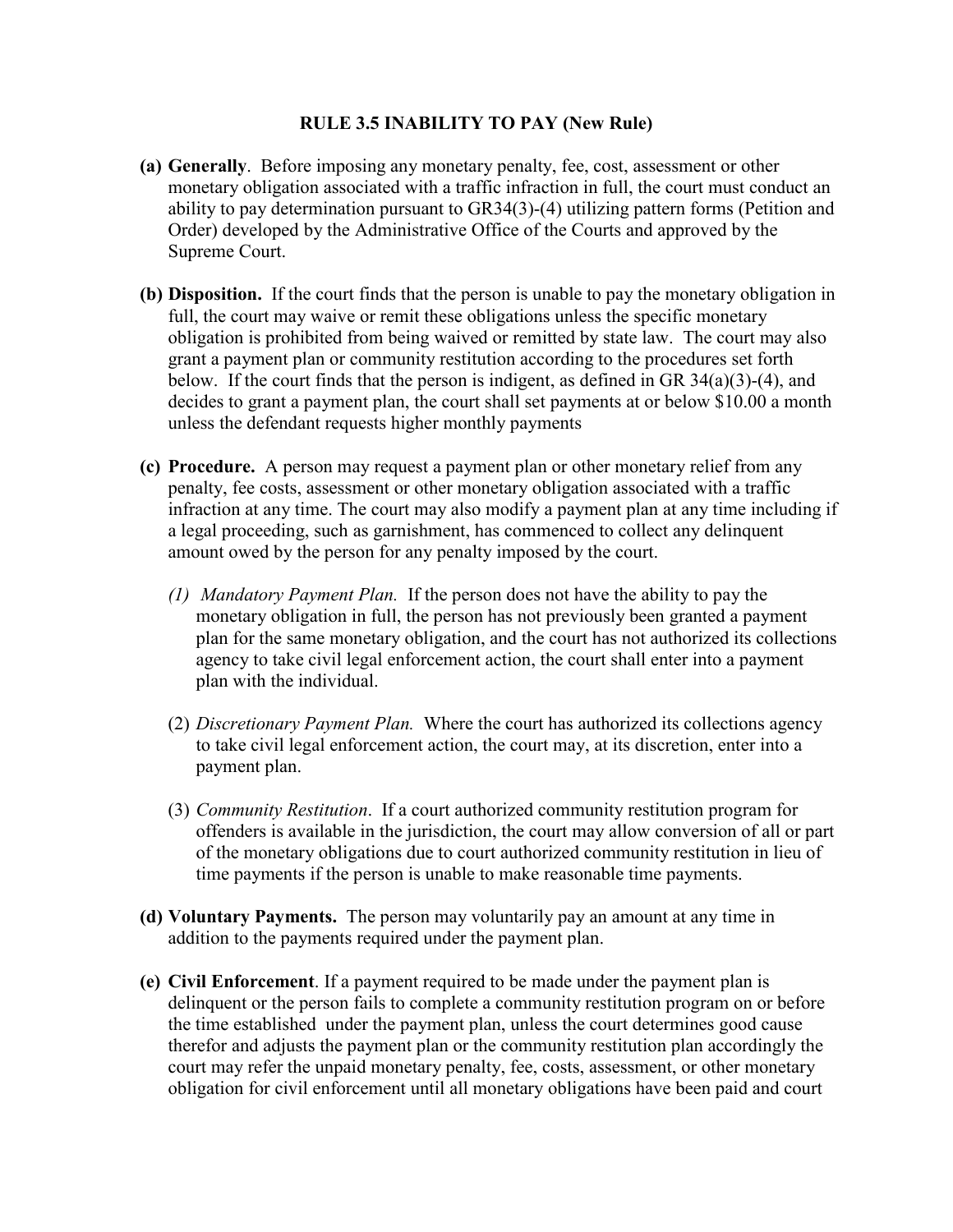authorized community restitution has been completed, or until the court has entered into a new payment plan or community restitution agreement with the person.

- (1) If a person has not entered into a payment plan with the court and has not paid the monetary obligation in full, no sooner than 90 days from the date of the infraction the court may refer the unpaid monetary penalty, fee, cost, assessment, or other monetary obligation to a collections agency until all monetary obligations have been paid or until the person has entered into a new payment plan.
- (2) If a person responded to a traffic infraction for a moving violation attesting that the person did not have the ability to pay the infraction in full, the court must attempt to enter into a payment plan with the person prior to referring the monetary obligation to a collections agency.
- **(f) Hearings.** The court may require a person who fails to make payments as required under a payment plan to appear and provide evidence of ability to pay. A request for a hearing or ex parte relief may also be made by a person in support of a petition for a payment plan, modification of a payment plan, or other monetary remedies available under this rule. If a petition for a payment plan or other monetary relief is set for hearing, the court in its discretion may permit a telephonic or video conference appearance by the defendant subject to local court rule and/or local policies.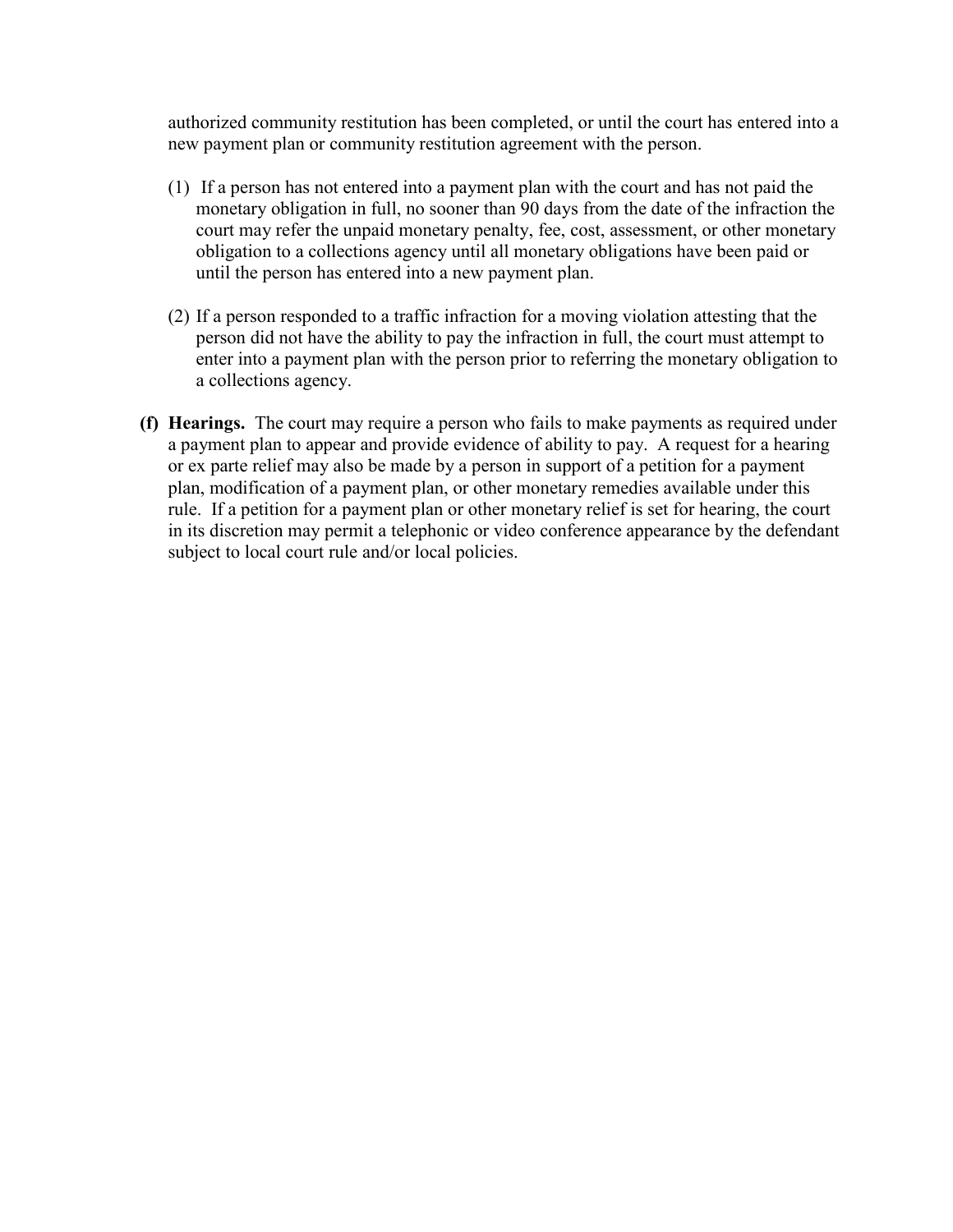### **IRLJ 3.56 LOCAL RULE OPTIONS**

#### **(a) Decisions on Written Statements**.

*(1) Contested Hearing Procedures*. The court shall examine the citing officer's report and any statement or documents submitted by the defendant. The examination may be held in chambers and shall take place within one hundred and twenty (120) days after the defendant filed the response to the notice of infraction. The court shall determine whether the plaintiff has proved by a preponderance of the evidence submitted whether the infraction was committed.

*(2) Mitigation Hearing Procedures*. A mitigation hearing based on a written statement may be held in chambers and shall take place within 120 days after the defendant filed the response to the notice of infraction.

*(3) Notice to Defendant.* The court shall notify the defendant in writing of its decision, including any penalty imposed.

*(4) No Appeal Permitted*. There shall be no appeal from a decision on written statements except that denial of monetary relief, requested pursuant to IRLJ 3.5, may be appealed.

#### **(b)Telephonic or Video Conference Mitigation Hearings.**

*(1) Local Rule Permitted*. A court may adopt a local rule permitting defendants to appear at a mitigation hearing by telephone or video conference in lieu of an in-person appearance; such proceedings are open to the public.

*(2) Requirements.* Such local rule shall comply with the requirements that the hearings shall be conducted on the record and the defendant be advised that the hearing is being audio recorded, and the court shall advise the defendant in writing of its decision and any penalty imposed.

[Adopted as JTIR effective January 1, 1981. Changed from JTIR to IRLJ effective September 1, 1992; Amended effective September 1, 1997; January 3, 2006; September 1, 2017.]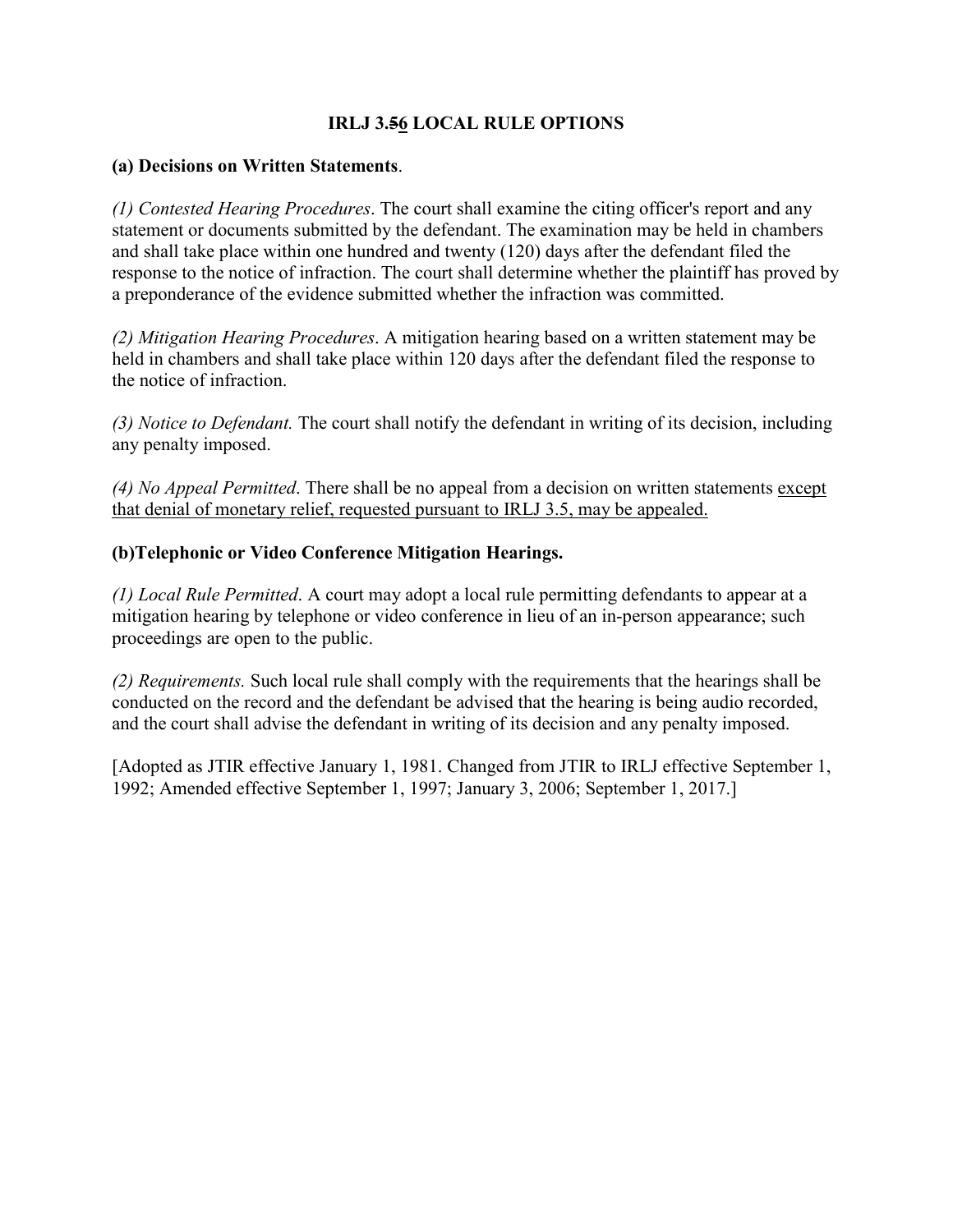#### IRLJ 4.2 FAILURE TO PAY OR COMPLETE COMMUNITY RESTITUTIONFOR TRAFFIC **INFRACTION**

**(a) Failure To Pay or Complete Community Restitution.** Unless the traffic infraction is a parking, standing, stopping, or pedestrian infraction, the court shall notify the Department within ten 10 days:

(1) If the defendant fails to pay the monetary penalty assessed after a hearing to contest the traffic infraction or a hearing to explain mitigating circumstances, or after a decision on written statements, if authorized by local court rule, or

(2) If the defendant fails to meet a time payment authorized by the court or fails to complete community restitution approved by the court.

**(b) Notice to Department**. The notice to the Department shall be in the form prescribed by the Department.

**(c) Removal of the Failure To Pay or Complete Community Restitution**. When the defendant has paid all monetary penalties owing, including completion of community restitution, the court shall notify the Department within 10 days of payment or of completion of community restitution on a form prescribed by the Department.

[Adopted effective January 1, 1981;Amended effective September 1, 1992;January 3, 2006.]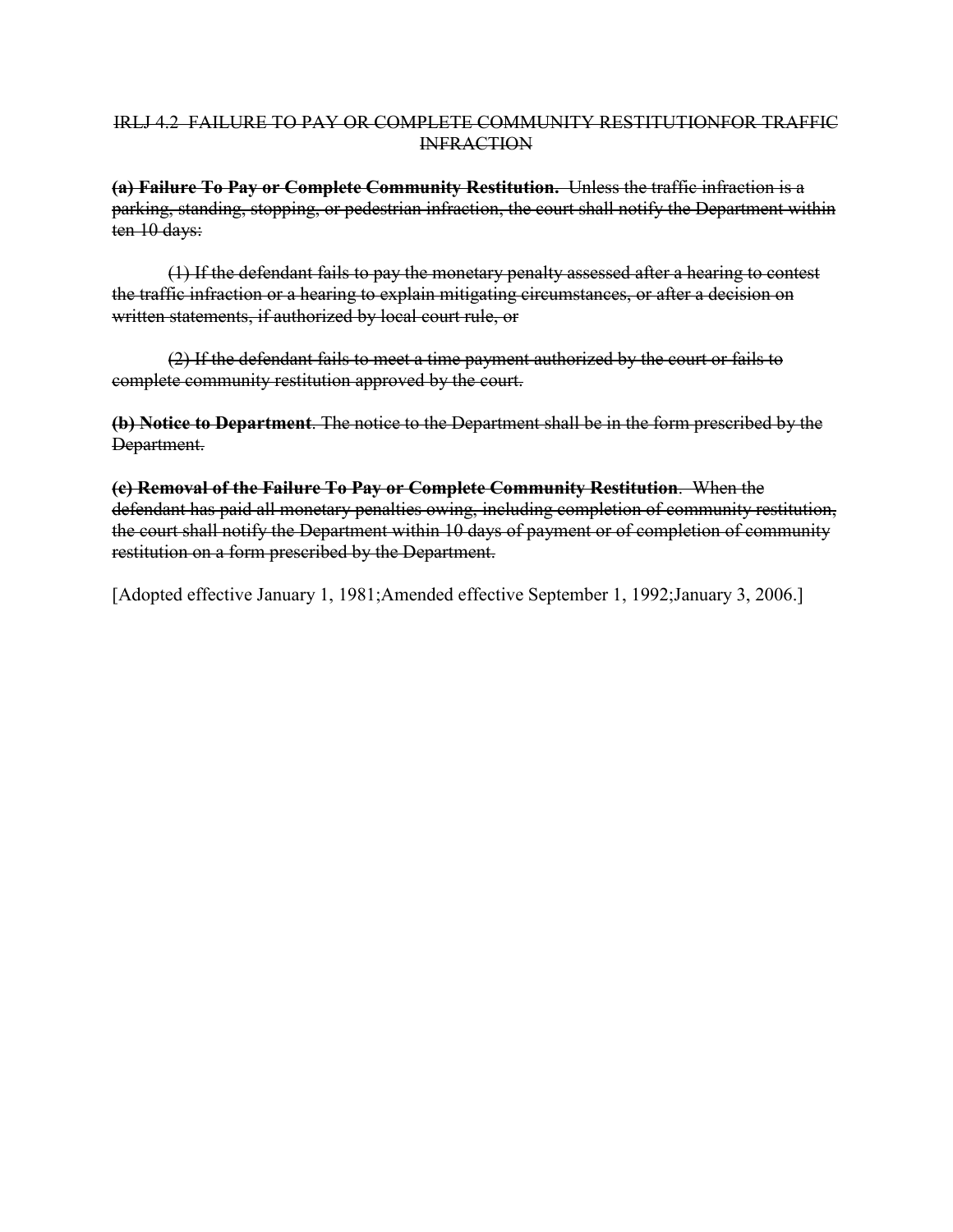#### **IRLJ 5.1 WHAT ORDERS MAY BE APPEALED**

A defendant may appeal a judgment entered after a contested hearing finding that the defendant has committed the infraction. The plaintiff may appeal a decision, which in effect abates, discontinues, or determines the case other than by a judgment that the defendant has not committed an infraction. No other orders or judgments are appealable by either party except that the defendant may appeal a decision to deny relief under IRLJ 3.5. A decision for relief pursuant to IRLJ 3.5 is a final decision.

[Adopted effective January 1, 1981; Amended September 1, 1992.]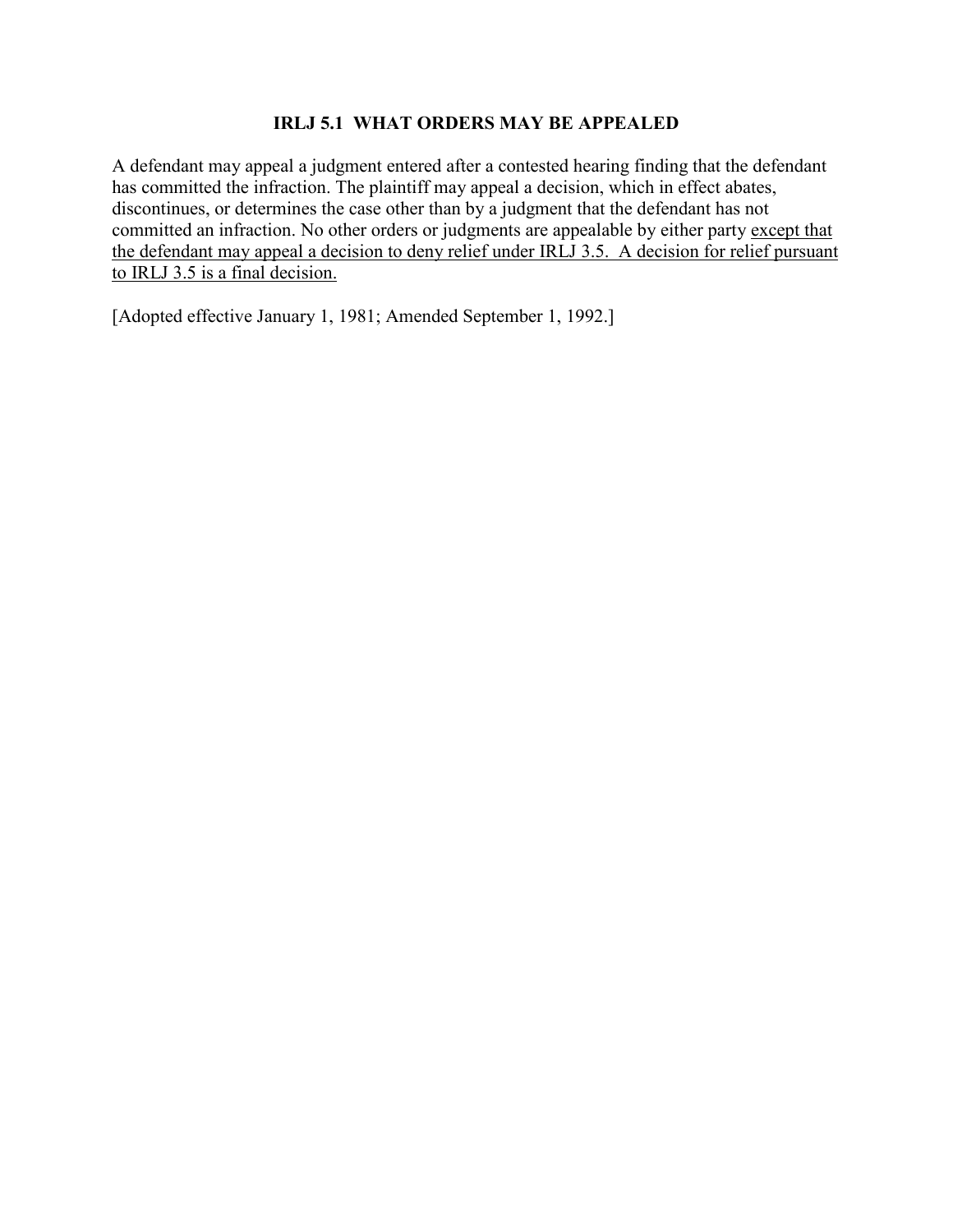|                      |                                      | <b>INFRACTION</b>                                                                                                |                   |                                                                         | <b>TRAFFIC</b> |                    | <b>NON-TRAFFIC</b>              |                      |                         |                      | <b>PARKING</b> I   |                            |                                                                                                                                                                                                                                                           |                             |
|----------------------|--------------------------------------|------------------------------------------------------------------------------------------------------------------|-------------------|-------------------------------------------------------------------------|----------------|--------------------|---------------------------------|----------------------|-------------------------|----------------------|--------------------|----------------------------|-----------------------------------------------------------------------------------------------------------------------------------------------------------------------------------------------------------------------------------------------------------|-----------------------------|
|                      |                                      | IN THE $\vert$ DISTRICT $\vert$ $\vert$<br>$\Box$ STATE OF WASHINGTON<br>$\Box$ COUNTY OF<br>$\Box$ CITY/TOWN OF |                   |                                                                         |                | MUNICIPAL COURT OF | , PLAINTIFF VS. NAMED DEFENDANT |                      |                         |                      |                    |                            |                                                                                                                                                                                                                                                           | , WASHINGTON                |
|                      | L.E.A. ORI #:                        |                                                                                                                  |                   |                                                                         |                |                    |                                 | <b>COURT ORI#:</b>   |                         |                      |                    |                            |                                                                                                                                                                                                                                                           |                             |
|                      |                                      | DRIVER'S LICENSE NO.                                                                                             |                   | THE UNDERSIGNED CERTIFIES AND SAYS THAT IN THE STATE OF WASHINGTON      |                |                    |                                 |                      | <b>STATE</b>            |                      | <b>EXPIRES</b>     |                            | PHOTO I.D. MATCHED                                                                                                                                                                                                                                        |                             |
|                      | NAME: LAST                           |                                                                                                                  |                   |                                                                         |                | <b>FIRST</b>       |                                 |                      |                         | <b>MIDDLE</b>        |                    | II YES<br>CDL/CLP          | I NO                                                                                                                                                                                                                                                      |                             |
|                      |                                      |                                                                                                                  |                   |                                                                         |                |                    |                                 |                      |                         |                      |                    |                            | $\Box$ No<br><b>YES</b>                                                                                                                                                                                                                                   |                             |
|                      | <b>ADDRESS</b>                       |                                                                                                                  |                   |                                                                         |                |                    |                                 |                      |                         |                      |                    |                            |                                                                                                                                                                                                                                                           | IF NEW ADDRESS<br>PASSENGER |
| <b>CITY</b>          |                                      |                                                                                                                  |                   |                                                                         | <b>STATE</b>   |                    | ZIP CODE                        |                      |                         | <b>EMPLOYER</b>      |                    |                            | LOCATION                                                                                                                                                                                                                                                  |                             |
|                      | DATE OF BIRTH                        |                                                                                                                  |                   | <b>RACE</b>                                                             | <b>SEX</b>     | <b>HEIGHT</b>      |                                 | <b>WEIGHT</b>        |                         | <b>EYES</b>          |                    |                            | <b>HAIR</b>                                                                                                                                                                                                                                               |                             |
|                      |                                      | RESIDENTIAL PHONE NO.                                                                                            |                   |                                                                         |                | CELL/PAGER NO.     |                                 |                      |                         | WORK PHONE NO.       |                    |                            |                                                                                                                                                                                                                                                           |                             |
|                      | <b>VIOLATION DATE</b><br>ON OR ABOUT |                                                                                                                  | <b>MONTH</b>      |                                                                         | DAY            | <b>YEAR</b>        |                                 | TIME<br>24 HOUR      |                         |                      | LANG:              |                            | <b>INTERPRETER NEEDED</b>                                                                                                                                                                                                                                 |                             |
|                      | AT LOCATION                          |                                                                                                                  |                   |                                                                         |                |                    | M.P.                            |                      |                         | CITY/COUNTY OF       |                    |                            |                                                                                                                                                                                                                                                           |                             |
|                      |                                      |                                                                                                                  |                   | DID OPERATE/PARK THE FOLLOWING VEHICLE ON A PUBLIC HIGHWAY/PROPERTY AND |                |                    |                                 |                      |                         |                      |                    |                            |                                                                                                                                                                                                                                                           |                             |
|                      |                                      | VEHICLE LICENSE NO.                                                                                              |                   | <b>STATE</b>                                                            |                | <b>EXPIRES</b>     | VEH. YR.                        | <b>MAKE</b>          |                         | <b>MODEL</b>         |                    | <b>STYLE</b>               | COLOR                                                                                                                                                                                                                                                     |                             |
|                      |                                      | TRAILER #1 LICENSE NO.                                                                                           |                   | <b>STATE</b>                                                            |                | <b>EXPIRES</b>     | TR. YR.                         |                      | TRAILER #2 LICENSE NO.  |                      |                    | <b>STATE</b>               | <b>EXPIRES</b>                                                                                                                                                                                                                                            | TR. YR.                     |
|                      |                                      |                                                                                                                  |                   | OWNER/COMPANY IF OTHER THAN DRIVER                                      |                |                    |                                 |                      |                         |                      |                    |                            |                                                                                                                                                                                                                                                           |                             |
|                      | <b>ADDRESS</b>                       |                                                                                                                  |                   |                                                                         |                | <b>CITY</b>        |                                 |                      |                         |                      | <b>STATE</b>       |                            | ZIP CODE                                                                                                                                                                                                                                                  |                             |
|                      |                                      | <b>ACCIDENT</b>                                                                                                  |                   | <b>CMV</b>                                                              | <b>YES</b>     | $16 +$             | <b>YES</b>                      | HAZMAT               | <b>YES</b>              |                      | <b>EXEMPT</b>      |                            | <b>FIRE</b>                                                                                                                                                                                                                                               |                             |
|                      | <b>NO</b>                            | <b>NR</b>                                                                                                        | $\mathbf{L}$<br>R | F                                                                       | <b>NO</b>      | PASS               | <b>NO</b>                       |                      | <b>NO</b>               |                      | <b>VEHICLE</b>     |                            | LEA                                                                                                                                                                                                                                                       |                             |
|                      |                                      | #1 VIOLATION/STATUTE CODE                                                                                        |                   | DID THEN AND THERE COMMIT EACH OF THE FOLLOWING OFFENSES                |                |                    |                                 | <b>VEHICLE SPEED</b> |                         | IN A                 |                    | ZONE                       | $\Box$ SMD                                                                                                                                                                                                                                                |                             |
|                      |                                      |                                                                                                                  |                   |                                                                         |                |                    |                                 |                      |                         |                      |                    |                            | AIRCRAFT                                                                                                                                                                                                                                                  |                             |
|                      |                                      |                                                                                                                  |                   |                                                                         |                |                    |                                 |                      |                         |                      |                    |                            |                                                                                                                                                                                                                                                           |                             |
|                      |                                      | #2 VIOLATION/STATUTE CODE                                                                                        |                   |                                                                         |                |                    |                                 |                      |                         |                      |                    |                            |                                                                                                                                                                                                                                                           |                             |
|                      |                                      |                                                                                                                  |                   |                                                                         |                |                    |                                 |                      |                         |                      |                    |                            |                                                                                                                                                                                                                                                           |                             |
|                      |                                      |                                                                                                                  |                   |                                                                         |                |                    |                                 |                      |                         |                      |                    |                            |                                                                                                                                                                                                                                                           |                             |
|                      |                                      |                                                                                                                  |                   |                                                                         |                |                    |                                 |                      |                         |                      |                    |                            |                                                                                                                                                                                                                                                           |                             |
|                      |                                      | #3 VIOLATION/STATUTE CODE                                                                                        |                   |                                                                         |                |                    |                                 |                      |                         |                      |                    |                            |                                                                                                                                                                                                                                                           |                             |
|                      |                                      |                                                                                                                  |                   |                                                                         |                |                    |                                 |                      |                         | PENALTY<br>$U.S.$ \$ |                    |                            |                                                                                                                                                                                                                                                           |                             |
|                      |                                      |                                                                                                                  |                   |                                                                         |                | RELATED#           |                                 |                      |                         |                      | <b>DATE ISSUED</b> |                            |                                                                                                                                                                                                                                                           |                             |
|                      |                                      | Served on Violator                                                                                               |                   |                                                                         |                |                    |                                 |                      |                         |                      |                    |                            | I CERTIFY UNDER PENALTY OF PERJURY UNDER THE LAWS OF THE STATE OF WASHINGTON<br>THAT I HAVE ISSUED THIS ON THE DATE AND AT THE LOCATION ABOVE, AND I HAVE PROBABLE<br>CAUSE TO BELIEVE THE ABOVE DESCRIBED PERSON/VEHICLE COMMITTED THE ABOVE OFFENSE(S). |                             |
|                      |                                      |                                                                                                                  |                   | Sent to Court for Mailing                                               |                | <b>OFFICER</b>     |                                 |                      |                         |                      | #                  |                            |                                                                                                                                                                                                                                                           |                             |
|                      | $\Box$                               |                                                                                                                  |                   | Referred to Prosecutor                                                  |                | <b>OFFICER</b>     |                                 |                      |                         |                      | #                  |                            |                                                                                                                                                                                                                                                           |                             |
|                      |                                      |                                                                                                                  |                   |                                                                         |                |                    | <b>INFRACTION</b>               |                      |                         |                      |                    |                            |                                                                                                                                                                                                                                                           |                             |
|                      | INF                                  | <b>RESPONSE</b>                                                                                                  |                   | <b>DISPOSITION</b>                                                      |                | PENALTY            |                                 | SUSPENDED            |                         | SUB-TOTAL            | DATE               | FNDG/JDGT                  |                                                                                                                                                                                                                                                           |                             |
|                      | $\mathbf{1}$<br>2                    | С<br>С                                                                                                           | <b>NC</b><br>NC.  | C NC D P DF<br>C NC D P DF                                              | \$<br>\$       |                    | \$<br>\$                        |                      | \$<br>\$                |                      |                    | ABSTRACT MLD<br>TO OLYMPIA |                                                                                                                                                                                                                                                           |                             |
| ABSTRACT OF JUDGMENT | $\mathsf 3$                          | С                                                                                                                | <b>NC</b>         | C NC D P DF                                                             | \$             |                    | \$                              |                      | \$<br>TOTAL<br>COSTS \$ |                      |                    |                            |                                                                                                                                                                                                                                                           |                             |
|                      |                                      |                                                                                                                  |                   |                                                                         |                |                    |                                 |                      |                         |                      |                    |                            |                                                                                                                                                                                                                                                           |                             |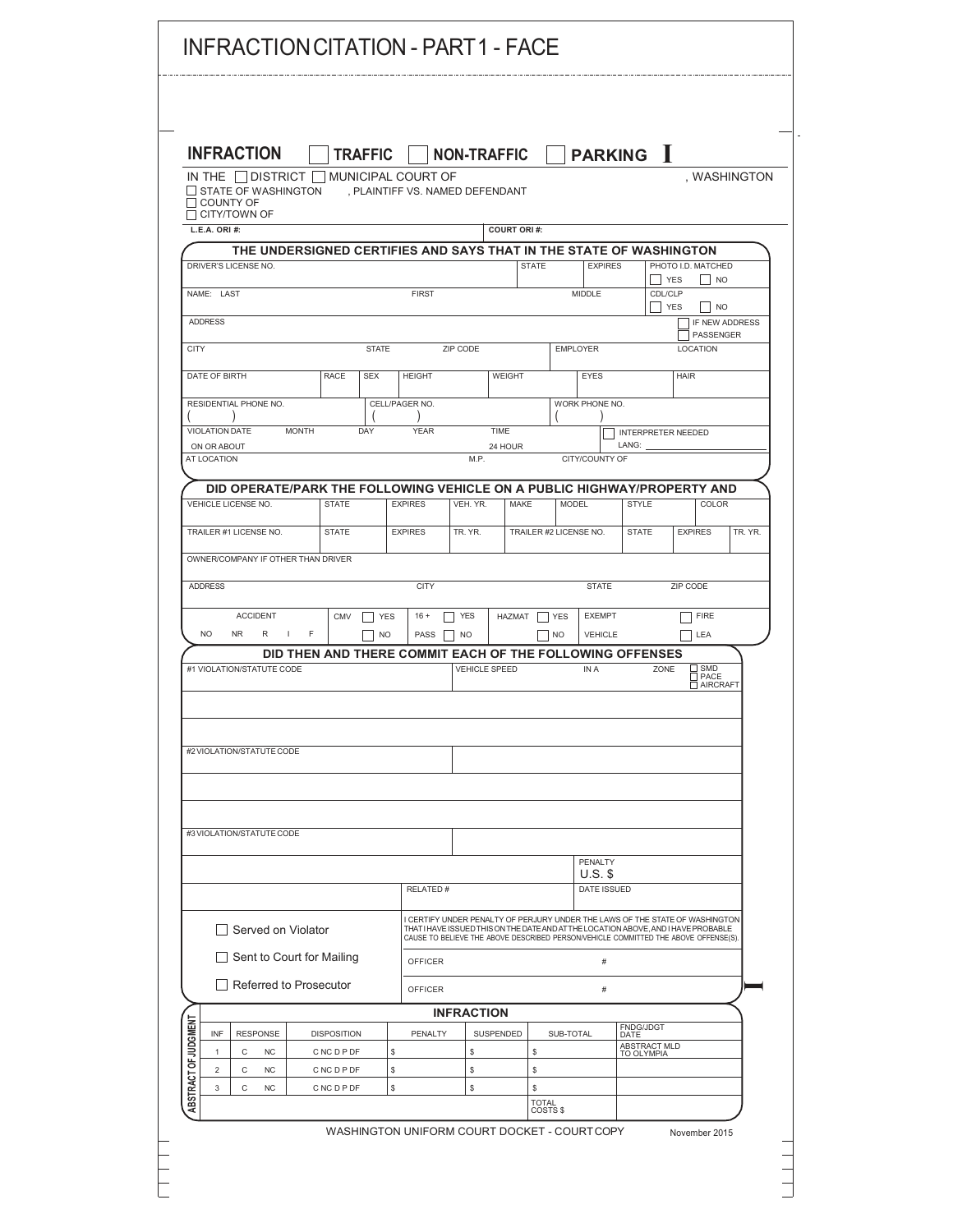|                      |                            |                           | <b>INFRACTION</b>                                                       |              |                    | <b>TRAFFIC</b> |                                                          |         | <b>NON-TRAFFIC</b>                                                                                                                                                        |                    |              |                        |                      | <b>PARKING</b> I |                            |             |                           |                       |
|----------------------|----------------------------|---------------------------|-------------------------------------------------------------------------|--------------|--------------------|----------------|----------------------------------------------------------|---------|---------------------------------------------------------------------------------------------------------------------------------------------------------------------------|--------------------|--------------|------------------------|----------------------|------------------|----------------------------|-------------|---------------------------|-----------------------|
|                      |                            |                           | IN THE I I DISTRICT I<br><b>STATE OF WASHINGTON</b>                     |              |                    |                | MUNICIPAL COURT OF<br>, PLAINTIFF VS. NAMED DEFENDANT    |         |                                                                                                                                                                           |                    |              |                        |                      |                  |                            |             |                           | , WASHINGTON          |
|                      |                            | COUNTY OF<br>CITY/TOWN OF |                                                                         |              |                    |                |                                                          |         |                                                                                                                                                                           |                    |              |                        |                      |                  |                            |             |                           |                       |
|                      | L.E.A. ORI #:              |                           |                                                                         |              |                    |                |                                                          |         |                                                                                                                                                                           | <b>COURT ORI#:</b> |              |                        |                      |                  |                            |             |                           |                       |
|                      |                            | DRIVER'S LICENSE NO.      | THE UNDERSIGNED CERTIFIES AND SAYS THAT IN THE STATE OF WASHINGTON      |              |                    |                |                                                          |         |                                                                                                                                                                           |                    | <b>STATE</b> |                        | <b>EXPIRES</b>       |                  |                            |             | PHOTO I.D. MATCHED        |                       |
|                      | NAME: LAST                 |                           |                                                                         |              |                    |                | <b>FIRST</b>                                             |         |                                                                                                                                                                           |                    |              |                        | <b>MIDDLE</b>        |                  | CDL/CLP                    | YES         | <b>NO</b>                 |                       |
|                      |                            |                           |                                                                         |              |                    |                |                                                          |         |                                                                                                                                                                           |                    |              |                        |                      |                  |                            | YES         | <b>NO</b>                 |                       |
|                      | <b>ADDRESS</b>             |                           |                                                                         |              |                    |                |                                                          |         |                                                                                                                                                                           |                    |              |                        |                      |                  |                            |             | PASSENGER                 | <b>IF NEW ADDRESS</b> |
| <b>CITY</b>          |                            |                           |                                                                         |              |                    | <b>STATE</b>   |                                                          |         | ZIP CODE                                                                                                                                                                  |                    |              |                        | <b>EMPLOYER</b>      |                  |                            |             | <b>LOCATION</b>           |                       |
|                      | DATE OF BIRTH              |                           |                                                                         |              | RACE               | <b>SEX</b>     | <b>HEIGHT</b>                                            |         |                                                                                                                                                                           | WEIGHT             |              |                        | <b>EYES</b>          |                  |                            | <b>HAIR</b> |                           |                       |
|                      |                            |                           | RESIDENTIAL PHONE NO.                                                   |              |                    |                | CELL/PAGER NO.                                           |         |                                                                                                                                                                           |                    |              |                        | WORK PHONE NO.       |                  |                            |             |                           |                       |
|                      |                            | VIOLATION DATE            |                                                                         | <b>MONTH</b> |                    | DAY            | <b>YEAR</b>                                              |         |                                                                                                                                                                           | <b>TIME</b>        |              |                        |                      |                  | INTERPRETER NEEDED         |             |                           |                       |
|                      | ON OR ABOUT<br>AT LOCATION |                           |                                                                         |              |                    |                |                                                          |         | M.P.                                                                                                                                                                      | 24 HOUR            |              |                        | CITY/COUNTY OF       | LANG:            |                            |             |                           |                       |
|                      |                            |                           |                                                                         |              |                    |                |                                                          |         |                                                                                                                                                                           |                    |              |                        |                      |                  |                            |             |                           |                       |
|                      |                            | VEHICLE LICENSE NO.       | DID OPERATE/PARK THE FOLLOWING VEHICLE ON A PUBLIC HIGHWAY/PROPERTY AND |              | <b>STATE</b>       |                | <b>EXPIRES</b>                                           |         | VEH. YR.                                                                                                                                                                  |                    | <b>MAKE</b>  | <b>MODEL</b>           |                      | <b>STYLE</b>     |                            |             | COLOR                     |                       |
|                      |                            |                           |                                                                         |              |                    |                |                                                          |         |                                                                                                                                                                           |                    |              |                        |                      |                  |                            |             |                           |                       |
|                      |                            |                           | TRAILER #1 LICENSE NO.                                                  |              | <b>STATE</b>       |                | <b>EXPIRES</b>                                           |         | TR. YR.                                                                                                                                                                   |                    |              | TRAILER #2 LICENSE NO. |                      | <b>STATE</b>     |                            |             | <b>EXPIRES</b>            | TR. YR.               |
|                      |                            |                           | OWNER/COMPANY IF OTHER THAN DRIVER                                      |              |                    |                |                                                          |         |                                                                                                                                                                           |                    |              |                        |                      |                  |                            |             |                           |                       |
|                      | <b>ADDRESS</b>             |                           |                                                                         |              |                    |                | <b>CITY</b>                                              |         |                                                                                                                                                                           |                    |              |                        | <b>STATE</b>         |                  |                            | ZIP CODE    |                           |                       |
|                      |                            |                           | <b>ACCIDENT</b>                                                         |              | <b>CMV</b>         | <b>YES</b>     | $16 +$                                                   |         | <b>YES</b>                                                                                                                                                                | HAZMAT             |              | YES                    | <b>EXEMPT</b>        |                  |                            |             | <b>FIRE</b>               |                       |
|                      | NO.                        | <b>NR</b>                 | R<br>$\mathbf{I}$                                                       | F            |                    | <b>NO</b>      | PASS                                                     |         | <b>NO</b>                                                                                                                                                                 |                    |              | <b>NO</b>              | <b>VEHICLE</b>       |                  |                            |             | LEA                       |                       |
|                      |                            |                           | #1 VIOLATION/STATUTE CODE                                               |              |                    |                | DID THEN AND THERE COMMIT EACH OF THE FOLLOWING OFFENSES |         | <b>VEHICLE SPEED</b>                                                                                                                                                      |                    |              |                        | IN A                 |                  | ZONE                       |             | SMD                       |                       |
|                      |                            |                           |                                                                         |              |                    |                |                                                          |         |                                                                                                                                                                           |                    |              |                        |                      |                  |                            |             | <b>T PACE</b><br>AIRCRAFT |                       |
|                      |                            |                           |                                                                         |              |                    |                |                                                          |         |                                                                                                                                                                           |                    |              |                        |                      |                  |                            |             |                           |                       |
|                      |                            |                           |                                                                         |              |                    |                |                                                          |         |                                                                                                                                                                           |                    |              |                        |                      |                  |                            |             |                           |                       |
|                      |                            |                           | #2 VIOLATION/STATUTE CODE                                               |              |                    |                |                                                          |         |                                                                                                                                                                           |                    |              |                        |                      |                  |                            |             |                           |                       |
|                      |                            |                           |                                                                         |              |                    |                |                                                          |         |                                                                                                                                                                           |                    |              |                        |                      |                  |                            |             |                           |                       |
|                      |                            |                           |                                                                         |              |                    |                |                                                          |         |                                                                                                                                                                           |                    |              |                        |                      |                  |                            |             |                           |                       |
|                      |                            |                           | #3 VIOLATION/STATUTE CODE                                               |              |                    |                |                                                          |         |                                                                                                                                                                           |                    |              |                        |                      |                  |                            |             |                           |                       |
|                      |                            |                           |                                                                         |              |                    |                |                                                          |         |                                                                                                                                                                           |                    |              |                        |                      |                  |                            |             |                           |                       |
|                      |                            |                           |                                                                         |              |                    |                |                                                          |         |                                                                                                                                                                           |                    |              |                        | PENALTY<br>$U.S.$ \$ |                  |                            |             |                           |                       |
|                      |                            |                           |                                                                         |              |                    |                | RELATED #                                                |         |                                                                                                                                                                           |                    |              |                        | DATE ISSUED          |                  |                            |             |                           |                       |
|                      |                            |                           |                                                                         |              |                    |                |                                                          |         | I CERTIFY UNDER PENALTY OF PERJURY UNDER THE LAWS OF THE STATE OF WASHINGTON                                                                                              |                    |              |                        |                      |                  |                            |             |                           |                       |
|                      |                            |                           | Served on Violator                                                      |              |                    |                |                                                          |         | THAT I HAVE ISSUED THIS ON THE DATE AND AT THE LOCATION ABOVE, AND I HAVE PROBABLE<br>CAUSE TO BELIEVE THE ABOVE DESCRIBED PERSON/VEHICLE COMMITTED THE ABOVE OFFENSE(S). |                    |              |                        |                      |                  |                            |             |                           |                       |
|                      |                            |                           | Sent to Court for Mailing                                               |              |                    |                | <b>OFFICER</b>                                           |         |                                                                                                                                                                           |                    |              |                        | #                    |                  |                            |             |                           |                       |
|                      |                            |                           | $\Box$ Referred to Prosecutor                                           |              |                    |                | <b>OFFICER</b>                                           |         |                                                                                                                                                                           |                    |              |                        | $\#$                 |                  |                            |             |                           |                       |
|                      |                            |                           |                                                                         |              |                    |                |                                                          |         | <b>INFRACTION</b>                                                                                                                                                         |                    |              |                        |                      |                  |                            |             |                           |                       |
| ABSTRACT OF JUDGMENT | INF                        |                           | <b>RESPONSE</b>                                                         |              | <b>DISPOSITION</b> |                |                                                          | PENALTY |                                                                                                                                                                           | SUSPENDED          |              | SUB-TOTAL              |                      | DATE             | <b>FNDG/JDGT</b>           |             |                           |                       |
|                      | $\mathbf{1}$               | С                         | <b>NC</b>                                                               |              | C NC D P DF        |                | \$                                                       |         | \$                                                                                                                                                                        |                    | \$           |                        |                      |                  | ABSTRACT MLD<br>TO OLYMPIA |             |                           |                       |
|                      | $\overline{2}$<br>3        | С<br>C                    | <b>NC</b><br><b>NC</b>                                                  |              | C NC D P DF        |                | \$                                                       |         | \$                                                                                                                                                                        |                    | \$<br>s      |                        |                      |                  |                            |             |                           |                       |
|                      |                            |                           |                                                                         |              | C NC D P DF        |                | \$                                                       |         | \$                                                                                                                                                                        |                    | <b>TOTAL</b> | COSTS \$               |                      |                  |                            |             |                           |                       |
|                      |                            |                           |                                                                         |              |                    |                |                                                          |         |                                                                                                                                                                           |                    |              |                        |                      |                  |                            |             |                           |                       |

L

 $\begin{array}{c} \begin{array}{c} \begin{array}{c} \end{array} \\ \begin{array}{c} \end{array} \end{array} \end{array}$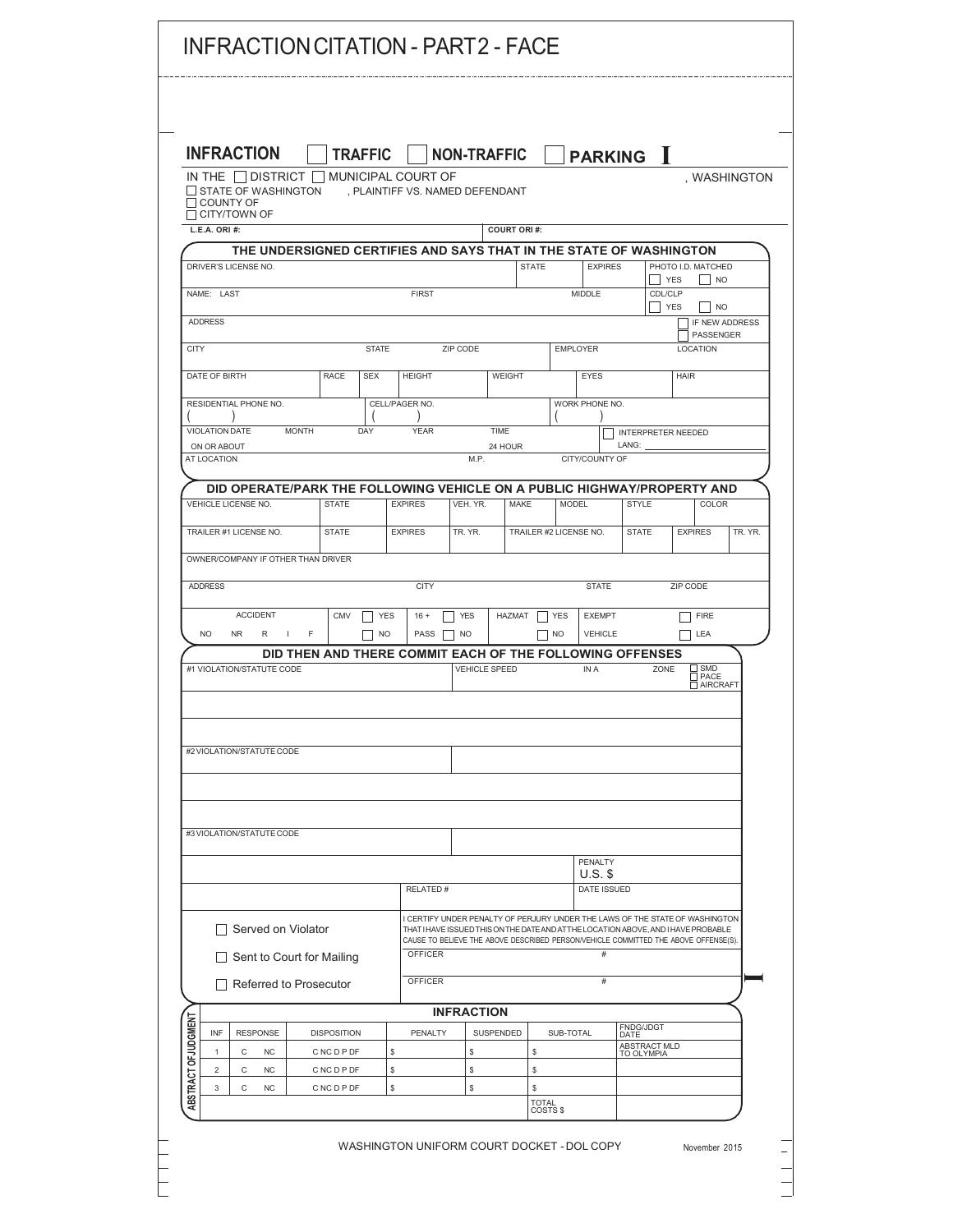| IN THE     DISTRICT     MUNICIPAL COURT OF<br>STATE OF WASHINGTON<br>, PLAINTIFF VS. NAMED DEFENDANT<br><b>COUNTY OF</b><br>$\Box$ CITY/TOWN OF<br>L.E.A. ORI #:<br>THE UNDERSIGNED CERTIFIES AND SAYS THAT IN THE STATE OF WASHINGTON<br>DRIVER'S LICENSE NO.<br>NAME: LAST<br><b>FIRST</b><br><b>ADDRESS</b><br><b>CITY</b><br><b>STATE</b><br>DATE OF BIRTH<br><b>RACE</b><br><b>SEX</b><br><b>HEIGHT</b><br>RESIDENTIAL PHONE NO.<br>CELL/PAGER NO.<br>VIOLATION DATE<br><b>MONTH</b><br>DAY<br><b>YEAR</b><br>ON OR ABOUT<br>AT LOCATION<br>DID OPERATE/PARK THE FOLLOWING VEHICLE ON A PUBLIC HIGHWAY/PROPERTY AND<br>VEHICLE LICENSE NO.<br><b>STATE</b><br><b>EXPIRES</b><br>TRAILER #1 LICENSE NO.<br><b>STATE</b><br><b>EXPIRES</b><br>OWNER/COMPANY IF OTHER THAN DRIVER<br><b>ADDRESS</b><br><b>CITY</b><br><b>ACCIDENT</b><br><b>CMV</b><br><b>YES</b><br>$16 +$<br><b>NO</b><br>F<br>PASS<br><b>NR</b><br>R<br>$\mathbf{L}$<br>NO.<br>DID THEN AND THERE COMMIT EACH OF THE FOLLOWING OFFENSES<br>#1 VIOLATION/STATUTE CODE<br>#2 VIOLATION/STATUTE CODE | ZIP CODE<br>M.P.<br>VEH. YR.<br>TR. YR.<br><b>YES</b><br><b>NO</b><br><b>VEHICLE SPEED</b>                                                                                                                                                                | <b>COURT ORI#:</b><br><b>STATE</b><br>WEIGHT<br>TIME<br>24 HOUR<br><b>MAKE</b><br><b>HAZMAT</b> | <b>EMPLOYER</b><br><b>MODEL</b><br>TRAILER #2 LICENSE NO.<br><b>YES</b><br><b>NO</b> | <b>EXPIRES</b><br>MIDDLE<br>EYES<br>WORK PHONE NO.<br>CITY/COUNTY OF<br><b>STATE</b><br><b>EXEMPT</b><br><b>VEHICLE</b> | <b>YES</b><br>CDL/CLP<br>  YES<br><b>INTERPRETER NEEDED</b><br>LANG:<br><b>STYLE</b><br><b>STATE</b> | PHOTO I.D. MATCHED<br>LOCATION<br><b>HAIR</b><br><b>EXPIRES</b><br>ZIP CODE<br><b>FIRE</b> | . WASHINGTON<br>I NO<br> NO<br>IF NEW ADDRESS<br>PASSENGER<br>COLOR<br>TR. YR. |
|------------------------------------------------------------------------------------------------------------------------------------------------------------------------------------------------------------------------------------------------------------------------------------------------------------------------------------------------------------------------------------------------------------------------------------------------------------------------------------------------------------------------------------------------------------------------------------------------------------------------------------------------------------------------------------------------------------------------------------------------------------------------------------------------------------------------------------------------------------------------------------------------------------------------------------------------------------------------------------------------------------------------------------------------------------------------|-----------------------------------------------------------------------------------------------------------------------------------------------------------------------------------------------------------------------------------------------------------|-------------------------------------------------------------------------------------------------|--------------------------------------------------------------------------------------|-------------------------------------------------------------------------------------------------------------------------|------------------------------------------------------------------------------------------------------|--------------------------------------------------------------------------------------------|--------------------------------------------------------------------------------|
|                                                                                                                                                                                                                                                                                                                                                                                                                                                                                                                                                                                                                                                                                                                                                                                                                                                                                                                                                                                                                                                                        |                                                                                                                                                                                                                                                           |                                                                                                 |                                                                                      |                                                                                                                         |                                                                                                      |                                                                                            |                                                                                |
|                                                                                                                                                                                                                                                                                                                                                                                                                                                                                                                                                                                                                                                                                                                                                                                                                                                                                                                                                                                                                                                                        |                                                                                                                                                                                                                                                           |                                                                                                 |                                                                                      |                                                                                                                         |                                                                                                      |                                                                                            |                                                                                |
|                                                                                                                                                                                                                                                                                                                                                                                                                                                                                                                                                                                                                                                                                                                                                                                                                                                                                                                                                                                                                                                                        |                                                                                                                                                                                                                                                           |                                                                                                 |                                                                                      |                                                                                                                         |                                                                                                      |                                                                                            |                                                                                |
|                                                                                                                                                                                                                                                                                                                                                                                                                                                                                                                                                                                                                                                                                                                                                                                                                                                                                                                                                                                                                                                                        |                                                                                                                                                                                                                                                           |                                                                                                 |                                                                                      |                                                                                                                         |                                                                                                      |                                                                                            |                                                                                |
|                                                                                                                                                                                                                                                                                                                                                                                                                                                                                                                                                                                                                                                                                                                                                                                                                                                                                                                                                                                                                                                                        |                                                                                                                                                                                                                                                           |                                                                                                 |                                                                                      |                                                                                                                         |                                                                                                      |                                                                                            |                                                                                |
|                                                                                                                                                                                                                                                                                                                                                                                                                                                                                                                                                                                                                                                                                                                                                                                                                                                                                                                                                                                                                                                                        |                                                                                                                                                                                                                                                           |                                                                                                 |                                                                                      |                                                                                                                         |                                                                                                      |                                                                                            |                                                                                |
|                                                                                                                                                                                                                                                                                                                                                                                                                                                                                                                                                                                                                                                                                                                                                                                                                                                                                                                                                                                                                                                                        |                                                                                                                                                                                                                                                           |                                                                                                 |                                                                                      |                                                                                                                         |                                                                                                      |                                                                                            |                                                                                |
|                                                                                                                                                                                                                                                                                                                                                                                                                                                                                                                                                                                                                                                                                                                                                                                                                                                                                                                                                                                                                                                                        |                                                                                                                                                                                                                                                           |                                                                                                 |                                                                                      |                                                                                                                         |                                                                                                      |                                                                                            |                                                                                |
|                                                                                                                                                                                                                                                                                                                                                                                                                                                                                                                                                                                                                                                                                                                                                                                                                                                                                                                                                                                                                                                                        |                                                                                                                                                                                                                                                           |                                                                                                 |                                                                                      |                                                                                                                         |                                                                                                      |                                                                                            |                                                                                |
|                                                                                                                                                                                                                                                                                                                                                                                                                                                                                                                                                                                                                                                                                                                                                                                                                                                                                                                                                                                                                                                                        |                                                                                                                                                                                                                                                           |                                                                                                 |                                                                                      |                                                                                                                         |                                                                                                      |                                                                                            |                                                                                |
|                                                                                                                                                                                                                                                                                                                                                                                                                                                                                                                                                                                                                                                                                                                                                                                                                                                                                                                                                                                                                                                                        |                                                                                                                                                                                                                                                           |                                                                                                 |                                                                                      |                                                                                                                         |                                                                                                      |                                                                                            |                                                                                |
|                                                                                                                                                                                                                                                                                                                                                                                                                                                                                                                                                                                                                                                                                                                                                                                                                                                                                                                                                                                                                                                                        |                                                                                                                                                                                                                                                           |                                                                                                 |                                                                                      |                                                                                                                         |                                                                                                      |                                                                                            |                                                                                |
|                                                                                                                                                                                                                                                                                                                                                                                                                                                                                                                                                                                                                                                                                                                                                                                                                                                                                                                                                                                                                                                                        |                                                                                                                                                                                                                                                           |                                                                                                 |                                                                                      |                                                                                                                         |                                                                                                      |                                                                                            |                                                                                |
|                                                                                                                                                                                                                                                                                                                                                                                                                                                                                                                                                                                                                                                                                                                                                                                                                                                                                                                                                                                                                                                                        |                                                                                                                                                                                                                                                           |                                                                                                 |                                                                                      |                                                                                                                         |                                                                                                      |                                                                                            |                                                                                |
|                                                                                                                                                                                                                                                                                                                                                                                                                                                                                                                                                                                                                                                                                                                                                                                                                                                                                                                                                                                                                                                                        |                                                                                                                                                                                                                                                           |                                                                                                 |                                                                                      |                                                                                                                         |                                                                                                      |                                                                                            |                                                                                |
|                                                                                                                                                                                                                                                                                                                                                                                                                                                                                                                                                                                                                                                                                                                                                                                                                                                                                                                                                                                                                                                                        |                                                                                                                                                                                                                                                           |                                                                                                 |                                                                                      |                                                                                                                         |                                                                                                      |                                                                                            |                                                                                |
|                                                                                                                                                                                                                                                                                                                                                                                                                                                                                                                                                                                                                                                                                                                                                                                                                                                                                                                                                                                                                                                                        |                                                                                                                                                                                                                                                           |                                                                                                 |                                                                                      |                                                                                                                         |                                                                                                      |                                                                                            |                                                                                |
|                                                                                                                                                                                                                                                                                                                                                                                                                                                                                                                                                                                                                                                                                                                                                                                                                                                                                                                                                                                                                                                                        |                                                                                                                                                                                                                                                           |                                                                                                 |                                                                                      |                                                                                                                         |                                                                                                      |                                                                                            |                                                                                |
|                                                                                                                                                                                                                                                                                                                                                                                                                                                                                                                                                                                                                                                                                                                                                                                                                                                                                                                                                                                                                                                                        |                                                                                                                                                                                                                                                           |                                                                                                 |                                                                                      |                                                                                                                         |                                                                                                      | LEA                                                                                        |                                                                                |
|                                                                                                                                                                                                                                                                                                                                                                                                                                                                                                                                                                                                                                                                                                                                                                                                                                                                                                                                                                                                                                                                        |                                                                                                                                                                                                                                                           |                                                                                                 |                                                                                      | IN A                                                                                                                    | ZONE                                                                                                 | $\sqrt{2}$ SMD                                                                             |                                                                                |
|                                                                                                                                                                                                                                                                                                                                                                                                                                                                                                                                                                                                                                                                                                                                                                                                                                                                                                                                                                                                                                                                        |                                                                                                                                                                                                                                                           |                                                                                                 |                                                                                      |                                                                                                                         |                                                                                                      | $\square$ PACE                                                                             | AIRCRAFT                                                                       |
|                                                                                                                                                                                                                                                                                                                                                                                                                                                                                                                                                                                                                                                                                                                                                                                                                                                                                                                                                                                                                                                                        |                                                                                                                                                                                                                                                           |                                                                                                 |                                                                                      |                                                                                                                         |                                                                                                      |                                                                                            |                                                                                |
|                                                                                                                                                                                                                                                                                                                                                                                                                                                                                                                                                                                                                                                                                                                                                                                                                                                                                                                                                                                                                                                                        |                                                                                                                                                                                                                                                           |                                                                                                 |                                                                                      |                                                                                                                         |                                                                                                      |                                                                                            |                                                                                |
|                                                                                                                                                                                                                                                                                                                                                                                                                                                                                                                                                                                                                                                                                                                                                                                                                                                                                                                                                                                                                                                                        |                                                                                                                                                                                                                                                           |                                                                                                 |                                                                                      |                                                                                                                         |                                                                                                      |                                                                                            |                                                                                |
|                                                                                                                                                                                                                                                                                                                                                                                                                                                                                                                                                                                                                                                                                                                                                                                                                                                                                                                                                                                                                                                                        |                                                                                                                                                                                                                                                           |                                                                                                 |                                                                                      |                                                                                                                         |                                                                                                      |                                                                                            |                                                                                |
|                                                                                                                                                                                                                                                                                                                                                                                                                                                                                                                                                                                                                                                                                                                                                                                                                                                                                                                                                                                                                                                                        |                                                                                                                                                                                                                                                           |                                                                                                 |                                                                                      |                                                                                                                         |                                                                                                      |                                                                                            |                                                                                |
| #3 VIOLATION/STATUTE CODE                                                                                                                                                                                                                                                                                                                                                                                                                                                                                                                                                                                                                                                                                                                                                                                                                                                                                                                                                                                                                                              |                                                                                                                                                                                                                                                           |                                                                                                 |                                                                                      |                                                                                                                         |                                                                                                      |                                                                                            |                                                                                |
|                                                                                                                                                                                                                                                                                                                                                                                                                                                                                                                                                                                                                                                                                                                                                                                                                                                                                                                                                                                                                                                                        |                                                                                                                                                                                                                                                           |                                                                                                 |                                                                                      | PENALTY                                                                                                                 |                                                                                                      |                                                                                            |                                                                                |
| RELATED #                                                                                                                                                                                                                                                                                                                                                                                                                                                                                                                                                                                                                                                                                                                                                                                                                                                                                                                                                                                                                                                              |                                                                                                                                                                                                                                                           |                                                                                                 |                                                                                      | $U.S.$ \$<br>DATE ISSUED                                                                                                |                                                                                                      |                                                                                            |                                                                                |
|                                                                                                                                                                                                                                                                                                                                                                                                                                                                                                                                                                                                                                                                                                                                                                                                                                                                                                                                                                                                                                                                        |                                                                                                                                                                                                                                                           |                                                                                                 |                                                                                      |                                                                                                                         |                                                                                                      |                                                                                            |                                                                                |
| □ Served on Violator                                                                                                                                                                                                                                                                                                                                                                                                                                                                                                                                                                                                                                                                                                                                                                                                                                                                                                                                                                                                                                                   | I CERTIFY UNDER PENALTY OF PERJURY UNDER THE LAWS OF THE STATE OF WASHINGTON<br>THAT I HAVE ISSUED THIS ON THE DATE AND AT THE LOCATION ABOVE, AND I HAVE PROBABLE<br>CAUSE TO BELIEVE THE ABOVE DESCRIBED PERSON/VEHICLE COMMITTED THE ABOVE OFFENSE(S). |                                                                                                 |                                                                                      |                                                                                                                         |                                                                                                      |                                                                                            |                                                                                |
| <b>OFFICER</b><br>Sent to Court for Mailing                                                                                                                                                                                                                                                                                                                                                                                                                                                                                                                                                                                                                                                                                                                                                                                                                                                                                                                                                                                                                            |                                                                                                                                                                                                                                                           |                                                                                                 |                                                                                      | #                                                                                                                       |                                                                                                      |                                                                                            |                                                                                |
| <b>OFFICER</b><br>$\Box$ Referred to Prosecutor                                                                                                                                                                                                                                                                                                                                                                                                                                                                                                                                                                                                                                                                                                                                                                                                                                                                                                                                                                                                                        |                                                                                                                                                                                                                                                           |                                                                                                 |                                                                                      | #                                                                                                                       |                                                                                                      |                                                                                            |                                                                                |
| YOU MUST RESPOND TO THE COURT BELOW ACCORDING TO THE                                                                                                                                                                                                                                                                                                                                                                                                                                                                                                                                                                                                                                                                                                                                                                                                                                                                                                                                                                                                                   |                                                                                                                                                                                                                                                           |                                                                                                 |                                                                                      |                                                                                                                         |                                                                                                      |                                                                                            |                                                                                |
| INSTRUCTIONS ON THE REVERSE SIDE OF THIS NOTICE                                                                                                                                                                                                                                                                                                                                                                                                                                                                                                                                                                                                                                                                                                                                                                                                                                                                                                                                                                                                                        |                                                                                                                                                                                                                                                           |                                                                                                 |                                                                                      |                                                                                                                         |                                                                                                      |                                                                                            |                                                                                |
|                                                                                                                                                                                                                                                                                                                                                                                                                                                                                                                                                                                                                                                                                                                                                                                                                                                                                                                                                                                                                                                                        |                                                                                                                                                                                                                                                           |                                                                                                 |                                                                                      |                                                                                                                         |                                                                                                      |                                                                                            |                                                                                |
|                                                                                                                                                                                                                                                                                                                                                                                                                                                                                                                                                                                                                                                                                                                                                                                                                                                                                                                                                                                                                                                                        |                                                                                                                                                                                                                                                           |                                                                                                 |                                                                                      |                                                                                                                         |                                                                                                      |                                                                                            |                                                                                |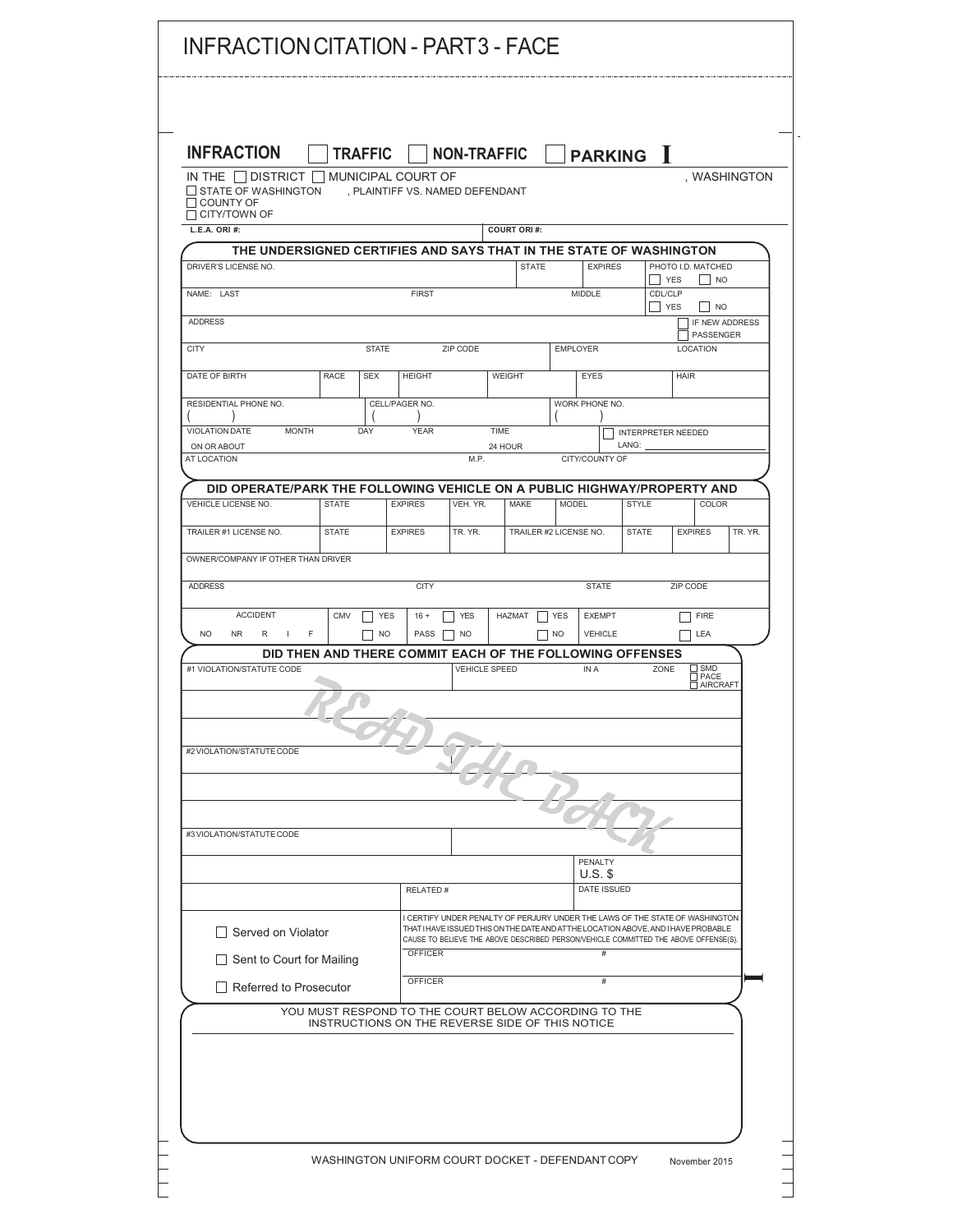| <b>INFRACTION</b><br>IN THE I I DISTRICT I<br>$\Box$ STATE OF WASHINGTON                           | <b>TRAFFIC</b><br>$\sqcap$ MUNICIPAL COURT OF | , PLAINTIFF VS. NAMED DEFENDANT     | <b>NON-TRAFFIC</b> |                      |                        |            |                      |                | <b>PARKING</b> I                                                                                                                                                  |                                                   | , WASHINGTON   |
|----------------------------------------------------------------------------------------------------|-----------------------------------------------|-------------------------------------|--------------------|----------------------|------------------------|------------|----------------------|----------------|-------------------------------------------------------------------------------------------------------------------------------------------------------------------|---------------------------------------------------|----------------|
| $\Box$ COUNTY OF<br>$\Box$ CITY/TOWN OF<br>L.E.A. ORI #:                                           |                                               |                                     |                    |                      | <b>COURT ORI#:</b>     |            |                      |                |                                                                                                                                                                   |                                                   |                |
| THE UNDERSIGNED CERTIFIES AND SAYS THAT IN THE STATE OF WASHINGTON                                 |                                               |                                     |                    |                      |                        |            |                      |                |                                                                                                                                                                   |                                                   |                |
| DRIVER'S LICENSE NO.                                                                               |                                               |                                     |                    |                      | <b>STATE</b>           |            |                      | <b>EXPIRES</b> | YES                                                                                                                                                               | PHOTO I.D. MATCHED<br>$\overline{\phantom{a}}$ NO |                |
| NAME: LAST                                                                                         |                                               | <b>FIRST</b>                        |                    |                      |                        |            | MIDDLE               |                | CDL/CLP<br><b>YES</b>                                                                                                                                             |                                                   | <b>NO</b>      |
| ADDRESS                                                                                            |                                               |                                     |                    |                      |                        |            |                      |                |                                                                                                                                                                   | PASSENGER                                         | IF NEW ADDRESS |
| <b>CITY</b>                                                                                        | <b>STATE</b>                                  |                                     | ZIP CODE           |                      |                        |            | <b>EMPLOYER</b>      |                |                                                                                                                                                                   | LOCATION                                          |                |
| DATE OF BIRTH                                                                                      | <b>RACE</b><br><b>SEX</b>                     | <b>HEIGHT</b>                       |                    | <b>WEIGHT</b>        |                        |            | EYES                 |                |                                                                                                                                                                   | <b>HAIR</b>                                       |                |
| RESIDENTIAL PHONE NO.                                                                              |                                               | CELL/PAGER NO <sup>-</sup>          |                    |                      |                        |            | WORK PHONE NO.       |                |                                                                                                                                                                   |                                                   |                |
| <b>MONTH</b><br><b>VIOLATION DATE</b>                                                              | DAY                                           | <b>YEAR</b>                         |                    | TIME                 |                        |            |                      |                | INTERPRETER NEEDED                                                                                                                                                |                                                   |                |
| ON OR ABOUT<br>AT LOCATION                                                                         |                                               |                                     |                    | 24 HOUR<br>M.P.      |                        |            | CITY/COUNTY OF       | LANG:          |                                                                                                                                                                   |                                                   |                |
| DID OPERATE/PARK THE FOLLOWING VEHICLE ON A PUBLIC HIGHWAY/PROPERTY AND                            |                                               |                                     |                    |                      |                        |            |                      |                |                                                                                                                                                                   |                                                   |                |
| VEHICLE LICENSE NO.                                                                                | <b>STATE</b>                                  | <b>EXPIRES</b>                      | VEH. YR.           |                      | MAKE                   | MODEL      |                      |                | <b>STYLE</b>                                                                                                                                                      | COLOR                                             |                |
| TRAILER #1 LICENSE NO.                                                                             | <b>STATE</b>                                  | <b>EXPIRES</b>                      | TR. YR.            |                      | TRAILER #2 LICENSE NO. |            |                      |                | <b>STATE</b>                                                                                                                                                      | <b>EXPIRES</b>                                    | TR. YR.        |
| OWNER/COMPANY IF OTHER THAN DRIVER                                                                 |                                               |                                     |                    |                      |                        |            |                      |                |                                                                                                                                                                   |                                                   |                |
| ADDRESS                                                                                            |                                               | <b>CITY</b>                         |                    |                      |                        |            | <b>STATE</b>         |                |                                                                                                                                                                   | ZIP CODE                                          |                |
| <b>ACCIDENT</b>                                                                                    | CMV                                           | YES<br>$16 +$                       | <b>YES</b>         |                      | HAZMAT                 | <b>YES</b> | <b>EXEMPT</b>        |                |                                                                                                                                                                   | <b>FIRE</b>                                       |                |
| <b>NO</b><br>F<br><b>NR</b><br>R<br>л.<br>DID THEN AND THERE COMMIT EACH OF THE FOLLOWING OFFENSES |                                               | PASS<br><b>NO</b>                   | <b>NO</b>          |                      |                        | <b>NO</b>  | VEHICLE              |                |                                                                                                                                                                   | LEA                                               |                |
| #1 VIOLATION/STATUTE CODE                                                                          |                                               |                                     |                    | <b>VEHICLE SPEED</b> |                        |            | IN A                 |                | ZONE                                                                                                                                                              | ⊟SMD<br>$\bar{\square}$ PACE<br>AIRCRAFT          |                |
|                                                                                                    |                                               |                                     |                    |                      |                        |            |                      |                |                                                                                                                                                                   |                                                   |                |
|                                                                                                    |                                               |                                     |                    |                      |                        |            |                      |                |                                                                                                                                                                   |                                                   |                |
| #2 VIOLATION/STATUTE CODE                                                                          |                                               |                                     |                    |                      |                        |            |                      |                |                                                                                                                                                                   |                                                   |                |
|                                                                                                    |                                               |                                     |                    |                      |                        |            |                      |                |                                                                                                                                                                   |                                                   |                |
|                                                                                                    |                                               |                                     |                    |                      |                        |            |                      |                |                                                                                                                                                                   |                                                   |                |
| #3 VIOLATION/STATUTE CODE                                                                          |                                               |                                     |                    |                      |                        |            |                      |                |                                                                                                                                                                   |                                                   |                |
|                                                                                                    |                                               |                                     |                    |                      |                        |            | PENALTY<br>$U.S.$ \$ |                |                                                                                                                                                                   |                                                   |                |
|                                                                                                    |                                               |                                     | RELATED #          |                      |                        |            |                      | DATE ISSUED    |                                                                                                                                                                   |                                                   |                |
| Served on Violator                                                                                 |                                               |                                     |                    |                      |                        |            |                      |                | I CERTIFY UNDER PENALTY OF PERJURY UNDER THE LAWS OF THE STATE OF WASHINGTON<br>THAT I HAVE ISSUED THIS ON THE DATE AND ATTHE LOCATION ABOVE, AND I HAVE PROBABLE |                                                   |                |
| Sent to Court for Mailing                                                                          |                                               | OFFICER                             |                    |                      |                        |            | #                    |                | CAUSE TO BELIEVE THE ABOVE DESCRIBED PERSON/VEHICLE COMMITTED THE ABOVE OFFENSE(S).                                                                               |                                                   |                |
| $\Box$ Referred to Prosecutor                                                                      |                                               | OFFICER                             |                    |                      |                        |            |                      | $\#$           |                                                                                                                                                                   |                                                   |                |
|                                                                                                    |                                               |                                     |                    |                      |                        |            |                      |                |                                                                                                                                                                   |                                                   |                |
|                                                                                                    |                                               |                                     |                    |                      |                        |            |                      |                |                                                                                                                                                                   |                                                   |                |
|                                                                                                    |                                               | <b>DO NOT WRITE IN THIS SECTION</b> |                    |                      |                        |            |                      |                |                                                                                                                                                                   |                                                   |                |
|                                                                                                    |                                               |                                     |                    |                      |                        |            |                      |                |                                                                                                                                                                   |                                                   |                |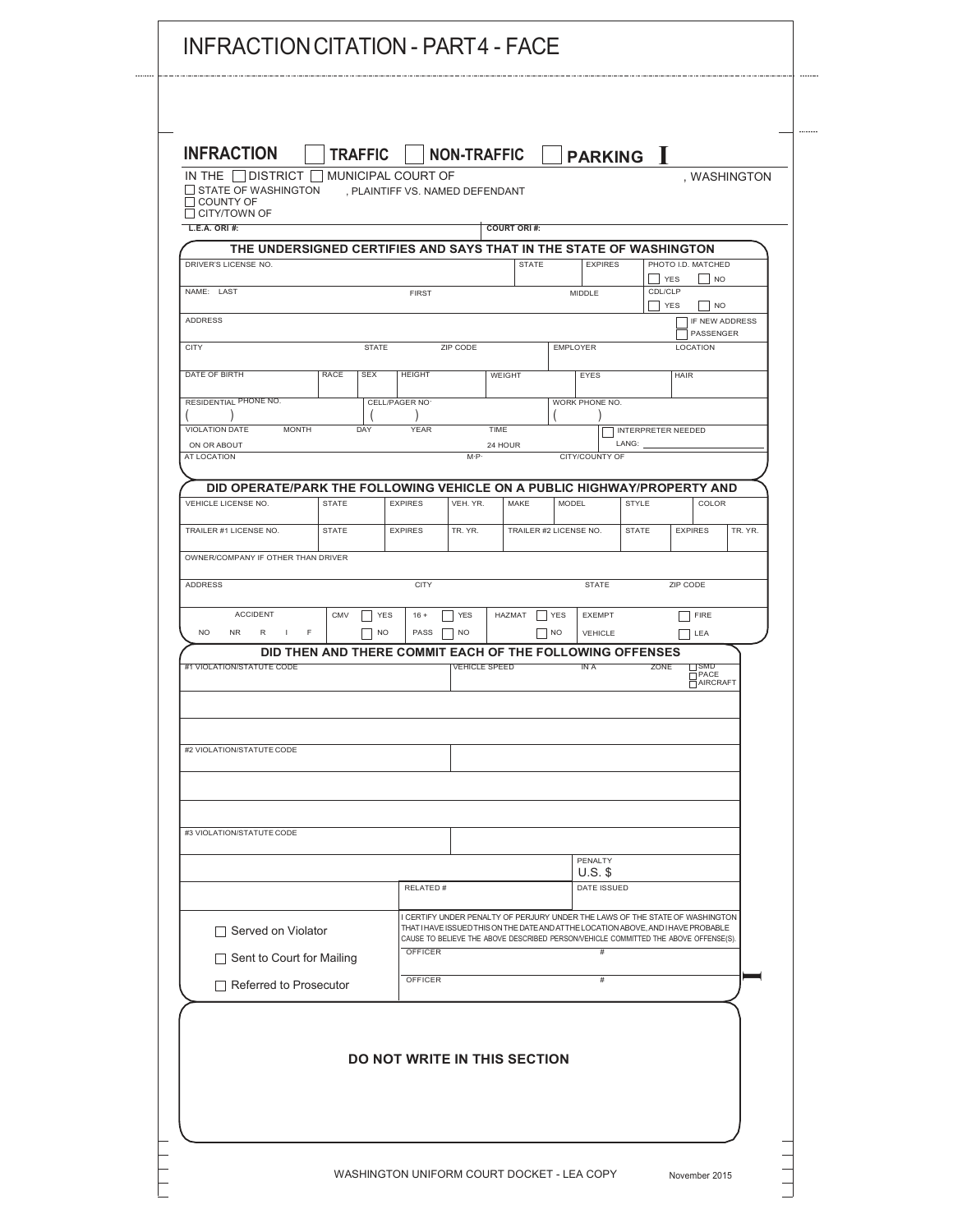| <b>INFRACTION</b><br>IN THE     DISTRICT     MUNICIPAL COURT OF         |              | <b>TRAFFIC</b> |                                 |            | <b>NON-TRAFFIC</b>     |                              | <b>PARKING</b> I                                                                                                                                                                                                                                          |                                                |                             | , WASHINGTON   |
|-------------------------------------------------------------------------|--------------|----------------|---------------------------------|------------|------------------------|------------------------------|-----------------------------------------------------------------------------------------------------------------------------------------------------------------------------------------------------------------------------------------------------------|------------------------------------------------|-----------------------------|----------------|
| <b>J STATE OF WASHINGTON</b><br>COUNTY OF                               |              |                | , PLAINTIFF VS. NAMED DEFENDANT |            |                        |                              |                                                                                                                                                                                                                                                           |                                                |                             |                |
| $\sqcap$ CITY/TOWN OF<br>L.E.A. ORI #:                                  |              |                |                                 |            | <b>COURT ORI#:</b>     |                              |                                                                                                                                                                                                                                                           |                                                |                             |                |
| THE UNDERSIGNED CERTIFIES AND SAYS THAT IN THE STATE OF WASHINGTON      |              |                |                                 |            |                        |                              |                                                                                                                                                                                                                                                           |                                                |                             |                |
| DRIVER'S LICENSE NO.                                                    |              |                |                                 |            | <b>STATE</b>           |                              | <b>EXPIRES</b>                                                                                                                                                                                                                                            | <b>YES</b><br>$\mathbf{I}$                     | PHOTO I.D. MATCHED          | <b>NO</b>      |
| NAME: LAST                                                              |              |                | <b>FIRST</b>                    |            |                        |                              | <b>MIDDLE</b>                                                                                                                                                                                                                                             | <b>CDL/CLP</b><br><b>YES</b><br>$\blacksquare$ | $\overline{\phantom{a}}$ NO |                |
| <b>ADDRESS</b>                                                          |              |                |                                 |            |                        |                              |                                                                                                                                                                                                                                                           |                                                | PASSENGER                   | IF NEW ADDRESS |
| <b>CITY</b>                                                             |              | <b>STATE</b>   |                                 | ZIP CODE   |                        |                              | <b>EMPLOYER</b>                                                                                                                                                                                                                                           |                                                | <b>LOCATION</b>             |                |
| DATE OF BIRTH                                                           | <b>RACE</b>  | <b>SEX</b>     | <b>HEIGHT</b>                   |            | WEIGHT                 |                              | <b>EYES</b>                                                                                                                                                                                                                                               |                                                | <b>HAIR</b>                 |                |
| RESIDENTIAL PHONE NO.                                                   |              |                | CELL/PAGER NO.                  |            |                        |                              | WORK PHONE NO.                                                                                                                                                                                                                                            |                                                |                             |                |
| VIOLATION DATE<br><b>MONTH</b><br>ON OR ABOUT                           |              | DAY            | <b>YEAR</b>                     |            | <b>TIME</b><br>24 HOUR |                              | LANG:                                                                                                                                                                                                                                                     | INTERPRETER NEEDED                             |                             |                |
| AT LOCATION                                                             |              |                |                                 | M.P.       |                        |                              | CITY/COUNTY OF                                                                                                                                                                                                                                            |                                                |                             |                |
| DID OPERATE/PARK THE FOLLOWING VEHICLE ON A PUBLIC HIGHWAY/PROPERTY AND |              |                |                                 |            |                        |                              |                                                                                                                                                                                                                                                           |                                                |                             |                |
| VEHICLE LICENSE NO.                                                     | <b>STATE</b> |                | <b>EXPIRES</b>                  | VEH. YR.   | <b>MAKE</b>            |                              | <b>MODEL</b>                                                                                                                                                                                                                                              | <b>STYLE</b>                                   | COLOR                       |                |
| TRAILER #1 LICENSE NO.                                                  | <b>STATE</b> |                | <b>EXPIRES</b>                  | TR. YR.    |                        | TRAILER #2 LICENSE NO.       |                                                                                                                                                                                                                                                           | <b>STATE</b>                                   | <b>EXPIRES</b>              | TR. YR.        |
| OWNER/COMPANY IF OTHER THAN DRIVER                                      |              |                |                                 |            |                        |                              |                                                                                                                                                                                                                                                           |                                                |                             |                |
| <b>ADDRESS</b>                                                          |              |                | <b>CITY</b>                     |            |                        |                              | <b>STATE</b>                                                                                                                                                                                                                                              |                                                | ZIP CODE                    |                |
| <b>ACCIDENT</b>                                                         | <b>CMV</b>   | <b>YES</b>     | $16 +$                          | <b>YES</b> | HAZMAT                 | <b>YES</b><br>$\blacksquare$ | <b>EXEMPT</b>                                                                                                                                                                                                                                             |                                                | <b>FIRE</b>                 |                |
| <b>NO</b><br><b>NR</b><br>R<br>$\mathbf{I}$<br>F                        |              | <b>NO</b>      | PASS                            | <b>NO</b>  |                        | <b>NO</b>                    | <b>VEHICLE</b>                                                                                                                                                                                                                                            |                                                | LEA                         |                |
| #1 VIOLATION/STATUTE CODE                                               |              |                |                                 |            | <b>VEHICLE SPEED</b>   |                              | DID THEN AND THERE COMMIT EACH OF THE FOLLOWING OFFENSES<br>IN A                                                                                                                                                                                          | ZONE                                           | SMD<br>$\square$ PACE       |                |
|                                                                         |              |                |                                 |            |                        |                              |                                                                                                                                                                                                                                                           |                                                | AIRCRAFT                    |                |
|                                                                         |              |                |                                 |            |                        |                              |                                                                                                                                                                                                                                                           |                                                |                             |                |
| #2 VIOLATION/STATUTE CODE                                               |              |                |                                 |            |                        |                              |                                                                                                                                                                                                                                                           |                                                |                             |                |
|                                                                         |              |                |                                 |            |                        |                              |                                                                                                                                                                                                                                                           |                                                |                             |                |
|                                                                         |              |                |                                 |            |                        |                              |                                                                                                                                                                                                                                                           |                                                |                             |                |
| #3 VIOLATION/STATUTE CODE                                               |              |                |                                 |            |                        |                              |                                                                                                                                                                                                                                                           |                                                |                             |                |
|                                                                         |              |                |                                 |            |                        |                              | PENALTY                                                                                                                                                                                                                                                   |                                                |                             |                |
|                                                                         |              |                |                                 |            |                        |                              | $U.S.$ \$                                                                                                                                                                                                                                                 |                                                |                             |                |
|                                                                         |              |                | RELATED #                       |            |                        |                              | DATE ISSUED                                                                                                                                                                                                                                               |                                                |                             |                |
| Served on Violator                                                      |              |                |                                 |            |                        |                              | I CERTIFY UNDER PENALTY OF PERJURY UNDER THE LAWS OF THE STATE OF WASHINGTON<br>THAT I HAVE ISSUED THIS ON THE DATE AND AT THE LOCATION ABOVE, AND I HAVE PROBABLE<br>CAUSE TO BELIEVE THE ABOVE DESCRIBED PERSON/VEHICLE COMMITTED THE ABOVE OFFENSE(S). |                                                |                             |                |
| Sent to Court for Mailing                                               |              |                | <b>OFFICER</b>                  |            |                        |                              | $\#$                                                                                                                                                                                                                                                      |                                                |                             |                |
| Referred to Prosecutor                                                  |              |                | <b>OFFICER</b>                  |            |                        |                              | $\#$                                                                                                                                                                                                                                                      |                                                |                             |                |
| OFFICER REMARKS                                                         |              |                |                                 |            |                        |                              |                                                                                                                                                                                                                                                           |                                                |                             |                |
|                                                                         |              |                |                                 |            |                        |                              |                                                                                                                                                                                                                                                           |                                                |                             |                |
|                                                                         |              |                |                                 |            |                        |                              |                                                                                                                                                                                                                                                           |                                                |                             |                |
|                                                                         |              |                |                                 |            |                        |                              |                                                                                                                                                                                                                                                           |                                                |                             |                |
|                                                                         |              |                |                                 |            |                        |                              |                                                                                                                                                                                                                                                           |                                                |                             |                |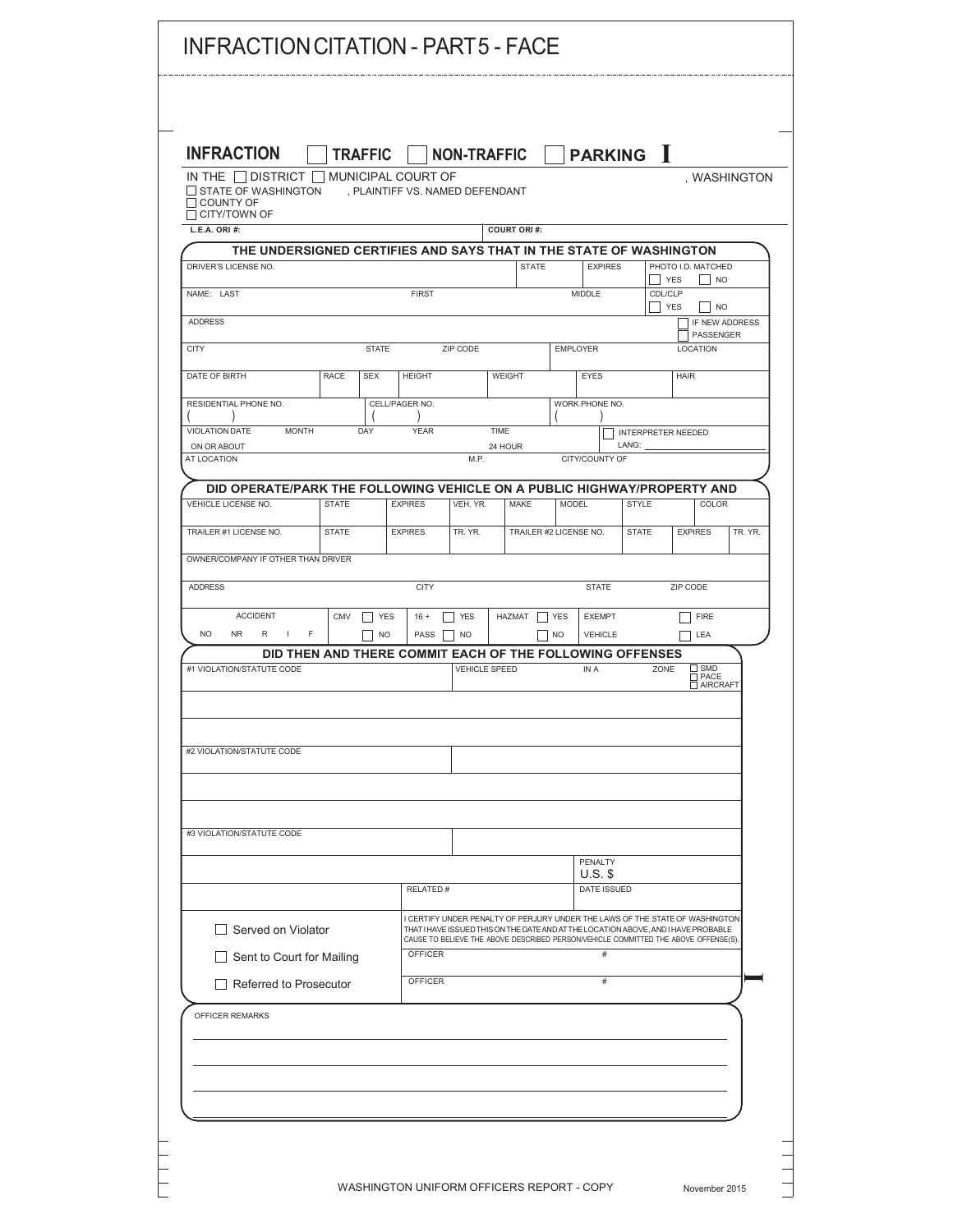| OFFICER REPORT                                                                                                |                                                                                                                                      |         |                                       |              |  |
|---------------------------------------------------------------------------------------------------------------|--------------------------------------------------------------------------------------------------------------------------------------|---------|---------------------------------------|--------------|--|
|                                                                                                               |                                                                                                                                      |         |                                       |              |  |
|                                                                                                               |                                                                                                                                      |         |                                       |              |  |
|                                                                                                               |                                                                                                                                      |         |                                       |              |  |
|                                                                                                               |                                                                                                                                      |         |                                       |              |  |
|                                                                                                               |                                                                                                                                      |         |                                       |              |  |
|                                                                                                               |                                                                                                                                      |         |                                       |              |  |
|                                                                                                               |                                                                                                                                      |         |                                       |              |  |
|                                                                                                               |                                                                                                                                      |         |                                       |              |  |
|                                                                                                               |                                                                                                                                      |         |                                       |              |  |
|                                                                                                               |                                                                                                                                      |         |                                       |              |  |
|                                                                                                               |                                                                                                                                      |         |                                       |              |  |
|                                                                                                               |                                                                                                                                      |         |                                       |              |  |
|                                                                                                               |                                                                                                                                      |         |                                       |              |  |
|                                                                                                               |                                                                                                                                      |         |                                       |              |  |
|                                                                                                               |                                                                                                                                      |         |                                       |              |  |
|                                                                                                               |                                                                                                                                      |         |                                       |              |  |
|                                                                                                               |                                                                                                                                      |         |                                       |              |  |
|                                                                                                               |                                                                                                                                      |         |                                       |              |  |
|                                                                                                               |                                                                                                                                      |         |                                       |              |  |
|                                                                                                               |                                                                                                                                      |         |                                       |              |  |
|                                                                                                               |                                                                                                                                      |         |                                       |              |  |
|                                                                                                               |                                                                                                                                      |         |                                       |              |  |
|                                                                                                               |                                                                                                                                      |         |                                       |              |  |
| TRAFFIC                                                                                                       | WEATHER                                                                                                                              | STREET  |                                       | LIGHT        |  |
| LT MED HV                                                                                                     | CL RN FG SN                                                                                                                          | D W I S |                                       | D DWN DSK DK |  |
|                                                                                                               | The information contained on this citation is incorporated by reference into this report.                                            |         |                                       |              |  |
|                                                                                                               | ICERTIFY UNDER PENALTY OF PERJURY UNDER THE LAWS OF THE STATE OF WASHINGTON THAT<br>ALL STATEMENTS MADE HEREIN ARE TRUE AND ACCURATE |         |                                       |              |  |
|                                                                                                               |                                                                                                                                      |         |                                       |              |  |
| Date and Place ______________                                                                                 |                                                                                                                                      |         |                                       |              |  |
|                                                                                                               |                                                                                                                                      |         |                                       | PHONE        |  |
|                                                                                                               | <b>CITY</b>                                                                                                                          |         | <b>STATE</b>                          | ZIP          |  |
|                                                                                                               |                                                                                                                                      |         |                                       | PHONE        |  |
|                                                                                                               |                                                                                                                                      |         |                                       |              |  |
| WITNESS NAME (LAST, FIRST, M.I.)<br>ADDRESS<br>WITNESS NAME (LAST, FIRST, M.I.)<br>ADDRESS<br>INCIDENT NUMBER | <b>CITY</b><br>RELATED CITATION/INFRACTION NUMBERS                                                                                   |         | <b>STATE</b><br>APPROVING OFFICER/NO. | ZIP          |  |

 $\frac{1}{1}$ 

 $\frac{1}{2}$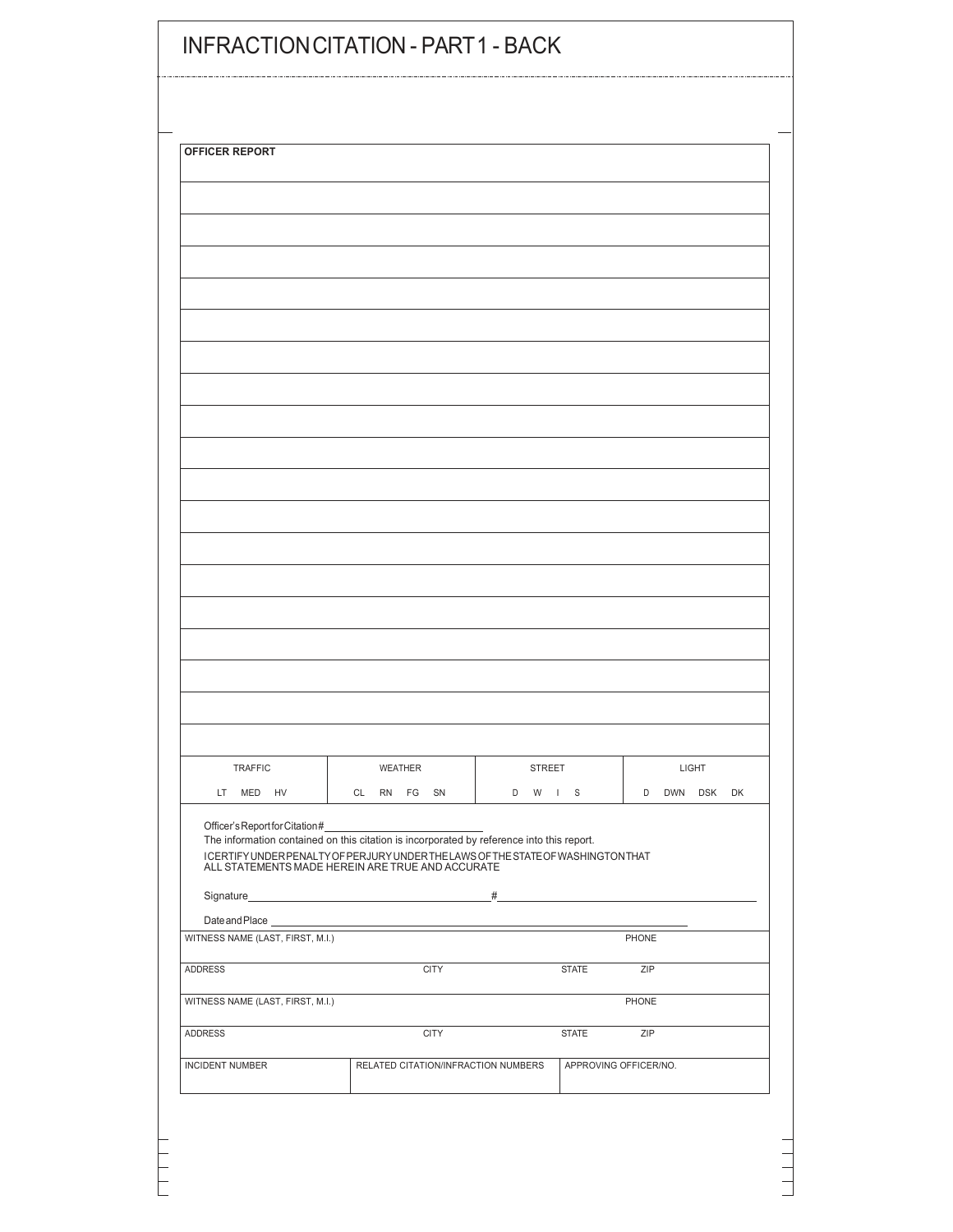## *DRAFT* INFRACTION CITATION – PART 3

C

#### **NOTICE OF INFRACTION**

This is a non-criminal offense for which you cannot go to jail. **YOU MUST RESPOND WITHIN FIFTEEN (15) DAYS FROM THE DATE ISSUED**. **IF THIS IS A TRAFFIC INFRACTION, YOU MUST RESPOND WITHIN THIRTY (30) DAYS FROM THE DATE ISSUED.** 

Your response must be postmarked by midnight of the day it is due at the court.

To respond, you must check one of the boxes below and return this form to the court listed on the front. If you do not respond or appear for court hearings:

The court will find that you committed the infraction; your penalty maybe increased; failure to pay may result in a referral of your case to a collection agency; AND if

**TRAFFIC** (see front of Notice of Infraction) You may lose your driver's license/privilege.

**NON-TRAFFIC** (see front of Notice of Infraction) It is a crime and will be treated accordingly.

**PARKING** (see front of Notice of Infraction) May result in the refusal of DOL to renew the vehicle registration.

|                                    | Here are the three four ways you can respond.<br>Check one box, then sign and date the bottom of the Notice of Infraction.                                                                                                    |                                                                                                                                                                                                                                                                                                                                                                                                                              |
|------------------------------------|-------------------------------------------------------------------------------------------------------------------------------------------------------------------------------------------------------------------------------|------------------------------------------------------------------------------------------------------------------------------------------------------------------------------------------------------------------------------------------------------------------------------------------------------------------------------------------------------------------------------------------------------------------------------|
|                                    |                                                                                                                                                                                                                               |                                                                                                                                                                                                                                                                                                                                                                                                                              |
|                                    | NSF checks will be treated as a failure to respond.                                                                                                                                                                           | $\Box$ I have enclosed a check or money order, in U.S. funds, for the amount listed on the front. I<br>understand this will go on my driving record if "traffic" is checked on the front. DO NOT SEND CASH.                                                                                                                                                                                                                  |
|                                    |                                                                                                                                                                                                                               |                                                                                                                                                                                                                                                                                                                                                                                                                              |
| where allowed by law.              |                                                                                                                                                                                                                               | $\Box$ Mitigation Hearing. I agree I have committed the infraction(s), but I want a hearing to explain the<br>circumstances. Please send me a court date, and I promise to appear on that date. I know I can ask<br>witnesses to appear but they are not required to appear. I understand this will go on my driving<br>record if "traffic" is checked on the front. The court may allow time payments or reduce the penalty |
|                                    |                                                                                                                                                                                                                               | $\perp$ Contested Hearing. I want to contest (challenge) this infraction. I did not commit the infraction.                                                                                                                                                                                                                                                                                                                   |
|                                    |                                                                                                                                                                                                                               | Please send me a court date, and I promise to appear on that date. The state must prove by a                                                                                                                                                                                                                                                                                                                                 |
|                                    |                                                                                                                                                                                                                               | preponderance of the evidence that I committed the infraction. I know I can require (subpoena)                                                                                                                                                                                                                                                                                                                               |
|                                    |                                                                                                                                                                                                                               | witnesses, including the officer who wrote the ticket, to attend the hearing. The court will tell me<br>how to request a witness's appearance. I understand this will go on my driving record if I lose and                                                                                                                                                                                                                  |
| "traffic" is checked on the front. |                                                                                                                                                                                                                               |                                                                                                                                                                                                                                                                                                                                                                                                                              |
|                                    |                                                                                                                                                                                                                               |                                                                                                                                                                                                                                                                                                                                                                                                                              |
|                                    |                                                                                                                                                                                                                               | $\Box$ Cannot Afford to Pay. I agree that I have committed the traffic infractions(s), but I do not have the current                                                                                                                                                                                                                                                                                                         |
|                                    |                                                                                                                                                                                                                               | ability to pay the infraction(s) in full. I understand that the court will mail me information explaining how I                                                                                                                                                                                                                                                                                                              |
|                                    |                                                                                                                                                                                                                               | can request a payment plan. Failure to pay or enter into a payment plan may result in a collection action,                                                                                                                                                                                                                                                                                                                   |
|                                    |                                                                                                                                                                                                                               |                                                                                                                                                                                                                                                                                                                                                                                                                              |
| WITH A TRAFFIC INFRACTION.         |                                                                                                                                                                                                                               | including garnishment of wages or other assets. THIS OPTION ONLY APPLIES IF YOU ARE CITED                                                                                                                                                                                                                                                                                                                                    |
|                                    |                                                                                                                                                                                                                               |                                                                                                                                                                                                                                                                                                                                                                                                                              |
|                                    |                                                                                                                                                                                                                               | NOTICE: You may be able to enter into a payment plan with the court under RCW 46.63.110.                                                                                                                                                                                                                                                                                                                                     |
|                                    |                                                                                                                                                                                                                               |                                                                                                                                                                                                                                                                                                                                                                                                                              |
|                                    | My mailing address is: (PLEASE PRINT)                                                                                                                                                                                         |                                                                                                                                                                                                                                                                                                                                                                                                                              |
| Street or P.O. Box:                |                                                                                                                                                                                                                               |                                                                                                                                                                                                                                                                                                                                                                                                                              |
|                                    |                                                                                                                                                                                                                               |                                                                                                                                                                                                                                                                                                                                                                                                                              |
|                                    |                                                                                                                                                                                                                               |                                                                                                                                                                                                                                                                                                                                                                                                                              |
| $\Box$ Is interpreter needed?      | Language: the contract of the contract of the contract of the contract of the contract of the contract of the contract of the contract of the contract of the contract of the contract of the contract of the contract of the |                                                                                                                                                                                                                                                                                                                                                                                                                              |
|                                    |                                                                                                                                                                                                                               |                                                                                                                                                                                                                                                                                                                                                                                                                              |
|                                    |                                                                                                                                                                                                                               |                                                                                                                                                                                                                                                                                                                                                                                                                              |
|                                    |                                                                                                                                                                                                                               |                                                                                                                                                                                                                                                                                                                                                                                                                              |
|                                    |                                                                                                                                                                                                                               |                                                                                                                                                                                                                                                                                                                                                                                                                              |
| Χ                                  |                                                                                                                                                                                                                               |                                                                                                                                                                                                                                                                                                                                                                                                                              |

(SIGNATURE)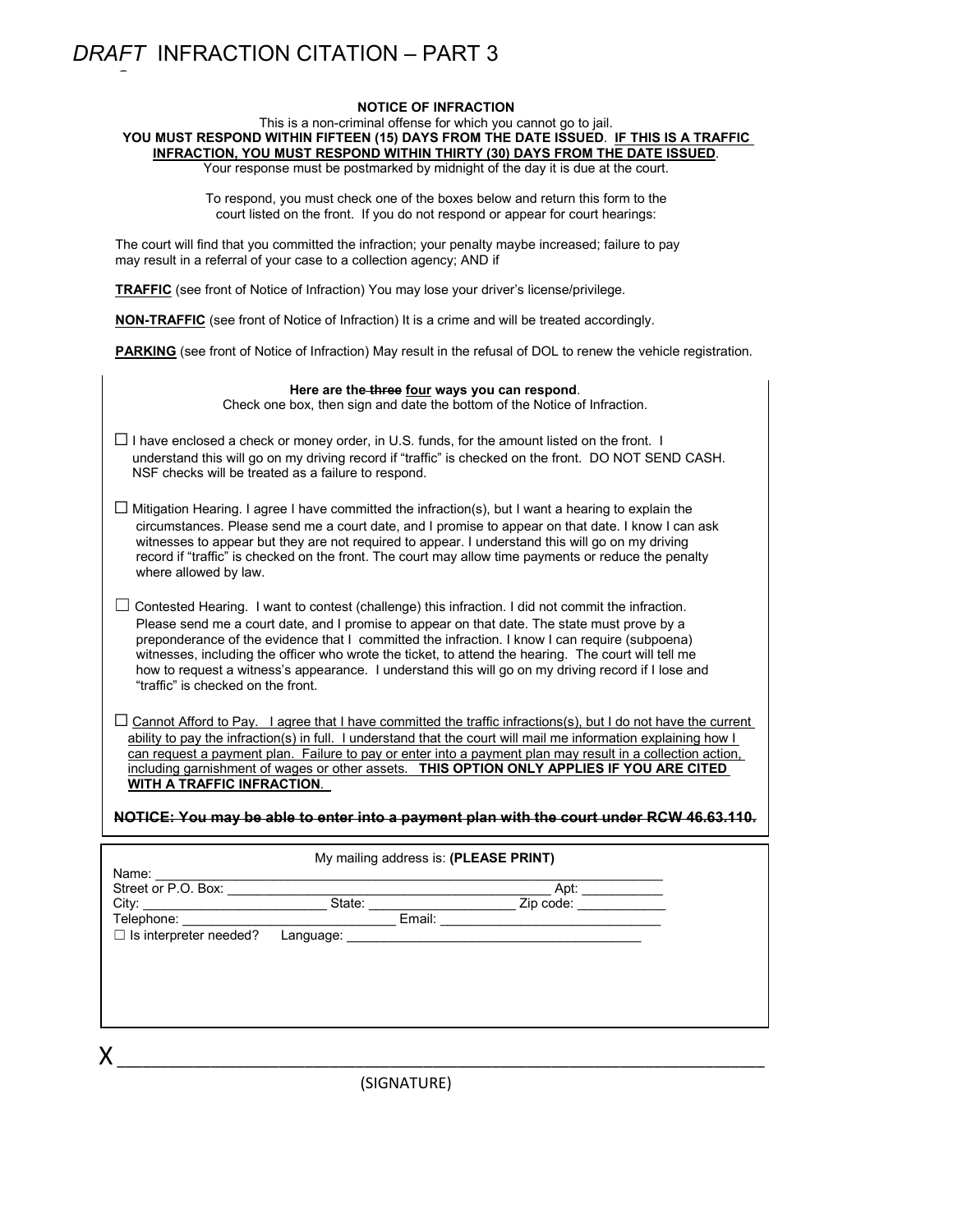| 1                                            |                                   |                                                              |                                                                                                                                                                                   |
|----------------------------------------------|-----------------------------------|--------------------------------------------------------------|-----------------------------------------------------------------------------------------------------------------------------------------------------------------------------------|
| $\overline{2}$                               |                                   |                                                              |                                                                                                                                                                                   |
| 3                                            |                                   |                                                              |                                                                                                                                                                                   |
| 4                                            |                                   |                                                              |                                                                                                                                                                                   |
| 5                                            |                                   |                                                              |                                                                                                                                                                                   |
| 6                                            |                                   |                                                              |                                                                                                                                                                                   |
| 7                                            |                                   |                                                              | Court of Washington, County/City of                                                                                                                                               |
| 8                                            | Plaintiff                         |                                                              | NO.                                                                                                                                                                               |
| 9                                            | VS.                               |                                                              | Petition re: Traffic Infraction                                                                                                                                                   |
| 10                                           |                                   |                                                              | Payment Plan<br>(Traffic Infraction)                                                                                                                                              |
| 11                                           | Defendant.<br><b>PCN/TCN: SID</b> | <b>DOB</b>                                                   |                                                                                                                                                                                   |
| 12                                           |                                   |                                                              | Clerk's Action Required.<br><b>Petition re: Traffic Infraction Payment Plan</b>                                                                                                   |
|                                              |                                   |                                                              |                                                                                                                                                                                   |
|                                              |                                   | payment plan.                                                | Use this form to request that your traffic infraction(s) fines be waived, reduced, pulled<br>from collections, converted to community restitution hours, or to modify an existing |
|                                              |                                   |                                                              | The undersigned requests that the court grant an order that will (check the boxes that                                                                                            |
|                                              | apply):<br>1.                     | <b>Interest</b>                                              |                                                                                                                                                                                   |
|                                              |                                   | [] Waive all unpaid interest on my traffic infraction fines. |                                                                                                                                                                                   |
|                                              | 2.                                | Traffic Infraction Fines (Check all that apply)              |                                                                                                                                                                                   |
|                                              |                                   | infraction fines. (RCW 46.63.190.)                           | [] Remission or Reduction. Waive or reduce all unpaid discretionary traffic                                                                                                       |
|                                              |                                   | infraction fines. (RCW 46.63.190.)                           | [] Additional Time. Grant me additional time to pay my unpaid traffic                                                                                                             |
| 13<br>14<br>15<br>16<br>17<br>18<br>19<br>20 |                                   |                                                              | [] Collection. Remove my unpaid traffic fines from collection and waive all                                                                                                       |
|                                              |                                   | collection fees. (RCW 19.16.500(1)(b).)                      | [] Community Restitution. Convert any unpaid traffic infraction fines to<br>community service hours through a community restitution program. (RCW                                 |
|                                              | 3.                                | 46.63.120, RCW 46.63.110(8)(a).)<br><b>Declaration</b>       |                                                                                                                                                                                   |
| 21<br>22<br>23<br>24                         |                                   | [] I do not have the ability to pay because:                 | I am the defendant in the above action and declare: (Check all that apply)                                                                                                        |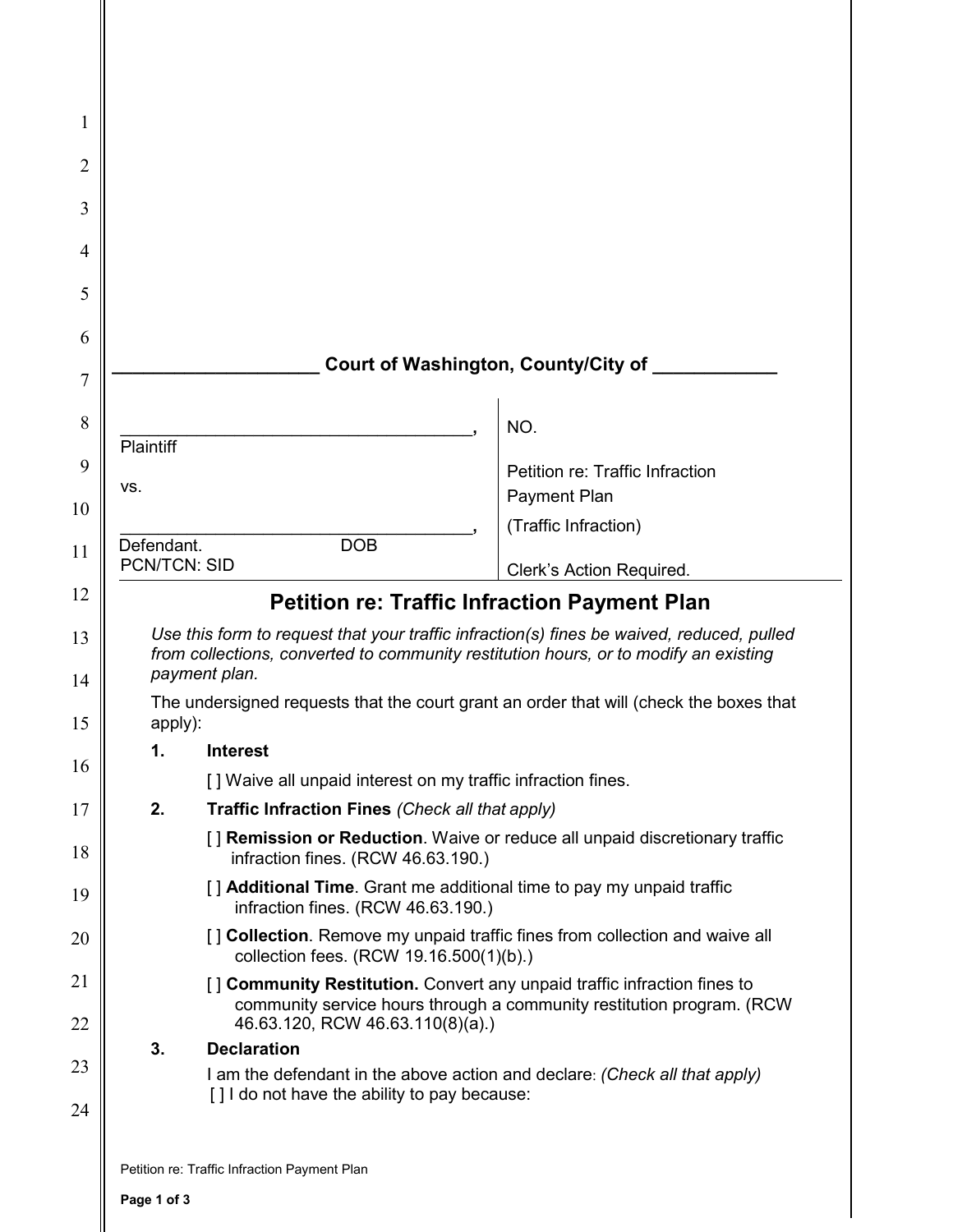| 1  |                                                                                                                                                                                                                              |
|----|------------------------------------------------------------------------------------------------------------------------------------------------------------------------------------------------------------------------------|
| 2  |                                                                                                                                                                                                                              |
| 3  |                                                                                                                                                                                                                              |
| 4  | [] am receiving one of the following types of public assistance: temporary<br>assistance for needy families (TANF), aged, blind, or disabled assistance                                                                      |
| 5  | benefits (ABD), medical care services under RCW 74.09.035, pregnant<br>women assistance benefits, poverty-related veterans' benefits, food stamps<br>or food stamp benefits transferred electronically, refugee resettlement |
| 6  | benefits, Medicaid (for example, Apple Health), or supplemental security<br>income. $(GR 34(a)(3)(A))$ I am receiving the following forms of public                                                                          |
| 7  | assistance:                                                                                                                                                                                                                  |
| 8  |                                                                                                                                                                                                                              |
| 9  |                                                                                                                                                                                                                              |
| 10 | [] am unemployed or have a job but I do not make enough to afford to pay my                                                                                                                                                  |
| 11 | traffic infraction fines. Please list your monthly income here, after taxes, the<br>number of people you support, and your basic living expenses, for example                                                                |
| 12 | clothing, food, rent, and any other expenses you might have including other<br>debt. (GR 34(a)(3)(B)-(C)).                                                                                                                   |
| 13 |                                                                                                                                                                                                                              |
| 14 |                                                                                                                                                                                                                              |
| 15 |                                                                                                                                                                                                                              |
| 16 | [] Other compelling circumstances exist that demonstrate my inability to pay<br>fees and/or charges. (GR 34(a)(3)(D)). Details:                                                                                              |
| 17 |                                                                                                                                                                                                                              |
| 18 |                                                                                                                                                                                                                              |
| 19 | [] I am represented by a Qualified Legal Services Provider. GR 34(a)(4).                                                                                                                                                     |
| 20 | [] I am homeless. ______ Housing Instability (__ facing eviction; __emergency                                                                                                                                                |
| 21 | shelter; _temporary with family/friends; _outdoors in a tent, or vehicle;<br>Other (b)                                                                                                                                       |
| 22 | [] I am not able to complete community restitution hours because:                                                                                                                                                            |
| 23 |                                                                                                                                                                                                                              |
| 24 |                                                                                                                                                                                                                              |
|    |                                                                                                                                                                                                                              |
|    | Petition re: Traffic Infraction Payment Plan                                                                                                                                                                                 |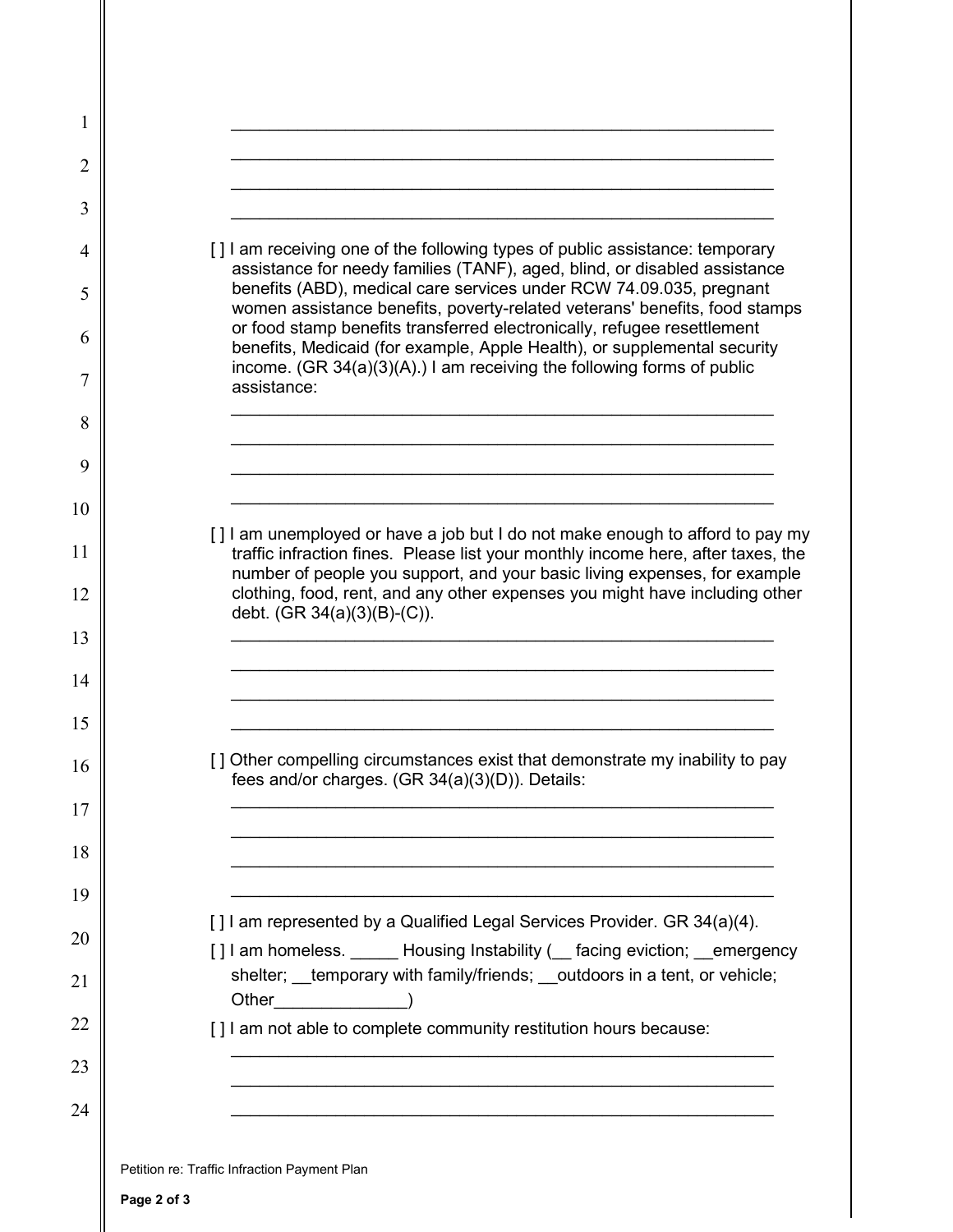| 1  |                                                                                                                         |
|----|-------------------------------------------------------------------------------------------------------------------------|
| 2  | [] I was not able to make my payments on my traffic infraction debt because:                                            |
| 3  |                                                                                                                         |
| 4  |                                                                                                                         |
| 5  | [] I failed to complete community restitution/service because:                                                          |
| 6  |                                                                                                                         |
| 7  |                                                                                                                         |
| 8  | [] My wages and/or bank account is currently being garnished to pay my traffic                                          |
| 9  | infraction debt because:                                                                                                |
| 10 |                                                                                                                         |
| 11 |                                                                                                                         |
| 12 | I request:                                                                                                              |
| 13 | [] the court rule without a hearing.                                                                                    |
| 14 | [] a hearing by [] telephone [] video conference [] in court appearance.                                                |
| 15 | I declare under penalty of perjury under the laws of the state of Washington that the<br>foregoing is true and correct. |
| 16 |                                                                                                                         |
| 17 | Signed at (city) _______________, (state) _________________on (date) _____________.                                     |
| 18 | Signature of Defendant<br><b>Print Name</b>                                                                             |
| 19 |                                                                                                                         |
| 20 | Defendant's Attorney, WSBA No.<br><b>Dated</b>                                                                          |
| 21 | <b>Print Name</b>                                                                                                       |
| 22 |                                                                                                                         |
| 23 |                                                                                                                         |
| 24 |                                                                                                                         |
|    | Petition re: Traffic Infraction Payment Plan                                                                            |
|    | Page 3 of 3                                                                                                             |
|    |                                                                                                                         |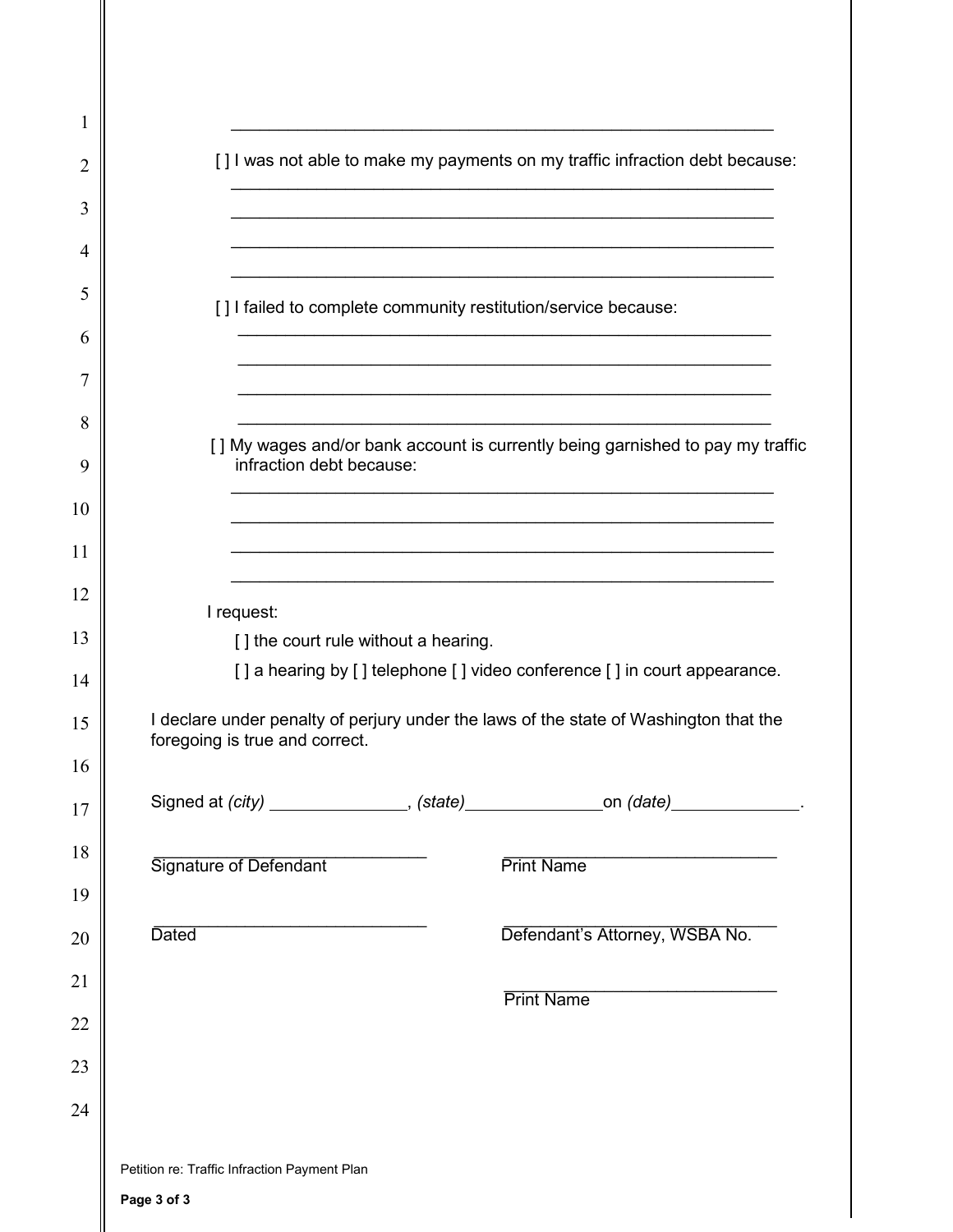| 1              |                                                                                                                                                                                                                                                |                                                                                                                                                                                                            |
|----------------|------------------------------------------------------------------------------------------------------------------------------------------------------------------------------------------------------------------------------------------------|------------------------------------------------------------------------------------------------------------------------------------------------------------------------------------------------------------|
| $\overline{2}$ |                                                                                                                                                                                                                                                |                                                                                                                                                                                                            |
| 3              |                                                                                                                                                                                                                                                |                                                                                                                                                                                                            |
|                |                                                                                                                                                                                                                                                |                                                                                                                                                                                                            |
| 4              |                                                                                                                                                                                                                                                |                                                                                                                                                                                                            |
| 5              |                                                                                                                                                                                                                                                |                                                                                                                                                                                                            |
| 6              |                                                                                                                                                                                                                                                | Court of Washington, County/City of                                                                                                                                                                        |
| 7              |                                                                                                                                                                                                                                                |                                                                                                                                                                                                            |
| 8              |                                                                                                                                                                                                                                                | NO.                                                                                                                                                                                                        |
| 9              | Plaintiff.                                                                                                                                                                                                                                     | Order re: Traffic Infraction                                                                                                                                                                               |
| 10             | VS.                                                                                                                                                                                                                                            | <b>Payment Plan</b>                                                                                                                                                                                        |
| 11             | Defendant.<br><b>DOB</b><br><b>PCN/TCN: SID</b>                                                                                                                                                                                                | Clerk's Action Required.                                                                                                                                                                                   |
| 12             | <b>Order re: Traffic Infraction Payment Plan</b>                                                                                                                                                                                               |                                                                                                                                                                                                            |
| 13<br>14       | This Court has considered the defendant's Petition for and Order Granting relief<br>from traffic infraction fines pursuant to GR 34 and GR 39, the defendant's<br>declaration, and any testimony, and has reviewed the relevant court records. |                                                                                                                                                                                                            |
|                | The Court finds:                                                                                                                                                                                                                               |                                                                                                                                                                                                            |
| 15             |                                                                                                                                                                                                                                                | The defendant does not have the ability to pay the infraction fines in full because:                                                                                                                       |
| 16             | $\begin{bmatrix} \end{bmatrix}$                                                                                                                                                                                                                | The defendant is receiving one of the following types of public<br>assistance: temporary assistance for needy families (TANF), aged,                                                                       |
| 17<br>18       |                                                                                                                                                                                                                                                | blind, or disabled assistance benefits (ABD), medical care services<br>under RCW 74.09.035, pregnant women assistance benefits, poverty-<br>related veterans' benefits, food stamps or food stamp benefits |
| 19             |                                                                                                                                                                                                                                                | transferred electronically, refugee resettlement benefits, Medicaid (for<br>example, Apple Health), or supplemental security income. (GR                                                                   |
| 20             | $34(a)(3)(A)$ ).<br>$\Box$                                                                                                                                                                                                                     | The defendant is receiving an annual income, after taxes, of 125% or less                                                                                                                                  |
| 21             |                                                                                                                                                                                                                                                | of the current federally established poverty level. (GR 34(a)(3)(B)).                                                                                                                                      |
| 22             | $\Box$                                                                                                                                                                                                                                         | The defendant is receiving an annual income, after taxes, of more than<br>125% of the federally established poverty level but has recurring basic                                                          |
| 23             | obligation in full. $(GR 34(a)(3)(C))$ .                                                                                                                                                                                                       | living expenses rendering the person unable to pay the monetary                                                                                                                                            |
| 24             |                                                                                                                                                                                                                                                |                                                                                                                                                                                                            |
|                |                                                                                                                                                                                                                                                |                                                                                                                                                                                                            |
|                | Order re: Traffic Infraction Payment Plan                                                                                                                                                                                                      |                                                                                                                                                                                                            |

 $\parallel$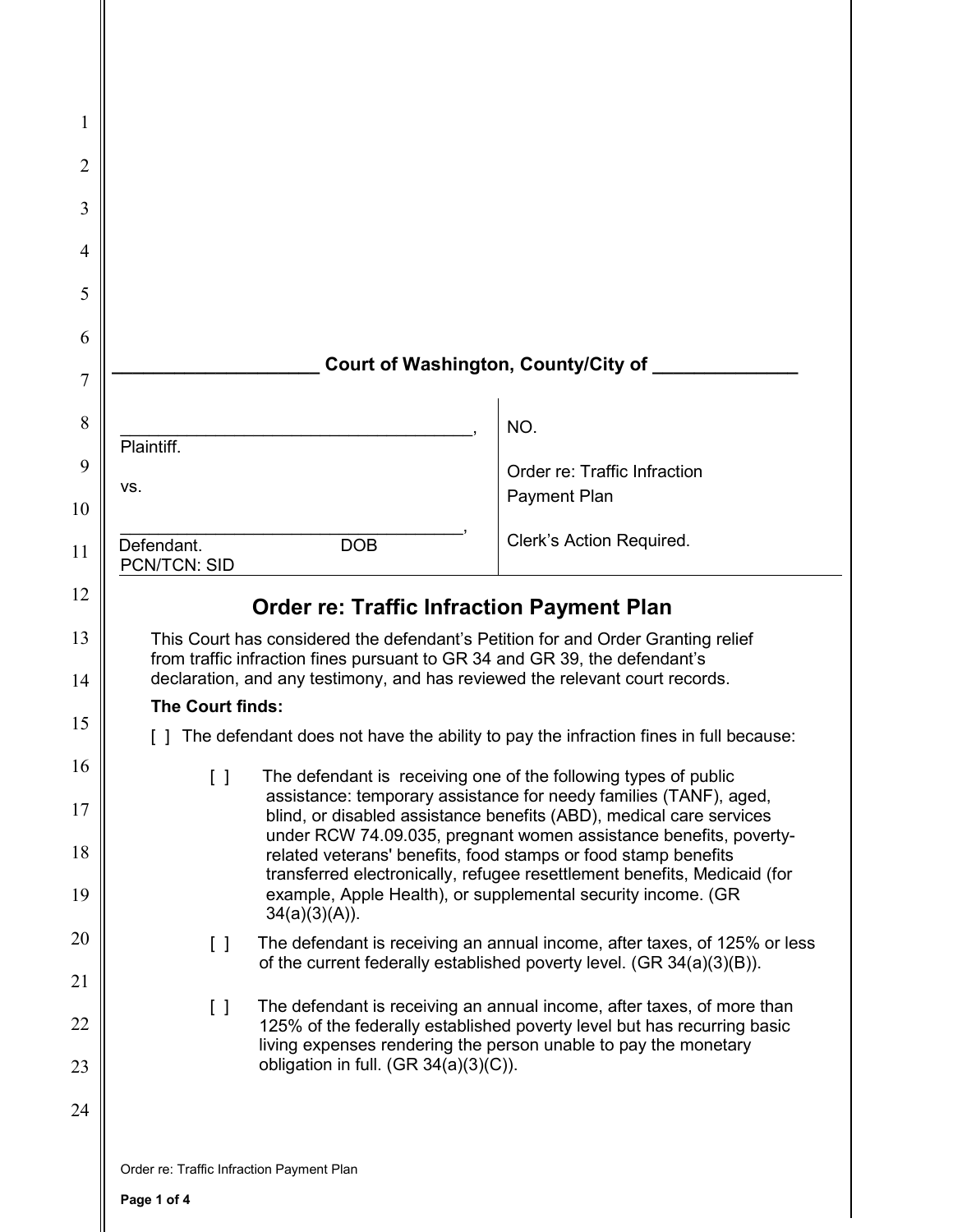| 1              |                                         | There are other compelling circumstances exist that demonstrate the                                                                                                                |
|----------------|-----------------------------------------|------------------------------------------------------------------------------------------------------------------------------------------------------------------------------------|
| $\overline{2}$ |                                         | $\Box$<br>defendant's inability to pay fees and/or charges. (GR 34(a)(3)(D)).                                                                                                      |
| 3              |                                         |                                                                                                                                                                                    |
| 4              |                                         |                                                                                                                                                                                    |
| 5              |                                         | $\begin{bmatrix} 1 \end{bmatrix}$<br>The defendant is homeless. Housing Instability                                                                                                |
| 6              |                                         | facing eviction; emergency shelter; __ temporary with<br>family/friends; ____ outdoors in a tent, or vehicle; Other _____ )                                                        |
| 7              | $\begin{bmatrix} 1 \end{bmatrix}$       | The defendant is represented by a Qualified Legal Services Provider. GR<br>$34(a)(4)$ .                                                                                            |
| 8              | $\left[ \ \right]$                      | Because the defendant has not previously been granted a payment plan<br>for the same monetary obligation, and the court has not authorized its                                     |
| 9              |                                         | collections agency to take civil legal enforcement action, the court shall<br>grant the request for a payment plan or other relief.                                                |
| 10             | $\left[ \quad \right]$                  | The defendant [] has [] has not requested the opportunity for<br>community restitution.                                                                                            |
| 11             | $\begin{bmatrix} \end{bmatrix}$         | The defendant defaulted on a previous payment plan and/or community                                                                                                                |
| 12             |                                         | restitution. There is [ ] is not [ ] good cause to grant another payment plan<br>and/or community restitution.                                                                     |
| 13             |                                         |                                                                                                                                                                                    |
| 14             |                                         |                                                                                                                                                                                    |
| 15             |                                         |                                                                                                                                                                                    |
| 16             | $\begin{bmatrix} 1 \end{bmatrix}$       | The defendant's wages and/or bank account is subject to a garnishment<br>action but there is $\lceil \cdot \rceil$ is not $\lceil \cdot \rceil$ good cause to remove the debt from |
| 17             |                                         | collections and to grant another payment plan/community restitution.                                                                                                               |
| 18             |                                         |                                                                                                                                                                                    |
| 19             |                                         |                                                                                                                                                                                    |
| 20             |                                         |                                                                                                                                                                                    |
| 21             | $\begin{bmatrix} 1 \end{bmatrix}$       | Because the defendant has defaulted on a previous payment plan on this<br>monetary obligation, or the defendant failed to complete a community                                     |
| 22             |                                         | restitution program, the court may enter into a payment plan/community<br>restitution or other relief.                                                                             |
| 23             | $\begin{smallmatrix} \end{smallmatrix}$ | Other:                                                                                                                                                                             |
| 24             |                                         |                                                                                                                                                                                    |
|                |                                         |                                                                                                                                                                                    |
|                |                                         | Order re: Traffic Infraction Payment Plan                                                                                                                                          |
|                | Page 2 of 4                             |                                                                                                                                                                                    |

 $\mathsf{II}$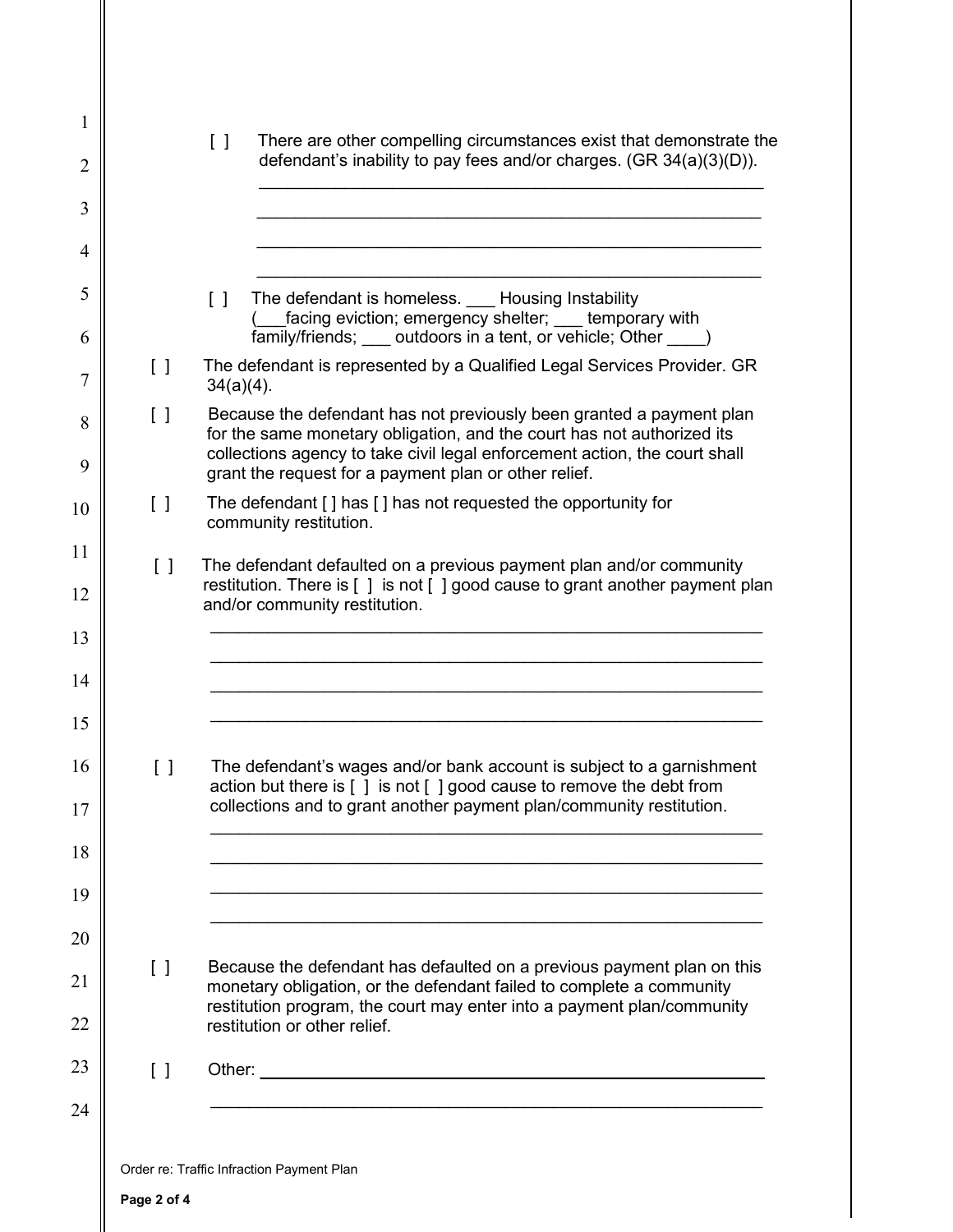|                                   | The Court orders:                                                                                                                                                                                                                                                                                      |
|-----------------------------------|--------------------------------------------------------------------------------------------------------------------------------------------------------------------------------------------------------------------------------------------------------------------------------------------------------|
| $\Box$                            | <b>Interest.</b> All interest that has accrued on the unpaid traffic debt is<br>waived.                                                                                                                                                                                                                |
| $\Box$                            | <b>Remission.</b> All discretionary traffic infraction fines, including all costs or<br>fees attendant to private debt collection efforts are waived. RCW<br>46.63.110(1)(b). These include fees incurred pursuant to a civil legal<br>enforcement action. The following mandatory fines shall remain: |
| $\begin{bmatrix} 1 \end{bmatrix}$ | <b>Reduction.</b> All discretionary traffic infractions are reduced as follows:                                                                                                                                                                                                                        |
| $\begin{bmatrix} 1 \end{bmatrix}$ | <b>Community Restitution.</b> All traffic infraction fines are converted to<br>community restitution hours through a community restitution                                                                                                                                                             |
| $\Box$                            | program at the rate of $$$<br>per hour for each hour of<br>community restitution. RCW 46.63.110(8)(a).<br><b>Additional Time.</b> All remaining traffic infraction may be paid according                                                                                                               |
|                                   | to the following schedule: RCW 46.63.110(6); RCW 46.63.190.<br>Next payment due date:                                                                                                                                                                                                                  |
|                                   |                                                                                                                                                                                                                                                                                                        |
| $\begin{bmatrix} \end{bmatrix}$   | <b>Collection</b> . The traffic infractions fines are removed from a third-party<br>collection agency and payments shall now be made to the court or an<br>account receivable company.                                                                                                                 |
| $\begin{bmatrix} 1 \end{bmatrix}$ |                                                                                                                                                                                                                                                                                                        |